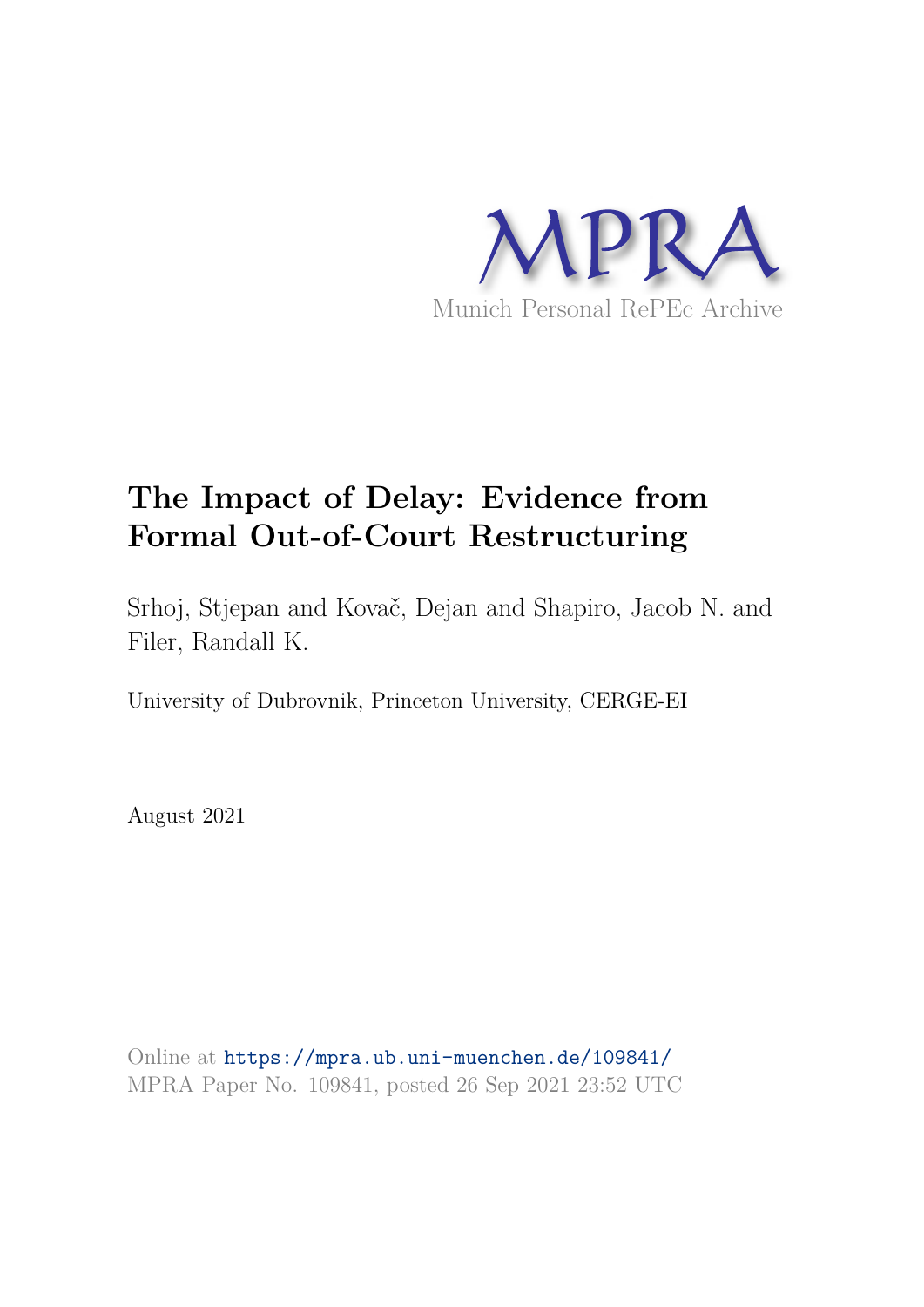# The Impact of Delay: Evidence from Formal Out-of-Court Restructuring <sup>∗</sup>

Stjepan Srhoj† Dejan Kovač‡ Jacob N. Shapiro§& Randall K. Filer¶

This draft September 21, 2021

#### Abstract

Bankruptcy restructuring procedures are used in most legal systems to decide the fate of businesses facing financial hardship. We study how bargaining failures in such procedures impact the economic performance of participating firms in the context of Croatia, which introduced a "pre-bankruptcy settlement" (PBS) process in the wake of the Great Recession of 2007 - 2009. Local institutions left over from the communist era provide annual financial statements for both sides of more than 180,000 debtor-creditor pairs, enabling us to address selection into failed negotiations by matching a rich set of creditor and debtor characteristics. Failures to settle at the PBS stage due to idiosyncratic bargaining problems, which effectively delays entry into the standard bankruptcy procedure, leads to a lower rate of survival among debtors as well as reduced employment, revenue, and profits. We also track how bargaining failures diffuse through the network of creditors, finding a significant negative effect on small creditors, but not others. Our results highlight the impact of delay and the importance of structuring bankruptcy procedures to rapidly resolve uncertainty about firms' future prospects.

Keywords: bankruptcy, insolvency, liquidation, restructuring JEL: G33, G34, D02, L38, P37

<sup>∗</sup>The authors gratefully acknowledge the support of the National Science Foundation of the United States under grant SES-0752760 to the Research Foundation of the City University of New York. All opinions are those of the authors and should not be attributed to the NSF or CUNY. Authors are grateful for comments received by Steffen Müller, and comments by the participants of the ESOC Weekly Lab Meeting at Princeton University. Authors thank their 11 research assistants, Melko, Mihaela, Tena, Marino, Kristina, Tomo, Ante, Sandra, David, Antonija and Nika for their immense support with data collection. We are grateful to Barbara Forbes for editorial support. All errors are our own.

<sup>†</sup>Department of Economics and Business, University of Dubrovnik

<sup>‡</sup>Princeton School of Public and International Affairs, Princeton University and Halle Institute for Economic Research (IWH), Germany,

<sup>&</sup>lt;sup>§</sup>Princeton School of Public and International Affairs, Princeton University

<sup>¶</sup>Hunter College and The Graduate Center - CUNY, CERGE-EI Prague, IZA Bonn and CESifo Munich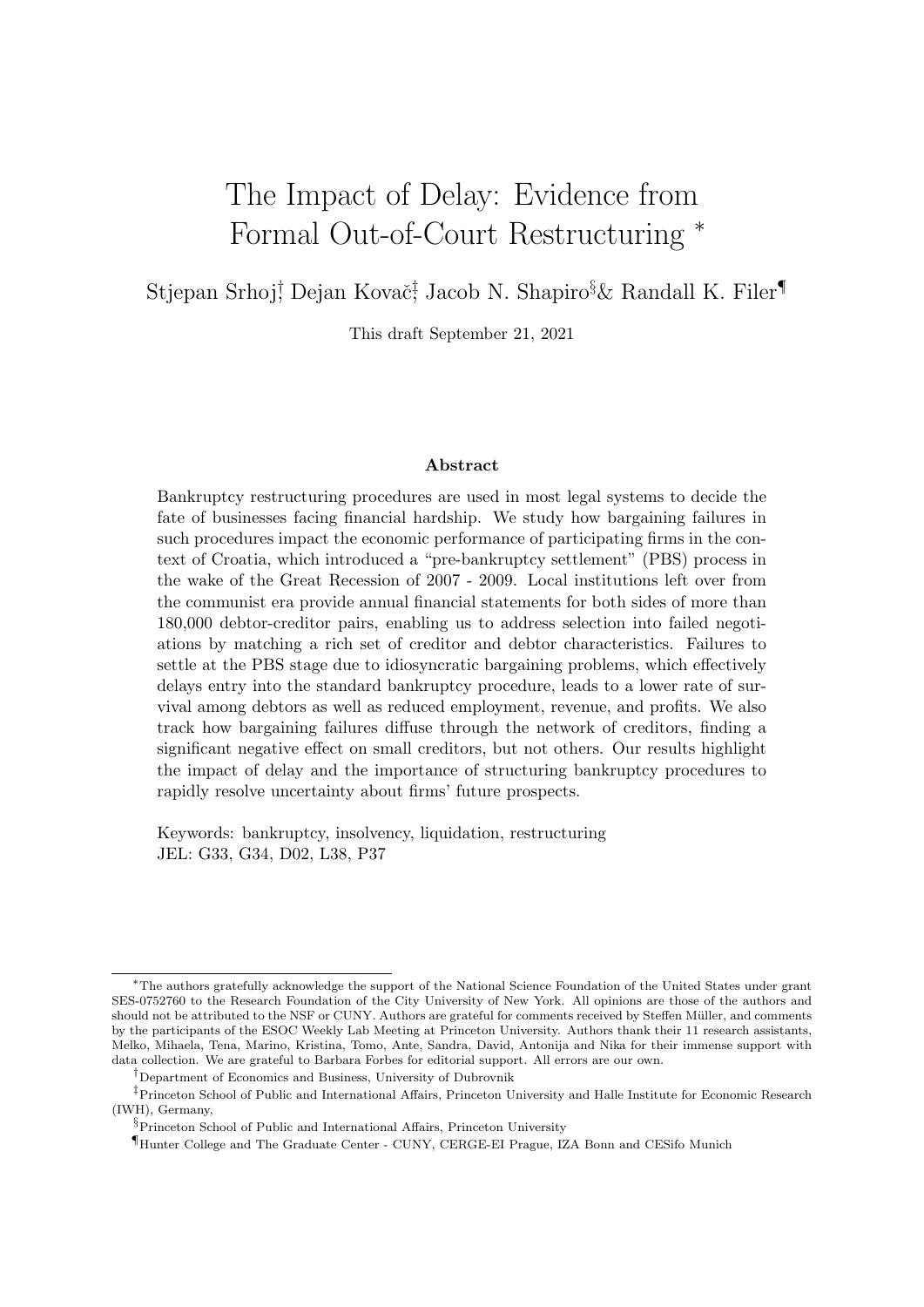# 1 Introduction

## 1.1 Setting

Bankruptcy laws have profound effects on manager and firm behavior.<sup>1</sup> The majority of bankruptcy laws around the world provide for procedures involving either liquidation or reorganization (White, 1994). A key question in designing reorganization processes is the importance of speedy resolution. Complex judicial processes may incur significant delays in restructuring, which could be harmful in settings where ongoing uncertainty reduces firms' ability to maintain a strong sales pipeline, continue research and development, undertake equipment updates, and make other critical decisions (Bloom, 2007). They affect creditor as well as debtor firms. We seize a unique opportunity provided by an extraordinary dataset (see section 3.2.) to study the multifarious importance of these delays provided by implementation of a new out-of-court Pre-Bankruptcy Settlement law (PBS) introduced in Croatia in November 2012. To our knowledge this study is the first to quantify the effect (or lack thereof) of bargaining failures or delays in restructuring (reorganizing) procedures on both debtor and creditor (supplier) firms' performance.

The 2008 financial crisis reached Croatia in 2009, initiating a six-year recession ending in 2014 that resulted in a cumulative GDP drop of 12% and an increase in the unemployment rate from  $8.6\%$  to  $17.3\%$  (Srhoj and Žilić, 2021, p. 5). Many firms did not survive.<sup>2</sup>

One of modern bankruptcy laws' central roles is to promote reorganization (Stiglitz, 2001). The inefficiency of Croatia's law, in which reorganization was rarely used to help failing firms (Sajter, 2014) and the fact that there was no history of it under communism, resulted in almost all bankruptcy cases ending in court-ordered liquidation.

In November 2012 Croatian policy-makers tackled congested courts and liquidity issues by introducing a new PBS option that made it considerably easier for debtors to reorganize while continuing to do business, and provided illiquid and insolvent debtors

<sup>1</sup>See, for example, Agrawal et al. (2020); Lee et al. (2011); Davydenko and Franks (2008).

<sup>&</sup>lt;sup>2</sup>See, for example, Kovač et al.  $(2016)$ ; Srhoj et al.  $(2021)$ .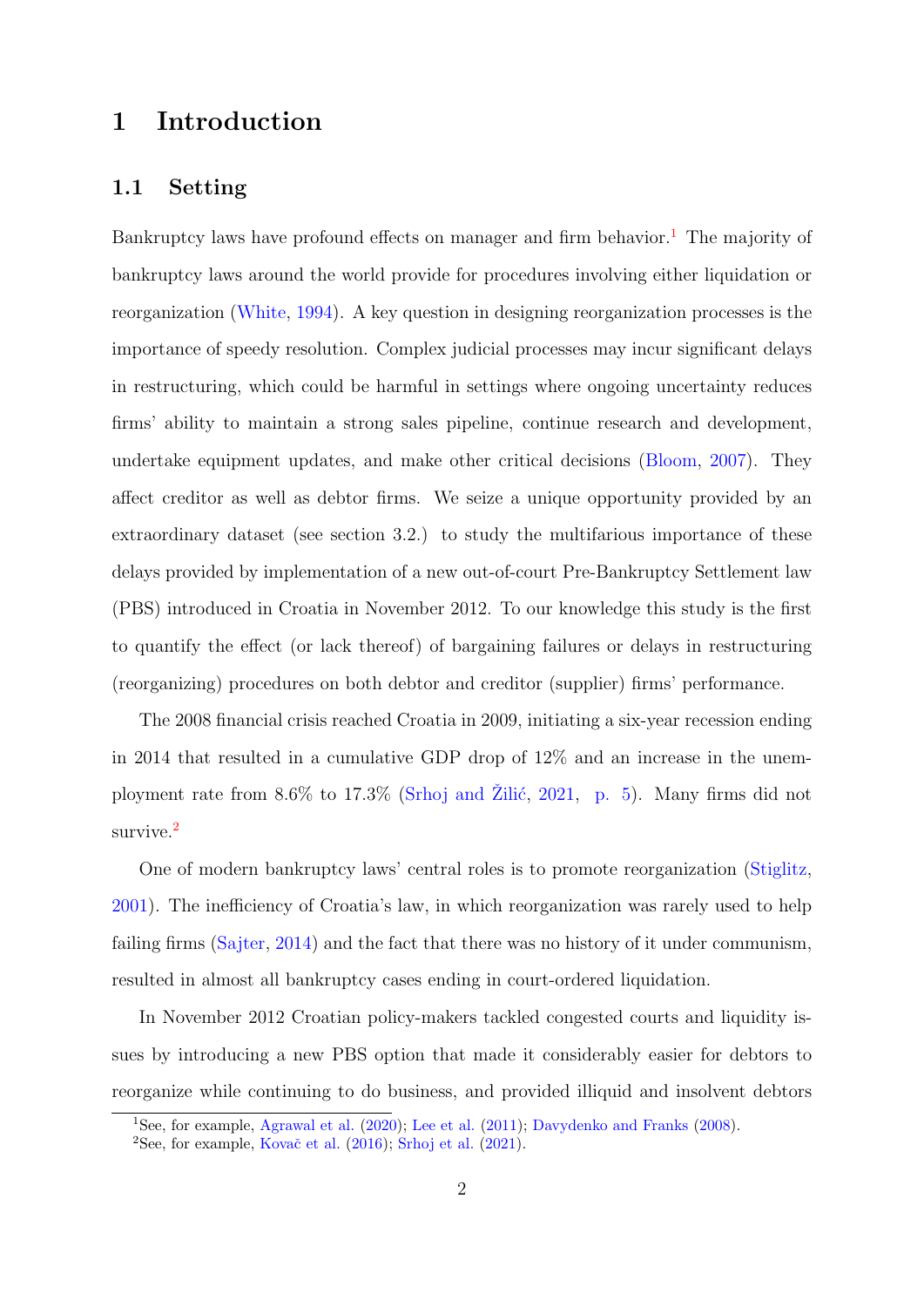an opportunity to enter a formal bargaining in which creditors worked with the debtor firm to craft a debt forgiveness and payment plan before entering the court system. This process was followed by an up/down vote that had to be approved by a super-majority of creditors with voting power weighted by size of debt. (See details in Section 2.4.).

The new law quickly began to show results. Reorganization under the out-of-court PBS process significantly reduced the time to settlement to less than a year (343 days) on average, with a median duration of 246 days. Moreover, the mean recovery rate agreed between settled debtors and creditors in PBS rose to 75.40%, a vast improvement over the meager 31% under the old law. In other words, for creditors who settled in out-ofcourt PBS, the intended asset recovery rate was more than twice as high,<sup>3</sup> and for both creditors and debtors, the process took less than a third the time of either the previous court process or failure to settle under PBS.

While these results may be interesting, why should changes to the bankruptcy law of Croatia, a small country with a population of 4 million, be regarded as anything more than a footnote in history? Answer: the change in the law provides an almost perfect situation in which to study the differential effects of institutional framing options on delays and other outcomes experienced by debtors and their creditors.

We exploit a unique Croatian institution – account blockage, which freezes accounts delinquent more than 60 days and are subsequently tracked by the country's Financial Agency (FINA). Account blockage<sup>4</sup> is a legacy of the former Yugoslav Republic, where the central planning system collected information on late payments by every firm to every creditor, and prevented firms from accessing funds to pay others until the late payments were resolved. This high-frequency data on all the account blockages among firms entering PBS enables us to see when and for how long each PBS firm's bank accounts were frozen.

<sup>&</sup>lt;sup>3</sup>The difference in actual recovery rates might be somewhat lower since some firms eventually fail after exiting PBS, and we only observe a truncated such period.

<sup>4</sup>"Blockage" may, to users unfamiliar to the system, suggest a stronger institution than exists in reality. As can be seen in Table A3 some firms had their accounts blocked for over four years but exceptions for necessary operating expenses allowed them to continue to exist. During a blockage firms can have a separate bank account to pay wages, sell products in inventory and produce using existing pre-blockage working capital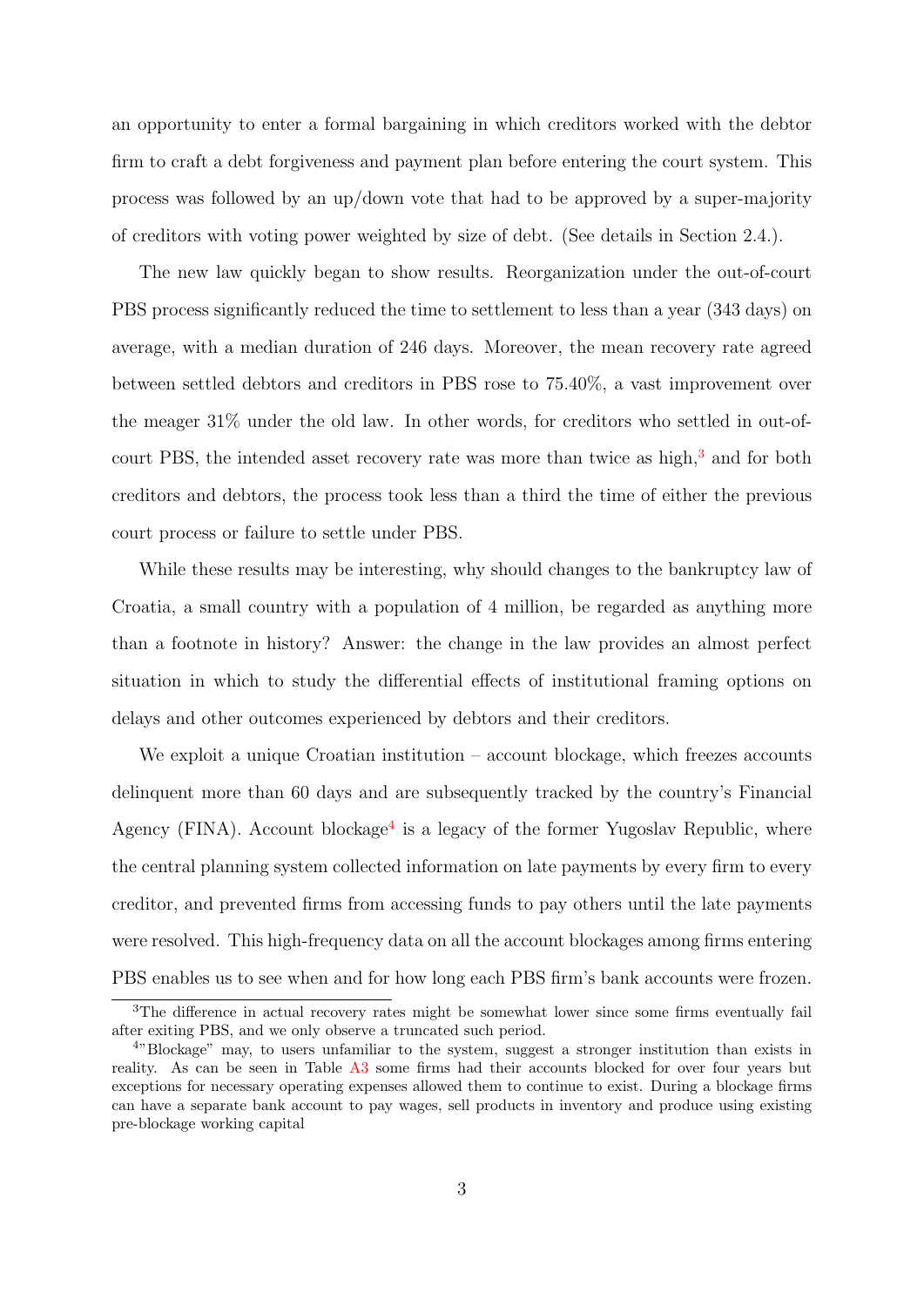We are, therefore, in a serendipitous position to provide evidence of the effect of delays in restructuring that occur not only due to bargaining success, but also bargaining failure in out-of-court negotiations. Failure in PBS appears to have had substantial negative effects on the probability of debtor firms' survival, revenues, staffing levels, and profits. Using a matched sample, bargaining failure (i.e. not settling in PBS) led to a 21.4% lower debtor survival rate, an effect that occurs across all firm sizes from smallest to largest. On average, revenue fell by whopping 91.5%, staffing decreased by 51.8%, and profits shrank by 46.5%.

In addition, we have built an extensive dataset of the financial records of all debtclaims, i.e., approximately  $180,000$  debtor-creditor interactions.<sup>5</sup> We find that debtors where the majority of credit was held by private suppliers had higher survival rates compared to debtors whose majority voters were state or state-owned enterprises.

While these results suggest that reducing delay helped debtors, it is possible that it hurt suppliers by pushing them to accept less favorable terms. Examining debtor/creditor pairs shows that delays have a small and heterogeneous effect on suppliers, reducing small suppliers' survival by 2.86%, but having no effect on larger suppliers. These results provide precise estimates of post-reorganization firm performance, in contrast to previous work which has, to date, provided mostly descriptive evidence regarding firm performance after entering US chapter 11 (reorganization) due to data limitations (i.e. Silva and Saito, 2020; Iverson, 2018; Kalay et al., 2007; Hotchkiss, 1995; LoPucki and Whitford, 1992).

### 1.2 The effects of delay

Several facts about Croatia's PBS process enable us to relatively cleanly identify the effects of delay. First, in a context of increasing illiquidity and a possible bankruptcy spike, spreading the wave could be welfare enhancing by avoiding overly congested courts, asset fire sales and a suddenly high number of unemployed individuals at a time when

<sup>5</sup>For debtors that entered PBS between 2012 and 2016 we observe creditor data for 2009 to 2019.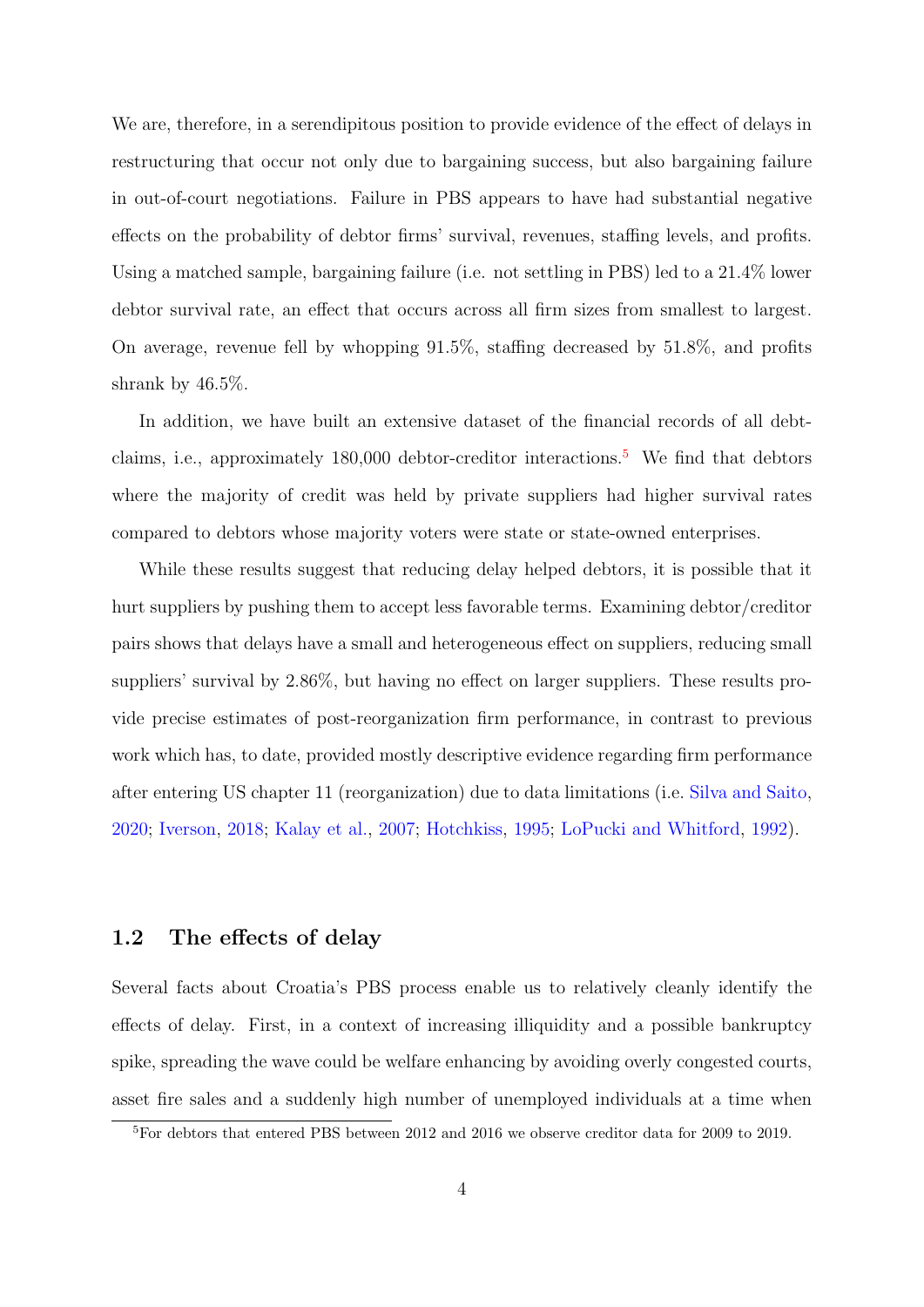it is difficult to find alternative jobs. This situation is not only about human capital depreciation, but could also result in high government spending on unemployment benefits at a time of reduced tax revenues.

Spreading out the bankruptcy wave over a longer time period can be done by debtors and creditors sitting at the table to work out partial debt forgiveness, repayment periods, debt-to-equity swaps and changes in business model. This is, however, difficult to achieve in most frameworks lacking institutional support for the process because of creditor holdout issues, conflicts of interest across creditors, coordination failure among creditors, and informational asymmetry between debtor and creditors (for reviews, see Senbet and Wang, 2010; Silva and Saito, 2020). Legal reform that formalizes out-of-court restructuring can make it easier to reach a deal, for example, by designing a transparent process of information revelation and by requiring a majority instead of unanimous vote in the reorganization. It may also reduce problems of filtering failure.

Theoretical work (see White, 1994, 1989) acknowledges filtering failures of bankruptcy procedures. This implies that creditors can select economically inefficient firms to settle, rather than those that are economically efficient, and can force economically efficient firms to liquidate. The latter is potentially a larger issue because if an economically efficient firm is sent to liquidation, there is no coming back, while if an economically inefficient firm is given a second chance, after some time it will end up liquidating. Enabling an economically inefficient firm to reorganize clearly slows down the process of transferring their resources to a higher value use. The question, however, is whether doing so is a welfare enhancing solution when the economy as a whole faces high illiquidity, high unemployment and a deep recession. It was in just such a situation Croatia introduced the novel PBS process to provide debtors a chance to resolve their debts without having to go into a long court-based bankruptcy procedure. An increase in reorganization under PBS spreads the illiquidity issues. A high fraction of entrants to PBS (approximately 80%) were able to settle using the out-of-court option.

It is highly unlikely that 80% of Croatian debtors reorganize because there are so many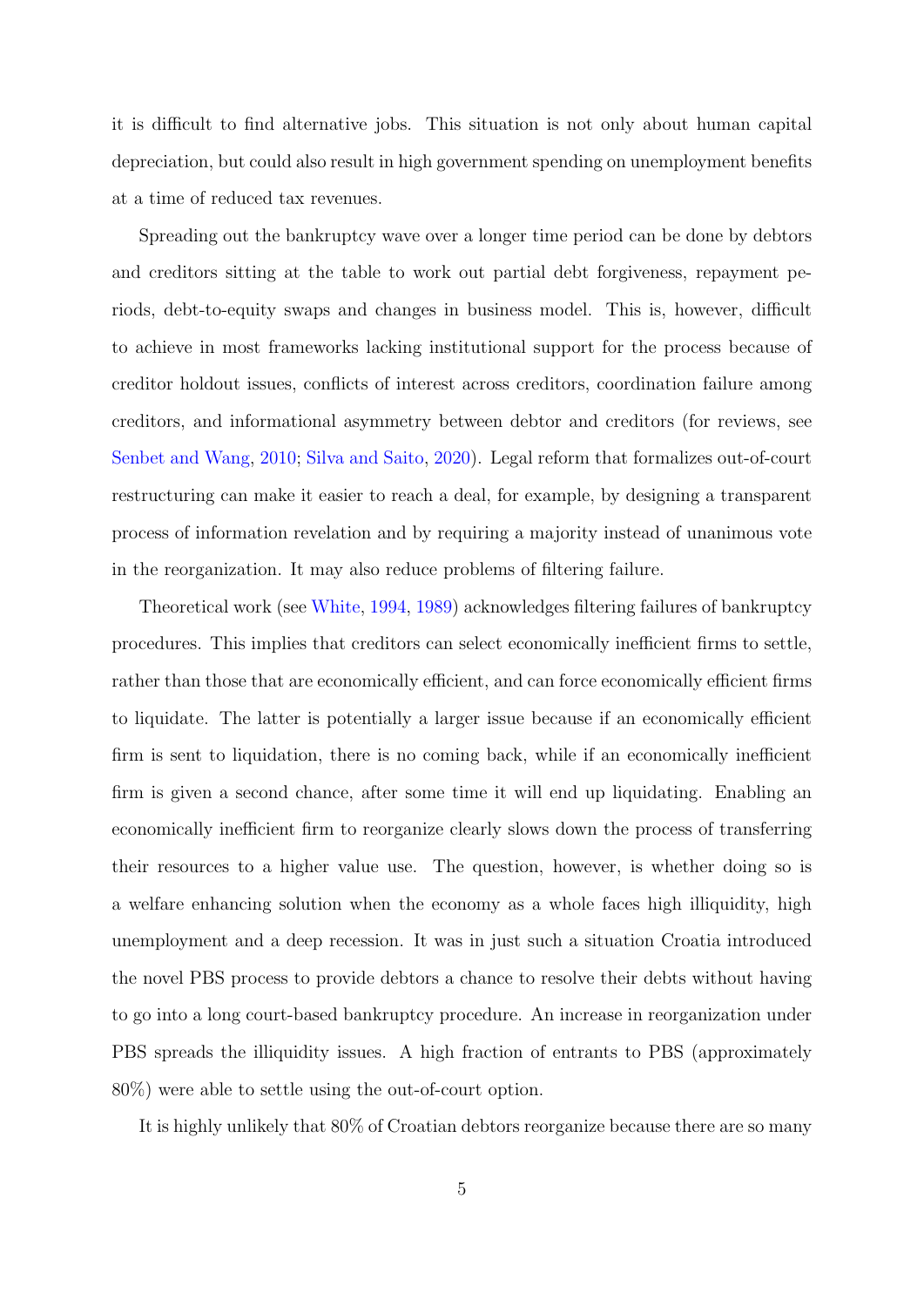more economically efficient firms that should be reorganized compared to the US, France and Germany. There is large variation in the percentage of reorganised firms emerging from the bankruptcy process across countries. Others have reported that the United States had 20% of debtors in bankruptcy reorganised via Chapter 11, as compared to 2.5% reorganized in France, less than 1% in Sweden (Agrawal et al., 2020, p. 10) and 0.39% in Germany (Brouwer, 2006, p. 10). While the PBS process is revealing new information on the debtors, the uncertainty of a six year long recession (2009-2014) makes it highly likely that creditors make mistakes in predicting the future prospects of firms, while at the same time being able to coordinate the voting with other creditors.<sup>6</sup> Therefore, even if the PBS process works by spreading the bankruptcy wave so that it filters only economically inefficient firms not to settle, there must be also many economically inefficient firms that do settle. Some descriptive statistics support this claim. For example, over a quarter of settling firms do not survive until the last observed period, while as many as 42% of those settling have operating losses four years after entering PBS.

Second, entry into PBS was legally mandated for firms with a 60-day or longer account blockage in place (Official Gazette NN 108/102, 144/12). Blockage enabled creditors to effectively freeze debtors' operating bank accounts if they had missed payments, and if not removed by payment within 60 days, force the PBS reorganization process to start. This procedure dramatically reduced managers' discretion over the time between entering financial distress and starting negotiations. Considering Croatia's history, Sajter (2008) suggests that the main reason for the low usage of restructuring prior to adoption of PBS was the opportunity for debtors to delay the start of a bankruptcy until most of the valuable assets had been sold. During the delay, owners and managers have a further incentive to gamble with risky actions<sup>7</sup> or investments that provided them at least some probability of avoiding liquidation. If successful, debtors avoided liquidation. If they failed, the cost of this gamble fell on creditors (White, 1994).

Third, if settlement was not reached in PBS the debtor was transferred to the standard

<sup>&</sup>lt;sup>6</sup>These are other private supplier firms, state owned firms, tax authority and financial institutions. <sup>7</sup>See, for example, Filer and Golbe (2003).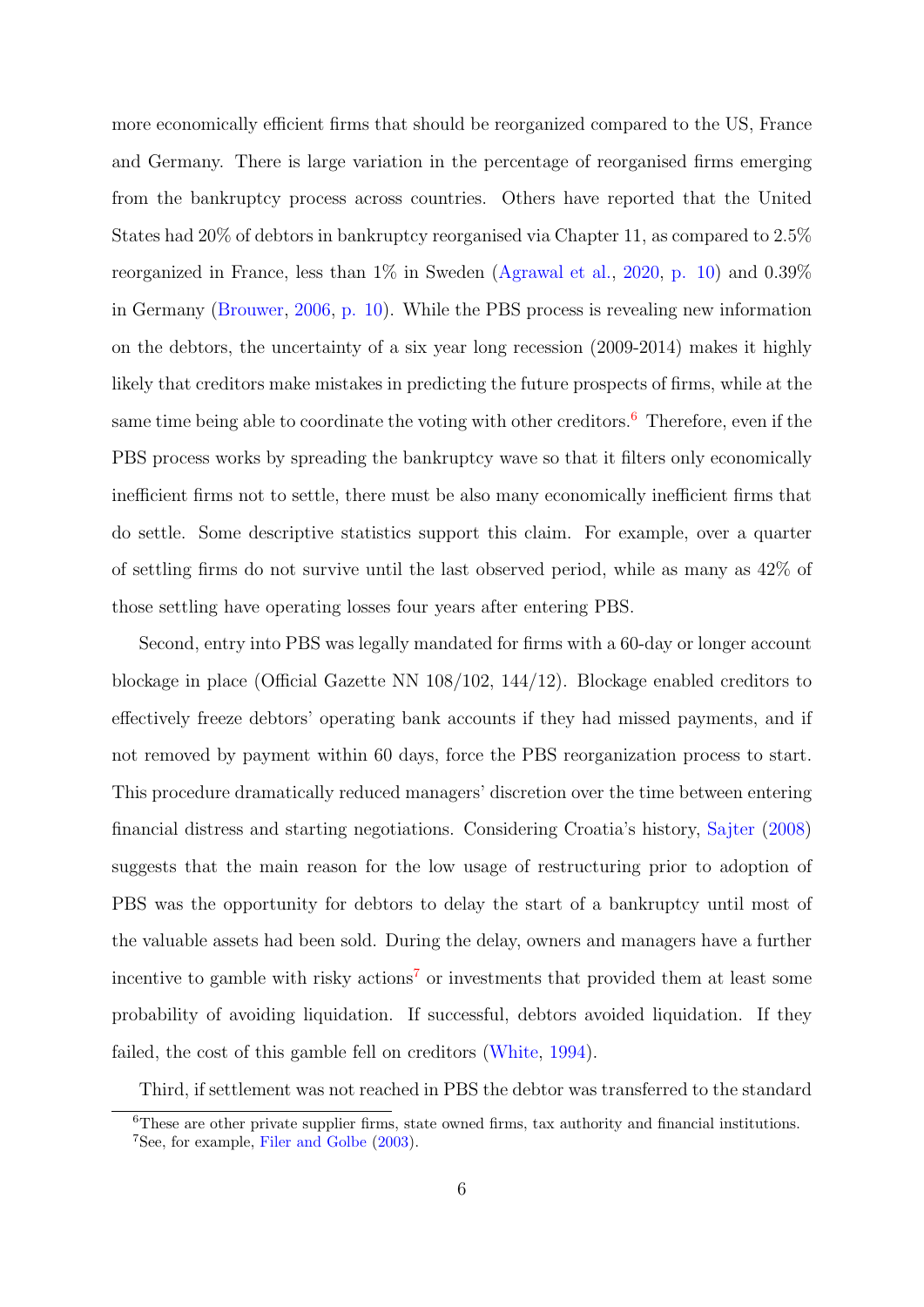bankruptcy procedure, which had almost the same voting rules for creditors to approve a reorganization, but took substantially longer, an average of 3.1 years to complete. Bargaining failures in PBS thus entailed significant delays and hence, costs.

Fourth, delay of bankruptcy is frequently a two-dimensional concept, involving both delay in starting the process and delay during the procedure. The theoretical literature emphasizes the negative welfare effects of debtors' delay in starting the bankruptcy procedure (White, 1989, 1994). Principal-agent moral hazard issues occur between debtors and creditors regarding when to start the bankruptcy or reorganization process. In a country where reorganization is a rare event, owners and managers have incentives to delay the start of bankruptcy to avoid liquidating the firm and losing their jobs.

Since the true duration of the financial distress is usually unobservable, it is difficult to compare firms settling with those not settling, as a heterogeneous delay in starting the reorganization procedure might have a confounding effect. Our high-frequency data on all account blockages among firms entering PBS enables us to see when, and for how long, each PBS firm's bank accounts were frozen. We are, therefore, in a position to provide evidence of the effect of delays in restructuring that occur due to bargaining failure in out-of-court negotiations.

# 1.3 Research strategy

For firms that entered the PBS process, the costs of bargaining failure were high. Roughly 75% of firms that entered PBS and reached a reorganization settlement were still active in 2019. By comparison, only 50% of otherwise-similar firms that failed to settle and then had to enter formal bankruptcy survived this long.

There might, of course, be selection into bargaining failure. To more precisely assess the impact of failure-induced delays we compare firms that settled with matched firms that failed to settle using an extensive set of debtor and debtor-creditor observables. For debtors, in addition to account blockages, we match on variables including industry,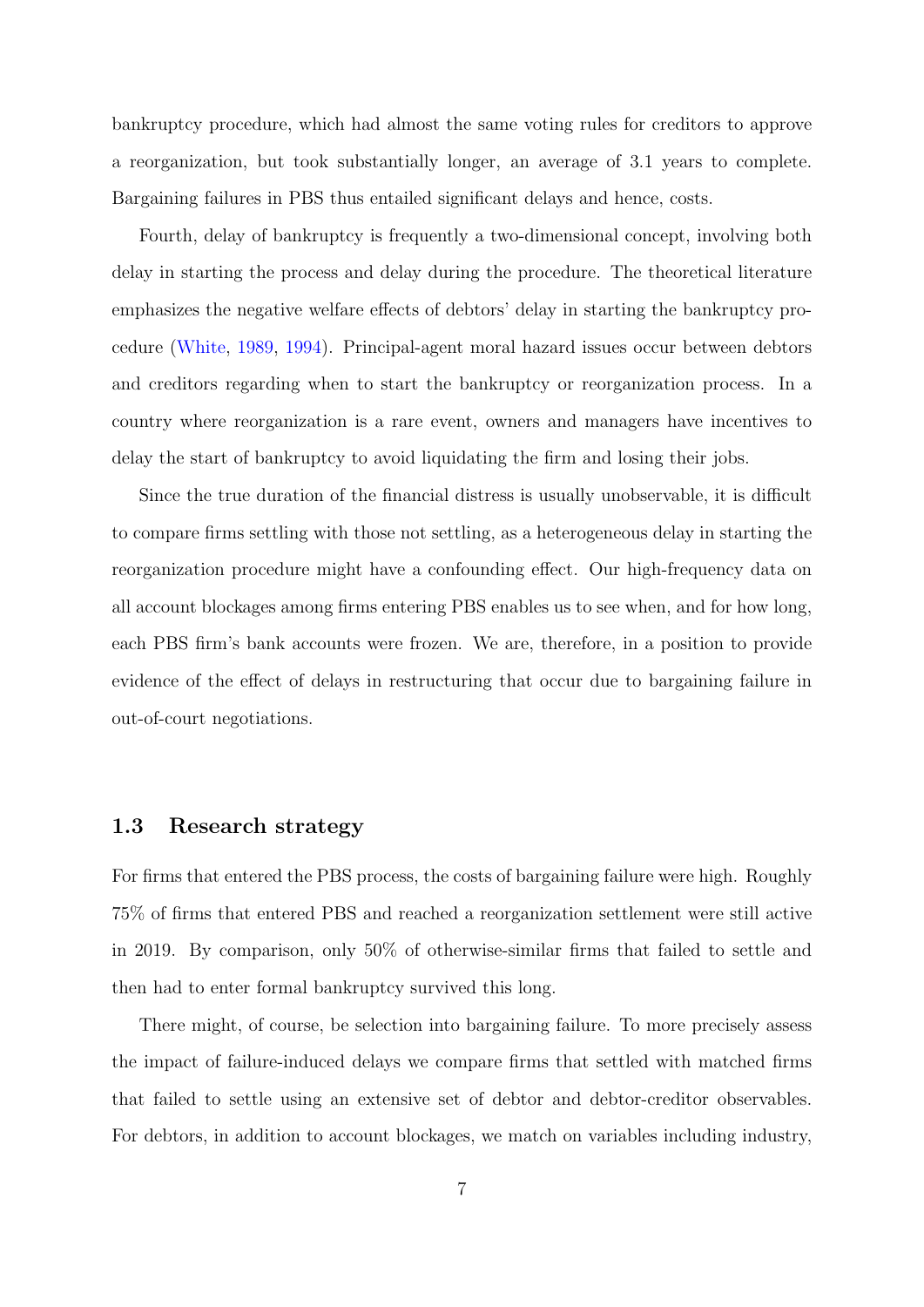age, location, Altman Z-Score (as measured in Altman, 1983; Altman et al., 2017), debt ratio, liquidity ratio, exporter status, public procurement contracts, as well as to preentrance outcome variables across three periods (see Chabé-Ferret, 2017). Additionally, because all the debtor-creditor pairs can be observed, debtors can also be matched on the characteristics of their creditors (see Silva and Saito, 2018), especially the vote share of creditor groups (i.e. financial institutions, state and state-owned firms, private suppliers or a mix), the concentration of debt, number of creditors, share of secured creditor claims, total claim size, and the regional Financial Agency  $(FINA)^8$  that supervised the case.

Turning to the effect on creditors (following the argument on bankruptcy propagation in production networks advanced by Battiston et al., 2007), we map every debtor-creditor link and track the impact of bargaining failures as they diffuse through the network of creditors. Given that prior studies find that micro firms tend to be particularly vulnerable to liquidity issues (i.e. Kovač et al., 2016; Perić and Vitezić, 2016) we investigate whether small creditors were particularly hard hit by these spillover effects.

Our empirical approach differs from, and is complementary to, previous research investigating the effect of reorganization versus liquidation of firms in financial distress. Bernstein, Colonnelli and Iverson (2019) and Bernstein, Colonnelli, Giroud and Iverson (2019) are typical in relying on random assignment of judges who have different preferences for various outcomes. There are several problems with such an approach. Parties to the dispute will know the propensities of judges in advance of designing their proposed settlement. In addition, to the extent that judge panels have different distributions of judge leniency, firms can engage in "forum shopping" to affect the likelihood of judge type. Parikh (2013) reports that in a sample of 159 large bankruptcy cases in the US between 2007 and 2012, over two-thirds of cases were forum shopped. (see also Napoli Coordes, 2015).

<sup>8</sup>The Financial Agency (FINA) is the centralized Croatian provider of financial and electronic services. The activities undertaken by FINA include financial mediation, cash operations, business information, e-business, archiving, electronic signature authorization, education and payment transactions. FINA was in charge of administrating the PBS process. For more information: https://www.fina.hr/en/homepage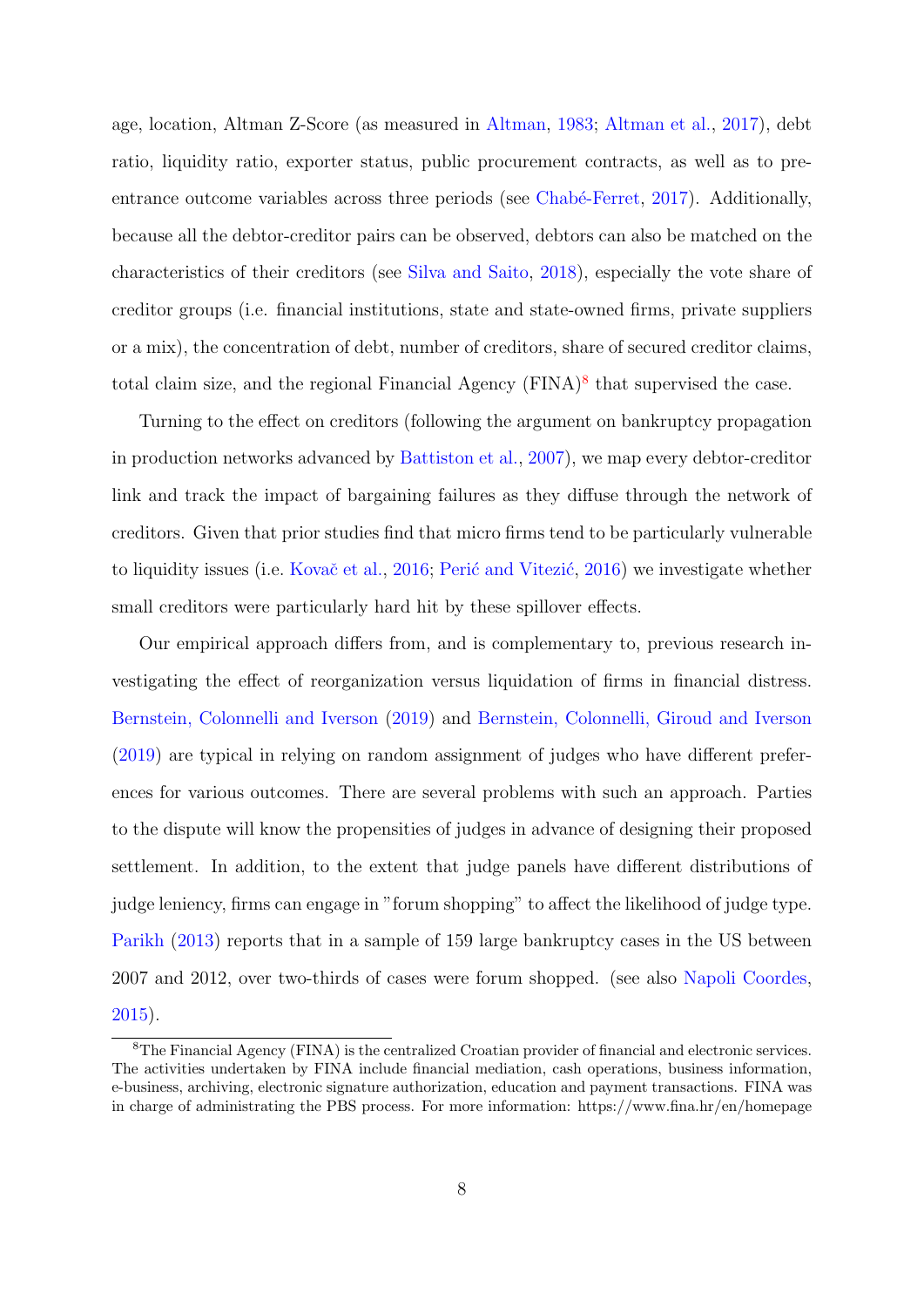# 2 Literature review

## 2.1 Direct and indirect costs

Long bankruptcy procedures can yield negative effects as firms face both direct and indirect costs of bankruptcy. Direct costs include commercial court fees and professional fees for attorneys, accountants, investment bankers and other consultants, that have been found to very widely from  $1.4\%$  to  $20\%$  of debtors' pre-bankruptcy book value of assets.<sup>9</sup> Not all costs are direct, however. Indirect costs include lost sales and investment prospects during the bankruptcy (which may stem from customers' unwillingness to do business with distressed firms), competitors exploiting a firm's weak position, losing critical staff, and a short-term focus leading to the loss of opportunities generally (Branch, 2002). These indirect costs are difficult to measure, although initial studies estimated them to range from 9.5% to 16.5% of firms' pre-bankruptcy market value (Altman, 1984; Branch, 2002). Bris et al. (2006) find U.S. firms in liquidation (Chapter 7) see a drop of 62% in median assets, while firms in reorganization (Chapter 11) see assets fall by 13% at the median. Several studies suggest that the duration of bankruptcy procedures increases indirect costs (Bris et al., 2006; Thorburn, 2000; Franks and Torous, 1989). A long court process should, therefore, result in low recovery rates for the creditors.

## 2.2 Spillovers

Theory acknowledges two types of negative spillovers from liquidation. Offering an opportunity to restructure can avoid potential negative effects from spillovers to nearby firms that are not bankrupt (Benmelech et al., 2019; Bernstein, Colonnelli, Giroud and Iverson, 2019). Benmelech et al. (2019) find negative spillovers on employment in the non-tradeable sectors within US census blocks where a liquidated firm operated, particularly when bankrupt and non-bankrupt firms were from the same non-tradable sector.

<sup>&</sup>lt;sup>9</sup>See Gilson et al. (1990); Branch (2002); LoPucki and Doherty (2004); Bris et al. (2006); Altman and Hotchkiss (2010); Silva and Saito (2020).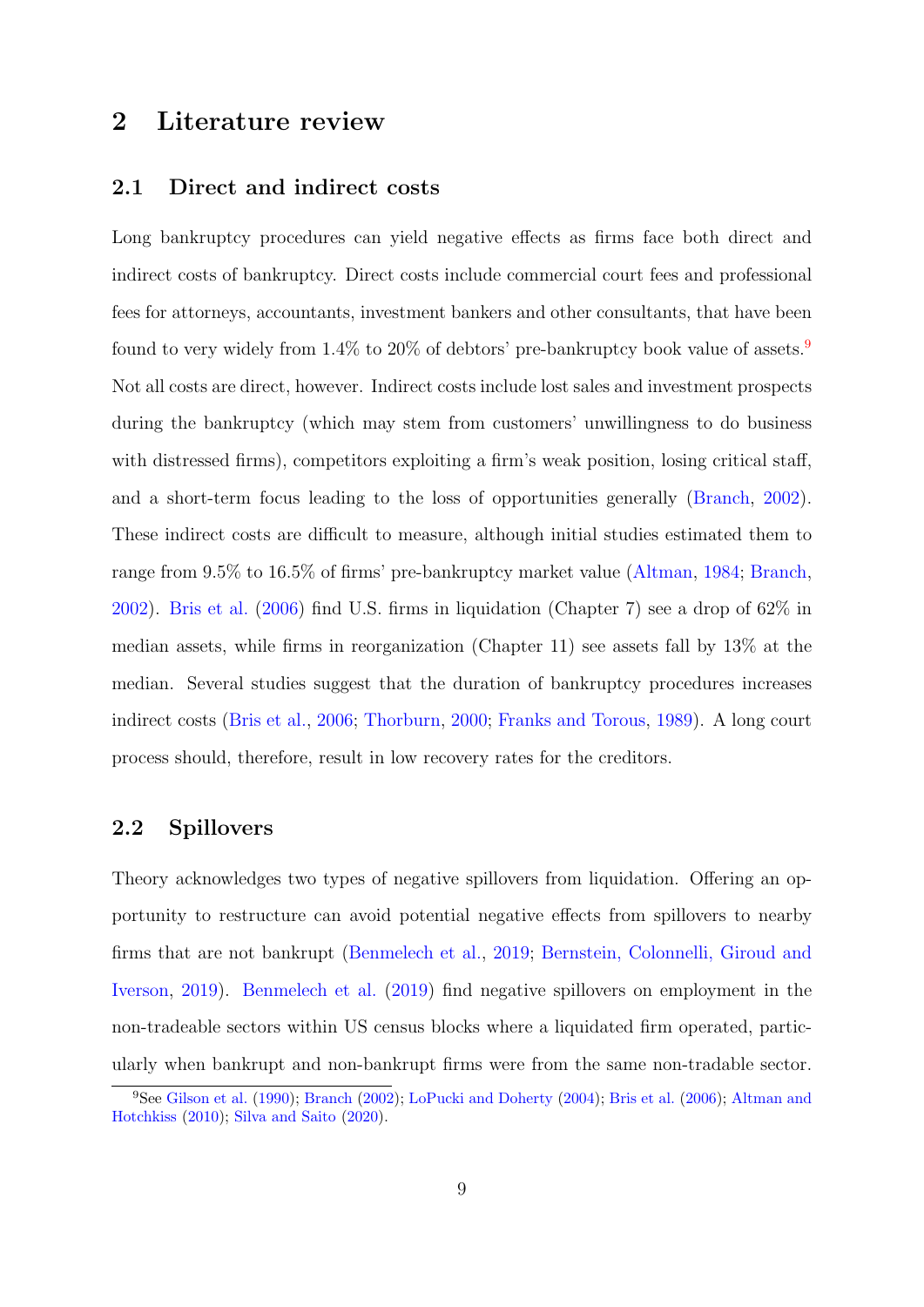Moreover, Bernstein, Colonnelli, Giroud and Iverson (2019) and Benmelech et al. (2019) find negative spillovers resulting from a decrease in consumer traffic. In the retail sector, bankruptcy is found to have a negative effect on smaller nearby stores because customers prefer to shop in areas with greater store occupancy (Benmelech et al., 2019).

Spillovers may also be non-local. Bankruptcy propagation in production networks suggests that offering an opportunity to restructure can avoid potential negative effects from spillovers to creditors (Battiston et al., 2007). Unfortunately, very little is known about the effects of bankruptcy and reorganizations on creditors. Such research has been called for (see, for example, Silva and Saito, 2020; Bernstein, Colonnelli, Giroud and Iverson, 2019) but we are among the first to address this issue.

# 2.3 Global bankruptcy and restructuring (reorganization) practices

There are many analyses of bankruptcy laws in the US, Germany, France, Sweden and United Kingdom (UK) (Agrawal et al., 2020; Armour and Cumming, 2008; Brouwer, 2006; White, 1994) In addition, the World Bank annually follows several indicators related to bankruptcy laws around the world.<sup>10</sup> Figure 1 depicts three bankruptcy law indicators, the recovery rate defined as the fraction of claims that creditors get by the end of the bankruptcy procedure, the duration from the start of the bankruptcy procedure until the first payment of funds to creditors, and the cost of the proceedings defined as the percentage of the value of the debtor's assets. $^{11}$ 

<sup>10</sup>World Bank Doing Business: https://tinyurl.com/27rp6bzk [Accessed: 10th January 2021]

<sup>&</sup>lt;sup>11</sup>These include court fees and government levies, fees of insolvency administrators, auctioneers, assessors and lawyers, and all other fees and costs.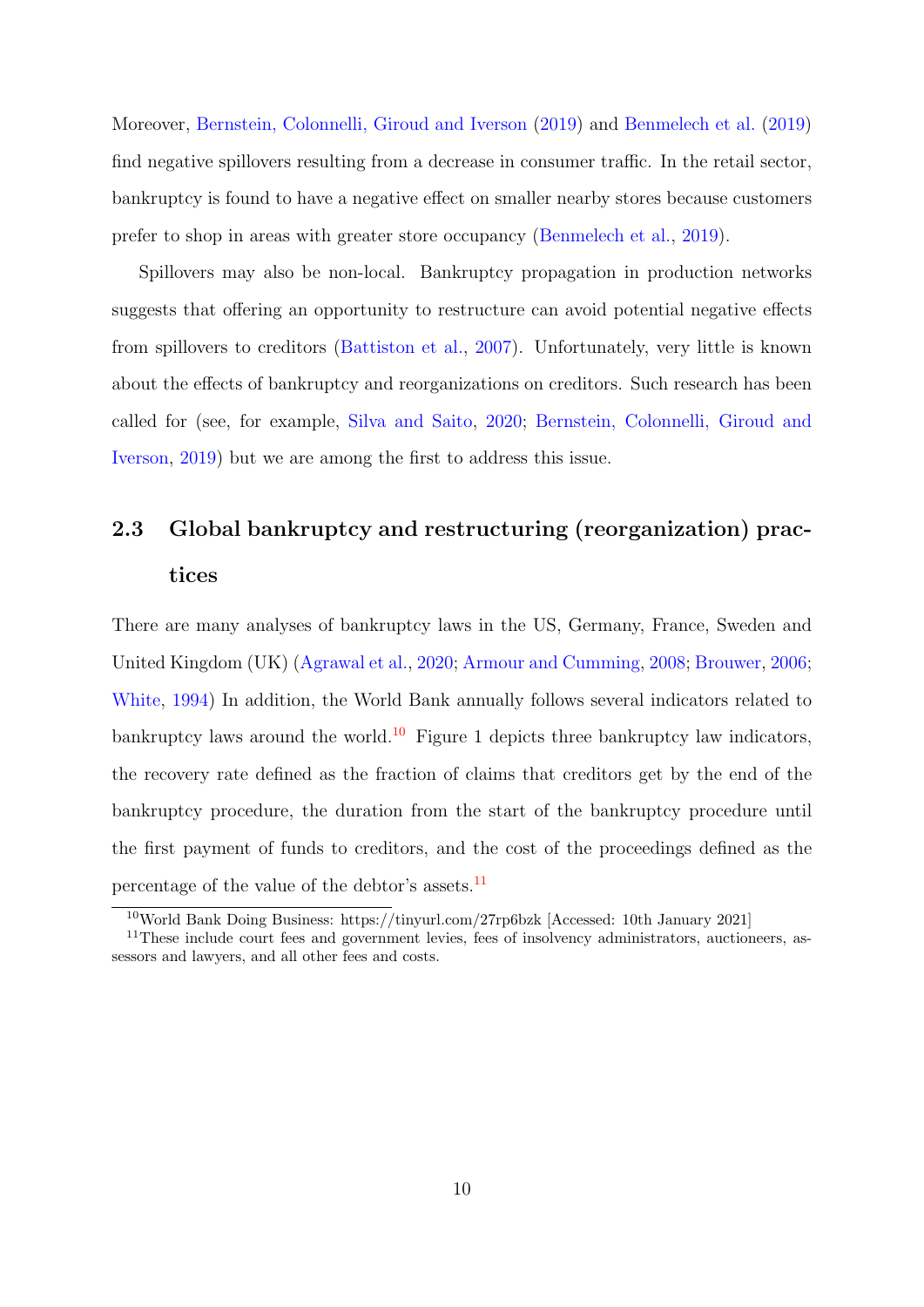

Figure 1: Comparison of Croatia's bankruptcy law recovery rate (left), average duration (middle) and direct costs (right) and to those of the world average, Visegrad Group and ex-Yugoslavia average, United States and Germany

The World Bank estimates the average direct cost as a share of the debtor's assets to be 10% in the US, 8% in Germany, 14.5% in Croatia, on average 11.8% in ex-Yugoslav countries, 16.13% in the Visegrad Group, and 16.17% in the world (Figure 1, right). The US has an average length of the bankruptcy process lasting 1 year, while Germany's lasts 1.2 years, and the world as a whole 2.5 - 2.6 years. In particular, according to the World Bank, in 2019, 86 countries worldwide have average bankruptcy procedures longer than 2 years, 70 countries longer than 2.5 years and 39 countries have bankruptcy procedures longer than 3 years.

The average length in the Visegrad Group was  $2.8$  years,  $12$  while it was  $2.1$  years on average in the ex-Yugoslav countries. On the other hand, the length of the bankruptcy process in Croatia was constant at about 3.1 years between 2003 and 2019 (Figure 1, middle).<sup>13</sup> Sajter (2014) shows that every fifth bankruptcy case in Croatia lasted longer

Source: World Bank Indicators on Resolving Insolvency.It is important to note that these indications, which are a part of the Bank's "Doing Business" measures are derived from surveys of "informants" in each country and not actual records. As such they are imprecise but indicative. This may explain the apparent lack of variation in some indicators. Croatia in dashed line.

<sup>&</sup>lt;sup>12</sup>The large drop in time to resolution in the Visegrad countries between 2009 and 2010 was driven by reform in the Czech Republic that applied to cases initiated after January 1, 2008 and led to a fall in average duration from 6.5 to 3.2 years. See Janda and Rakicova (2014).

 $13$ It is vital to realize that this constancy is only for firms actually entering bankruptcy, and the success of the PBS process in drastically reducing the share of troubled firms entering bankruptcy rather than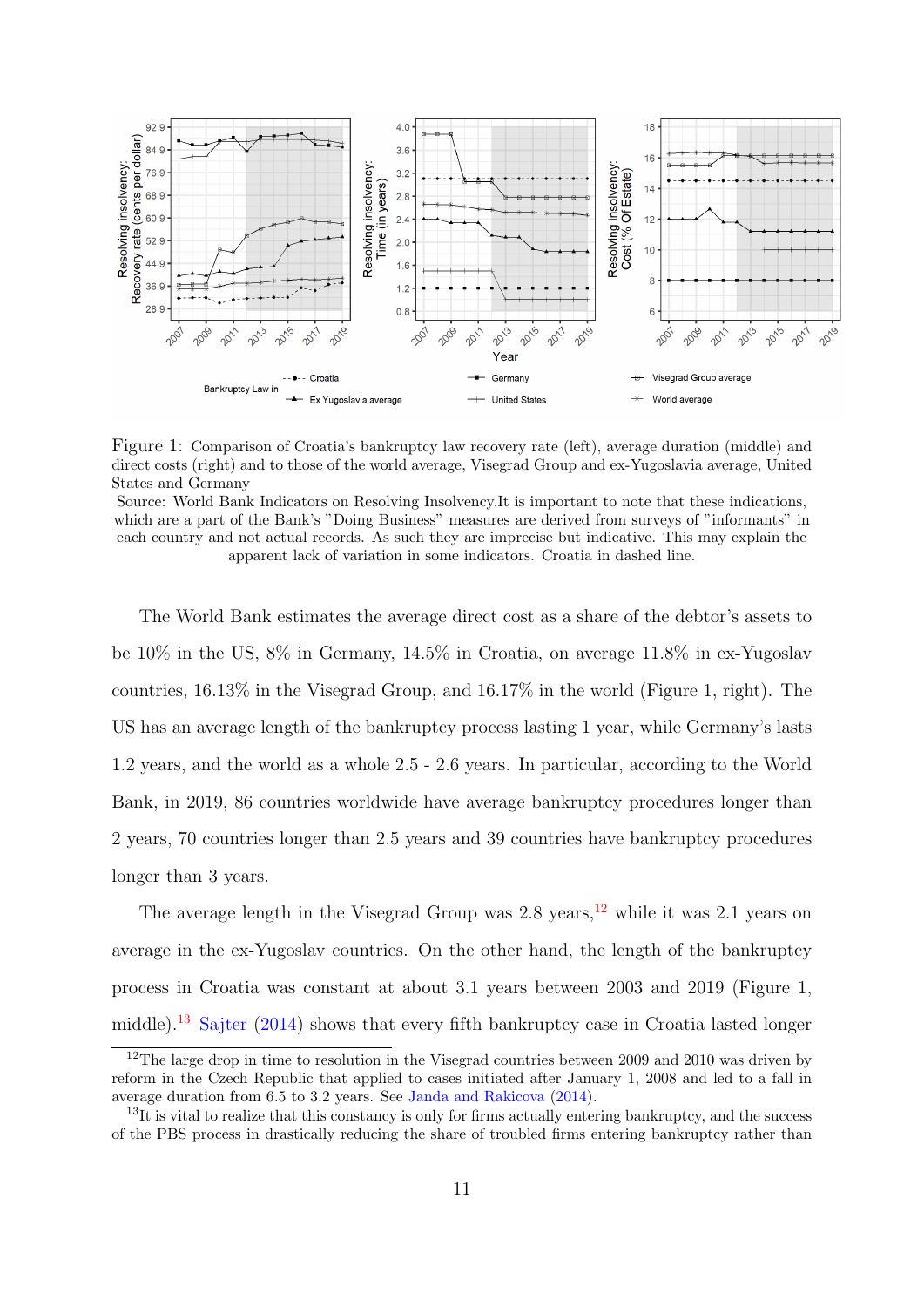than six years.

Figure 1 (left) shows the recovery rate, one of the key efficiency indicators which is, inter alia, a function of the bankruptcy procedure duration and costs. World Bank Doing Business finds the mean recovery rates in the US or Germany to be above 85%, in the Visegrad Group 55-60%, ex-Yugoslav countries 43-54%, while mean world average is at 38-40%, and Croatia is 32-36%.

Although bankruptcy laws around the world feature both liquidation and reorganization options (i.e. White, 1984), the relative importance of these options varies widely. In the US roughly 20% of proceedings resulted in reorganization, while this percentage was only 2.5% in France, less than 1% in Sweden (Agrawal et al., 2020, p. 10) and less than 0.5% in Germany (Brouwer, 2006, p. 10). Several factors may contribute to these cross-country differences in reorganization versus liquidation probabilities including whether management stays in power during the bankruptcy procedure, who initiates the procedure, whether there is an automatic stay on asset distribution, how voting rules are designed, the powers given to judges, whether an absolute priority rule (APR) is in place (see Brouwer, 2006; White, 1994), but also culturally how managerial failure is seen in a particular society (Damaraju et al., 2020).

The most frequently studied bankruptcy law is the US. Under this law Chapter 11 (reorganiztion) is more complex than Chapter 7 (liquidation). According to Iverson (2018), 98% of Chapter 11 cases begin as voluntary filings. Antill and Grenadier (2019) report that as many as 80% of publicly traded firms in bankruptcy enter under Chapter 11, but this percentage is considerably lower for non-publicly traded firms. The literature suggests that restructuring can be beneficial in several ways. For example, reorganization can create welfare gains through maintaining employment in debtor firms and preserving the value of economically efficient firms in temporary financial distress (Broadie et al., 2007; White, 1994).

When a Chapter 11 procedure is opened, the debtor enjoys a 120-180 day exclusive

reaching a work-out agreement with creditors means that the PBS law significantly improved average times to resolution across all insolvent firms in Croatia.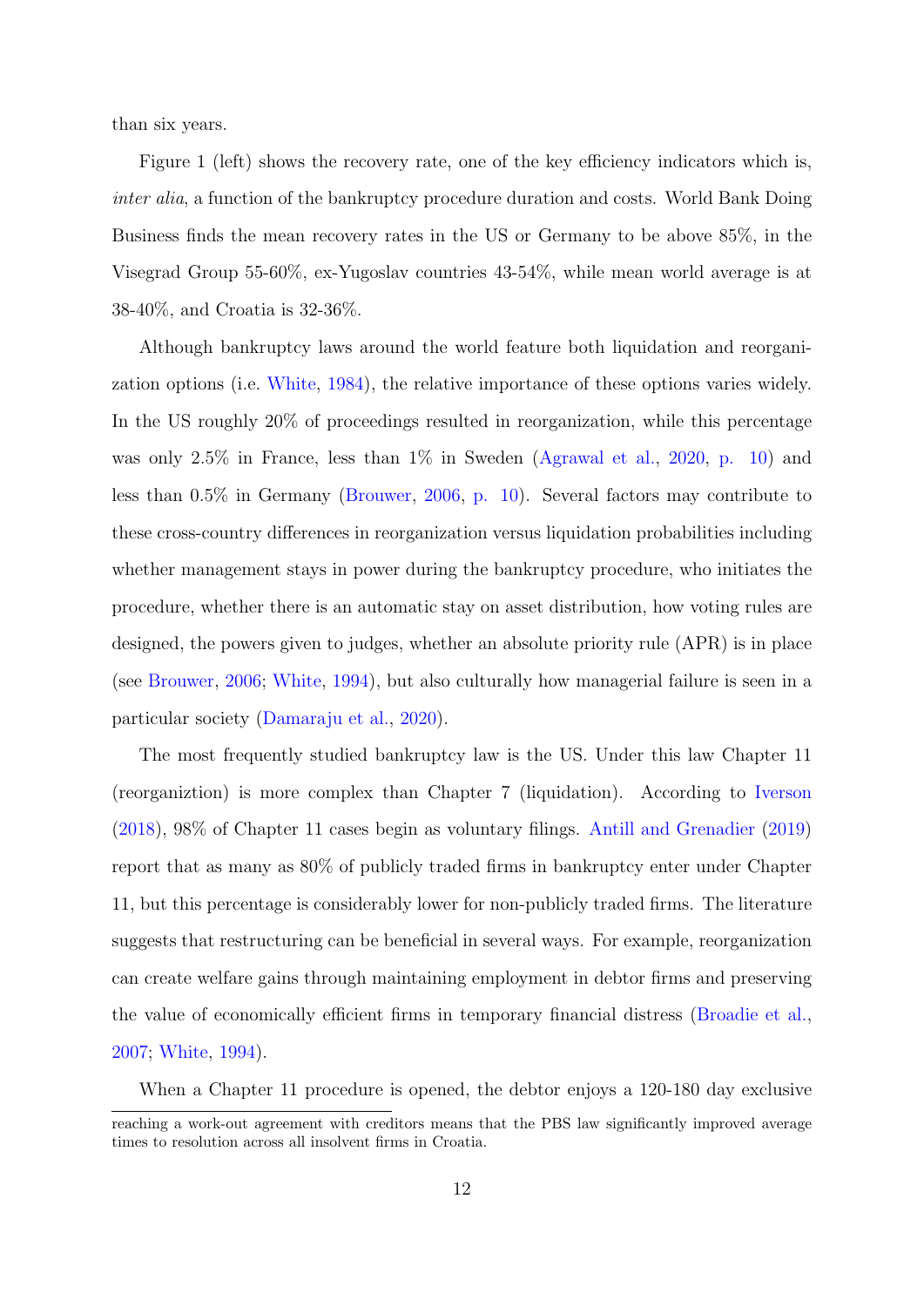right to propose a reorganization plan. This is followed by a period of 60 days during which creditors can approve or reject the plan.<sup>14</sup> In the US distressed firms reorganize (Bradley and Rosenzweig, 1992) through a majority vote of their creditors (Bolton and Scharfstein, 1996; White, 1989). To confirm reorganization and exit Chapter 11, every impaired class of creditors must accept the plan with a majority vote. There is a possibility, however, of a "cram down" where a court can force acceptance of the deal even if one creditor class opposes the plan.<sup>15</sup>

There are voting differences in other bankruptcy laws around the world. In French law, creditors are given only an advisory role and are not required to approve the restructuring plan. UK law enables secured creditors to sell defaulted firms' assets as they choose, while German bankruptcy law is somewhere between France and the UK but does provide that reorganization plans require creditor approval (Davydenko and Franks, 2008, p. 556). In Sweden, management approval is required for restructuring, while the Danish Reform Act of 2010 enabled creditors to file for reorganization without management consent for approving restructuring (Agrawal et al., 2020). One of the rare studies that examined voting for restructuring (Silva and Saito, 2018) used a sample of 120 firms in Brazil between 2005 and 2014. Several factors were found to be positively associated with the acceptance of the restructuring plans, including distribution of collateral assets in debt repayment disposal and having a high share of unsecured creditors.

In the US, once a reorganization plan is approved the firm exits Chapter 11, continues doing business, and repays creditors in agreed upon installments. If the debtor starts Chapter 11 and the creditors do not approve it or the judge decides against using Chapter 11, the case is converted to Chapter 7 liquidation. Among the minority of firms that start under Chapter 11, as many as 60% manage to reorganize while 40% are converted to Chapter 7 (Bernstein, Colonnelli and Iverson, 2019, p. 8). If a firm gets converted to a Chapter 7, or decides to file under Chapter 7, then an Absolute Priority Rule is

<sup>&</sup>lt;sup>14</sup>A judge has the discretion to decrease or increase the period that creditors have to decide up to year and half, depending on the complexity of the case.

<sup>&</sup>lt;sup>15</sup>For a detailed explanation of US bankruptcy law see Antill and Grenadier (2019).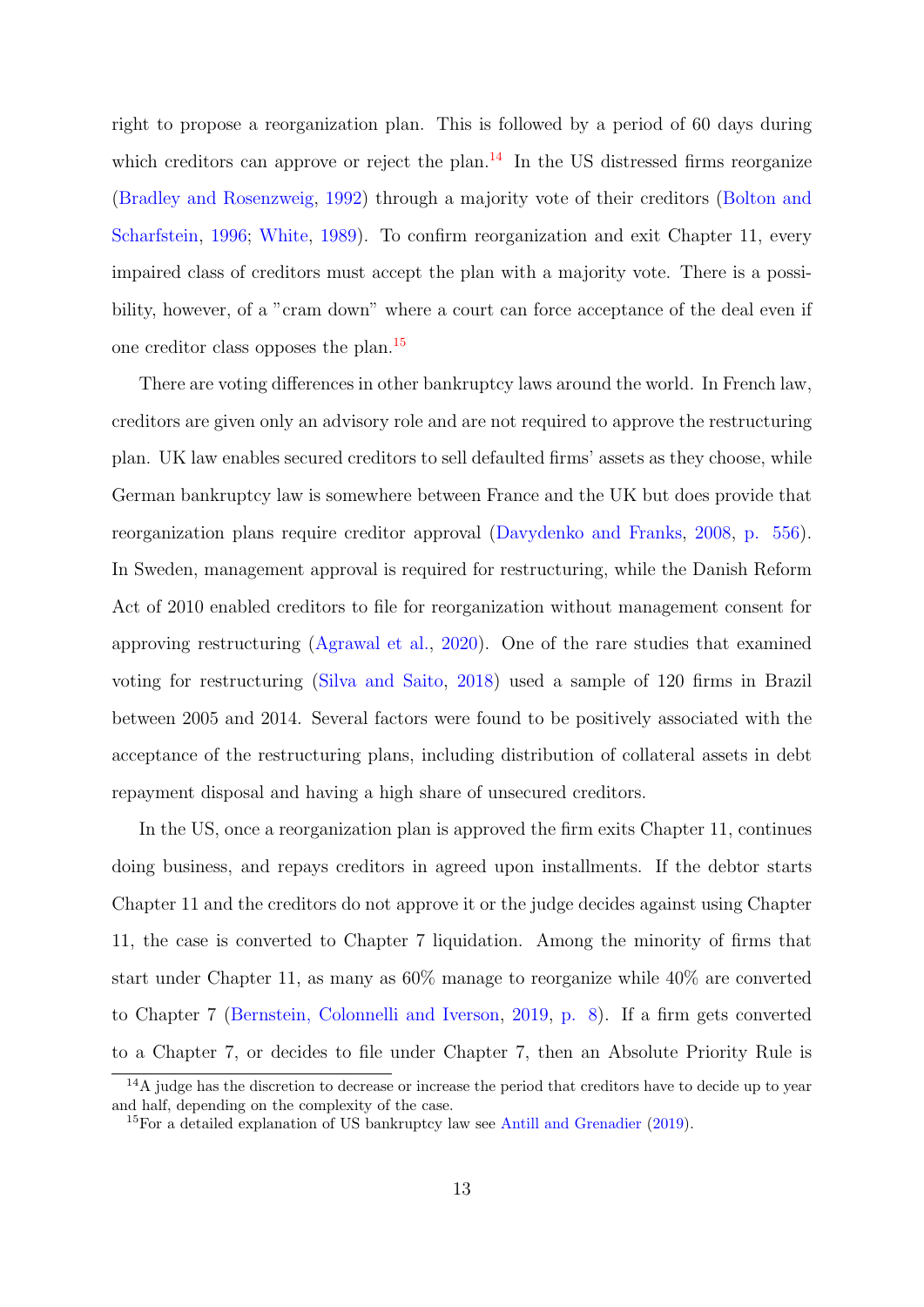applied, such that upon selling assets, a creditor can be compensated only when all the more senior creditors have been paid in full. The ultimate decision of converting a debtor from Chapter 11 to 7 lies with the judge (see Bernstein, Colonnelli, Giroud and Iverson, 2019). In all cases, the final outcome is determined by a judge in the commercial court.<sup>16</sup>

Ponticelli and Alencar (2016) find that a bankruptcy reform in Brazil that featured an in crease in creditor rights had a positive effect on secured loans, investments and output only in the municipalities with less congested courts. If commercial courts are congested, solving financial distress may be more attractive outside of formal bankruptcy. Silva and Saito (2020) suggest that the choice between bankruptcy or out-of-bankruptcy settlement is related to firms' liquidity, leverage, level of economic distress, and creditor coordination problems. Other authors have noted that firms favor bankruptcy procedures over negotiation when information asymmetry between debtors and creditors is severe. As early as Gilson et al. (1990) researchers have found that the costs of out-of-bankruptcy restructuring are lower than those in-bankruptcy. Due to lower cost and shorter duration, firms should favor out-of-bankruptcy restructuring over restructuring in bankruptcy, all else being equal. Gilson et al. (1990) suggest that almost half of the financially distressed public firms try to renegotiate their debt outside of bankruptcy.

# 2.4 Details of the PBS process in Croatia

As discussed above, in response to the severe financial crisis beginning in 2009, Croatian lawmakers introduced in November 2012 a new law introducing pre–bankruptcy settlements (NN 108/102, 144/12, 81/13, 112/13, 78/15). The PBS law offered an opportunity for insolvent firms (debtors) to settle with creditors and restructure their business to continue to operate and preserve jobs.

PBS was designed to create efficiency-enhancing step prior to the bankruptcy procedure. It was initially an entirely out-of-court option<sup>17</sup> under which coordination of the

<sup>&</sup>lt;sup>16</sup>Given the strong importance of the judge, US bankruptcy law applies a blind rotation system to assign cases to judges within each court.

<sup>&</sup>lt;sup>17</sup>The PBS was an out-of-court reorganisation process from November 2012 until September 2015.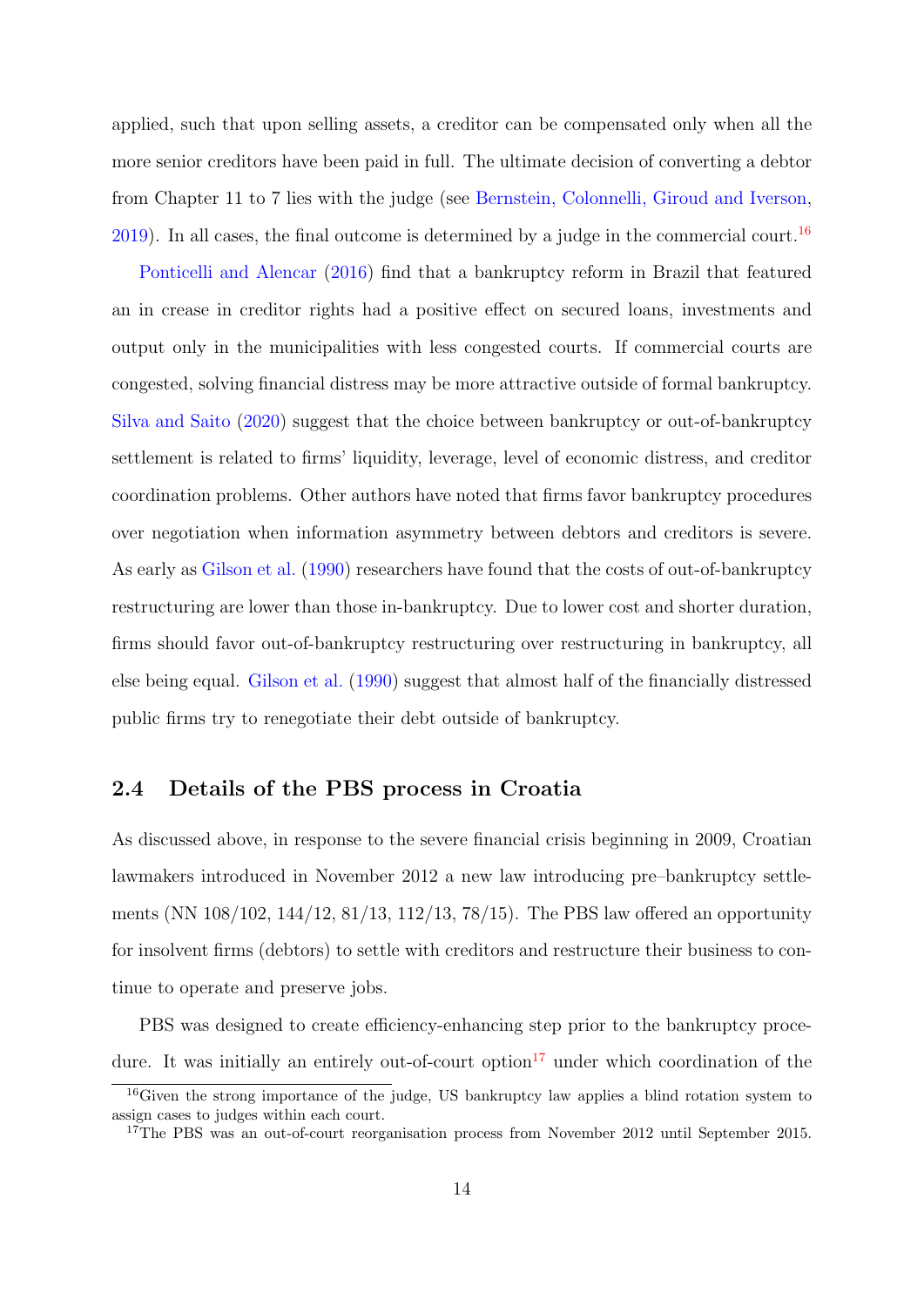settlement process was entirely under the supervision of the Financial Agency (FINA) and not an option in the commercial courts. It reduced congestion in the commercial courts while offering debtors an opportunity to reorganize in a shorter time period as compared to bankruptcy. If the debtor settled with creditors in the PBS, the debtor exited PBS, continued doing business, and repaid creditors in agreed upon installments. If the debtors did not settle with creditors, they were transferred to the bankruptcy process, which offered two end outcomes: reorganization or liquidation.

Unlike in the US, in Croatia a debtor does not have the option to choose whether to file for liquidation or reorganization. In the PBS process, a debtor is assigned an official bankruptcy trustee who is a bankruptcy procedure specialist (usually an economist or lawyer) who then analyses the firm's situation, its business model, lists current claims and assets, and together with the debtor decides whether to liquidate the firm or suggest a reorganization plan to be voted on by creditors.

There are several criteria under which debtors are obliged to open the PBS process including:

(1) Illiquidity 1: 60+ days late with current liabilities exceeding  $20\%$  of the previous year's current liabilities;

 $(2)$ *Illiquidity*  $2: 30+$  days late with employees' wages;

 $(3)$ *Insolvency* 1: not capable of long-term payment of its current obligations;

 $(4)$ *Insolvency* 2: blocked for more than 60 days;

 $(5)$ *Insolvency* 3: heavily indebted such that the value of assets does not cover the existing liabilities.

The most commonly used indicator is Insolvency 2, given that the other indicators are highly related to account blockage.

Account blockage works the following way. A creditor sends an enforcement request to the commercial court indicating the value of the claim that has not been paid, the passed deadline, and a request that the court require repayment by the debtor within

Beginning in September 2015 PBS is incorporated within the bankruptcy law. As shown later, analyses of PBS cases opened before and after September 2015 produces similar results.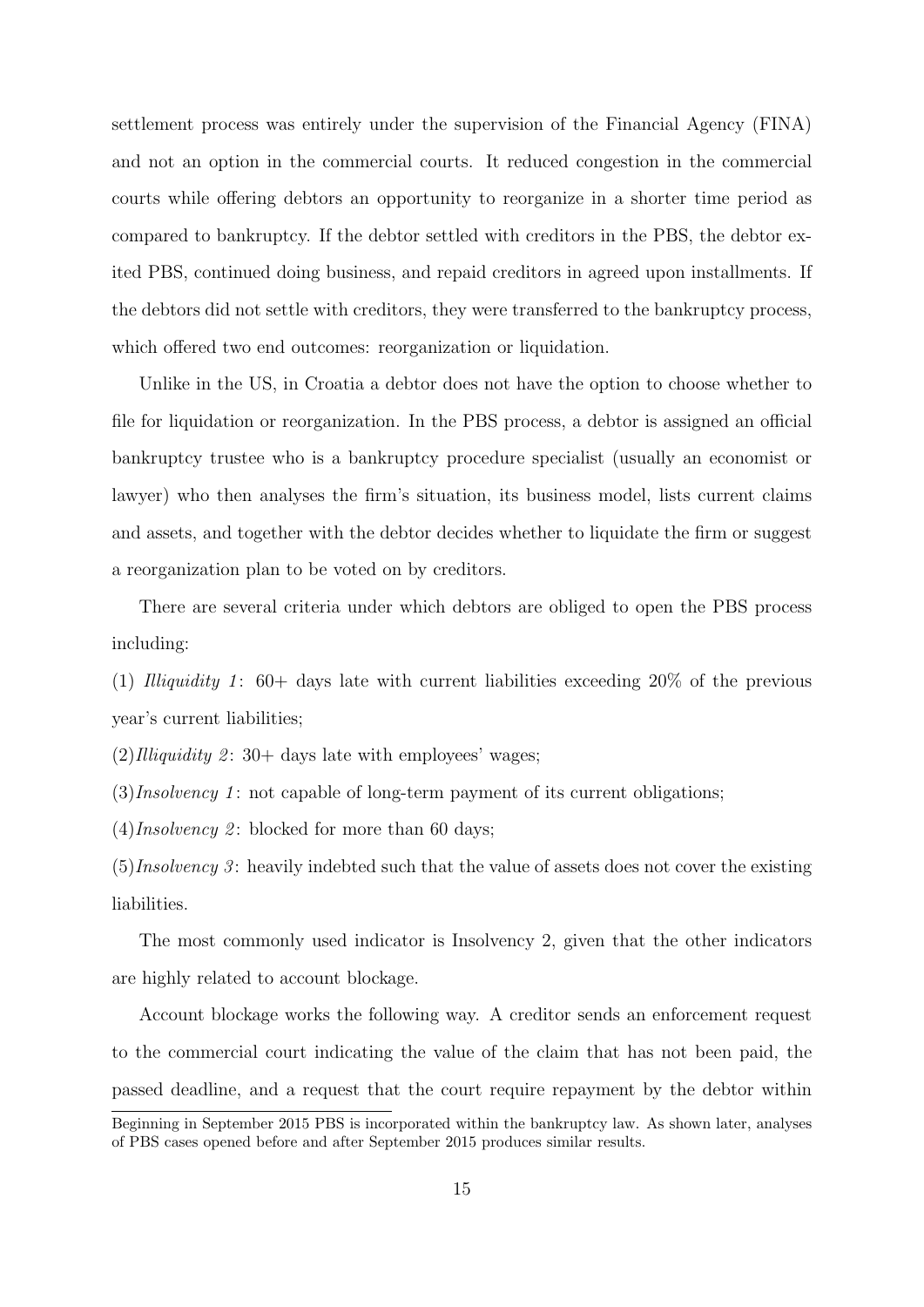eight days. The commercial court validates the authenticity of the claim and then sends an order to FINA to seize and transfer cash from the debtor's to the creditors' accounts. If the debtor's account has a sufficient balance, the banks transfer the funds. If, however, there are not enough funds, the debtor's accounts are blocked until the debtor repays the creditors' claims. During the period of account blockage, the debtor is prohibited from making any payments or transfers from its account other than certain specified operating expenses. Further details on the blockage process, and their relation to the PBS and bankruptcy, are given in Online Appendix 1 at: https://tinyurl.com/jf2299bp.

Once a debtor files for PBS, FINA checks its eligibility, and, if eligible, assigns the debtor to a settlement council (an administrative body of three with the council president always being a lawyer) to coordinate the process. During the PBS process, the account blockage is removed, but the debtor is only allowed to make payments necessary for regular business operations. PBS is considered an emergency procedure with debtors given 120 days to finalize it (although there is a possibility to delay an additional 60 days or more given additional complexity).<sup>18</sup> The debtor publishes a list of creditors and their claims on FINA's official web site, after which creditors send suggested changes and proof of these claims to the settlement council.

After the official list of claims is established, secured creditors are offered an opportunity to withdraw their asset from the settlement procedure or to continue to be part of the bargaining process. Debtors can then propose a reorganization plan in which they can suggest a write-off of up to 70% over 4 years or less or write-off of up to 60% during a period longer than 4 years, as well as a schedule for repayment of the debt not written off. Creditors whose claims have been confirmed by the settlement council have a right to vote for or against the proposed settlement. These creditors are divided into three groups: 1) state institutions and state-owned enterprises; 2) financial institutions; and 3) other creditors. In order for the restructuring plan to be confirmed, it must either obtain votes of at least 66% of the claims of all creditors, or obtain votes of at least

<sup>18</sup>Obviously most cases are complex in some fashion since the median time to settlement is more than 240 days, implying at least three extensions.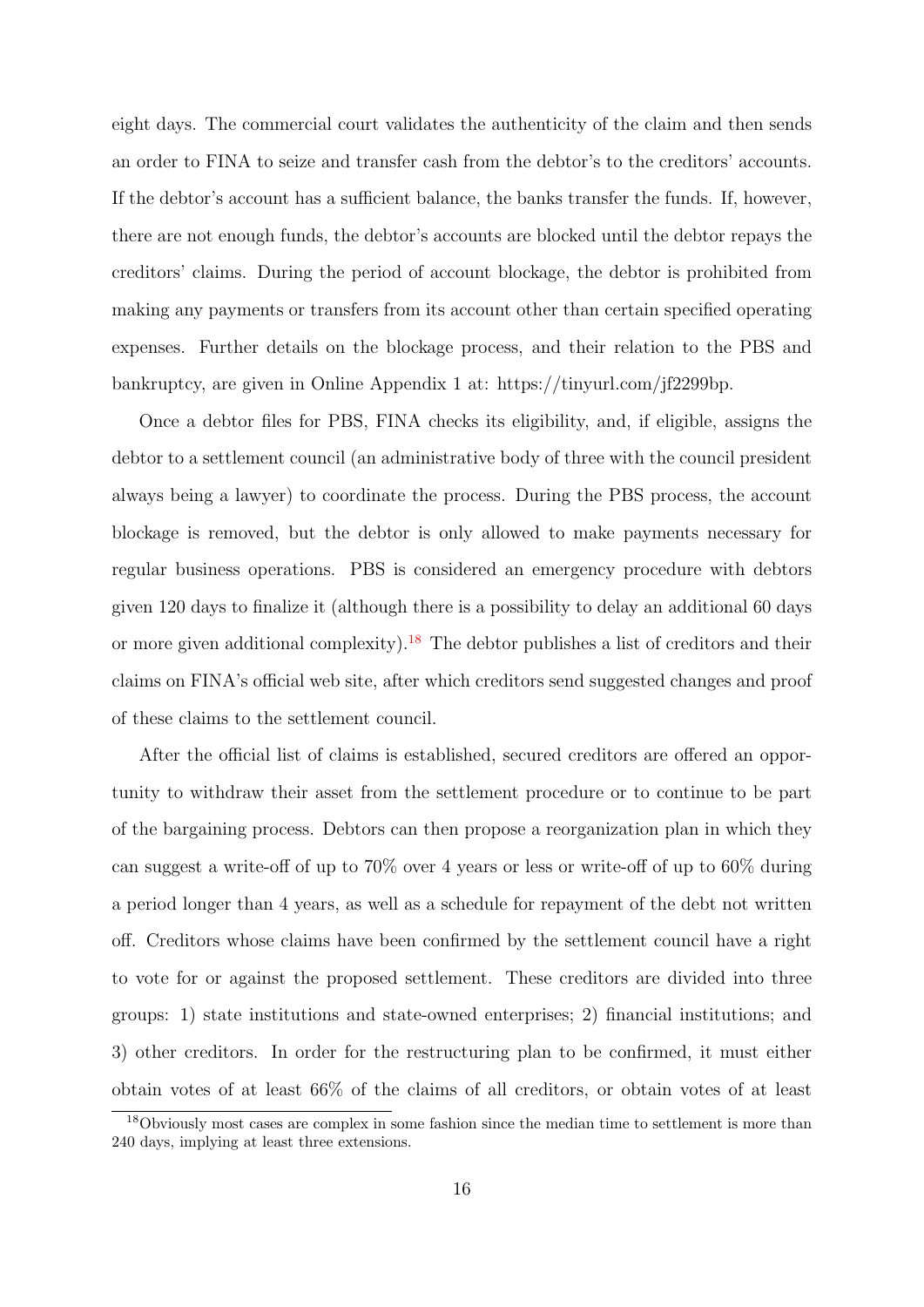50% of the claims of each type of creditor. If a debtor settles, but subsequently does not fulfill its obligations, creditors can propose an account blockage forcing the debtor into bankruptcy where it cannot avail itself of PBS for a second time. Online Appendix 1 (https://tinyurl.com/jf2299bp.) contains a flow diagram of the PBS procedure and its interconnection with the bankruptcy law including the role of account blockages.

# 3 Empirical Details

# 3.1 Selection into PBS

In order to remedy possible selection problems from variables correlated both with the probability of bargaining failure and the firm's long-run outcomes, we used several matching procedures. The strength of our approach is the availability of exceptionally detailed data on debtor characteristics and debtor-creditor connections.

#### 3.1.1 Matching

We estimate the impact of bargaining failure in PBS on debtors' long-term survival, employment, revenue and profits, plus the impact of bargaining failure on suppliers' longterm survival, employment, revenue and profits. The empirical approach is based on a causal model as in Rubin (1973). In particular cross-sectional nearest neighbor matching combined with exact matching was used to create twinned debtor firms in treated (nonsettling) and control (settling) groups.<sup>19</sup> After matching and evaluating the balancing property for these paired firms, the existence of parallel trends is evaluated by visual inspection (see Figure 2 in Section 4.4 below). Given parallel trends, a difference-indifferences model is used to estimate the average treatment effect on the treated (ATT) group for the outcomes of interest.

<sup>19</sup>In order to establish the robustness of our results we used several alternative matching strategies including 1:1 nearest neighbour with exact matching. Sensitivity analyses are conducted using two nearest neighbor matching, Mahalanobis matching, caliper matching, and placebo tests (see Section 4.5).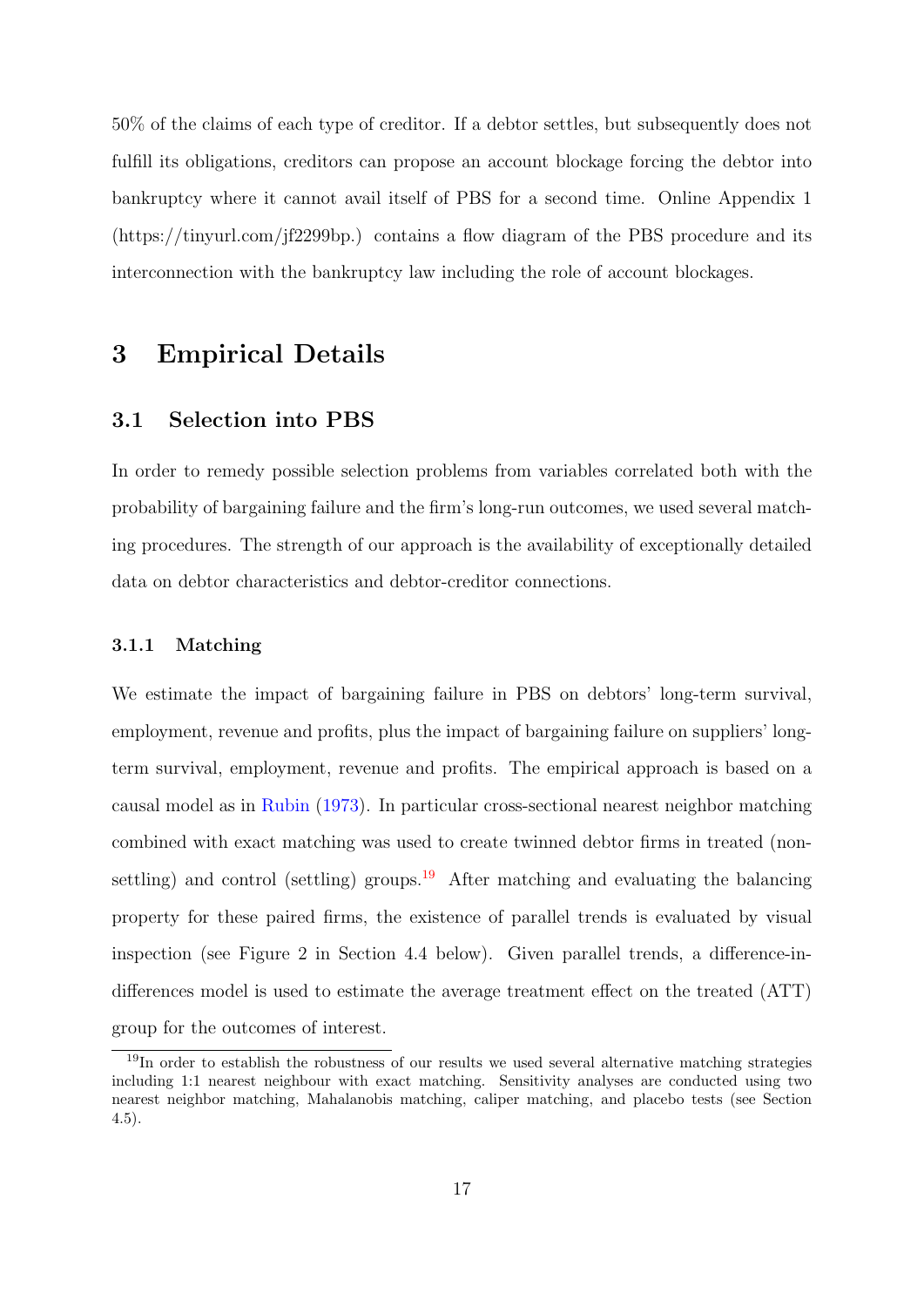Comparing matched debtors in which matched firms enter the bargaining process alleviates potential unobserved confounders that lead to attempts to settle such as being oriented towards second chances, lacking the availability of other funding opportunities, or having clear possibilities for reorganization. To satisfy the Conditional Independence Assumption, it is critical to include all the important observable covariates that might affect failure in the PBS process and the outcome variables. The data used for this analysis enables control for a variety of such factors.

(1) To account for time-specific macroeconomic shocks, we match on the year.

(2) To account for industry-specific factors such as demand shocks (Lang and Stulz, 1992) we match on NACE 2-digit sector.

(3) To account for agency-specific variation in FINA offices, but also region-specific labour and financial markets, demand conditions, as well as transportation costs (Puga, 2010) we match on four regional dummies that identify the FINA agency (Zagreb, Split, Rijeka, Osijek) based on the firm's headquarters location.

(4) To account for a lower survival probability of younger firms and therefore higher probability of entering bankruptcy (Coad, 2018) we match on firm age and age squared. (5) To account for a lower probability of small firms' survival in recession (for evidence in Croatia, see Kovač et al., 2016) we match on firm size measured by a categorical variable divided into micro firms (up to 9 employees), small firms (10 to 49), medium firms (50 to 249), and large firms  $(250 \text{ or more})$ .

(6) To account for pre-PBS entrance conditions in an attempt to come as close as possible to the gold-standard of a randomized control (Chabé-Ferret, 2017) trial we match on several outcome variables including log employment, log sales, and inverse hyperbolic sine profits<sup>21</sup> in three time periods (t-1, t-2, and t-3).<sup>22</sup>

(7) To account for the probabilities of bargaining failure and firm survival, we match on

 $20$ This is a standard European Union definition of micro, small, medium, and large firm, i.e. European Commission: https://tinyurl.com/25sxe5dh [Accessed: 15th June 2021]

 $21$ Since the firms can make losses, McKenzie (2017) suggests using an inverse hyperbolic sine transformation for profits to avoid the impossibility of taking the log of negative profits (i.e. losses).

 $22$ For evidence that including three time periods in matching performs well in simulation studies, see  $Chabé-Ferret (2017).$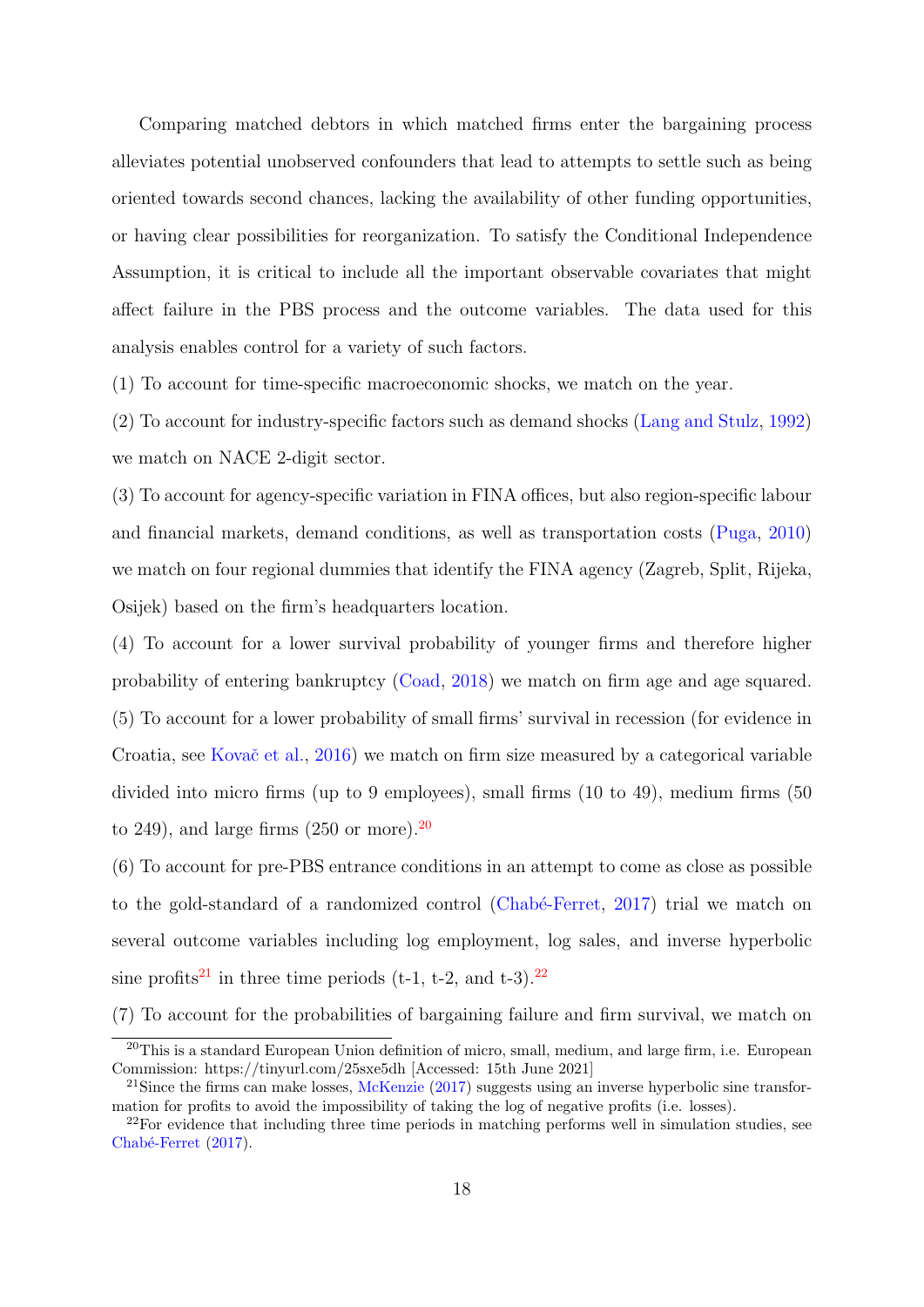lagged Altman-type Z-scores of financial distress (which have been found to predict a firm's bankruptcy by Altman, 1983; Altman et al.,  $2017$ <sup>23</sup> Firms are also divided into three financial distress categories– safe, grey and distressed. $^{24}$ 

(8) To account for the probability of bargaining success (Silva and Saito, 2018) we match on the size of debt and liquidity relative to assets, the lagged debt ratio (defined as the share of total debt divided by the book value of assets), and the liquidity ratio (defined as sum of cash in the bank and short-term assets divided by the book value of assets). Since the share of debts in assets is critical for creditors, we include it for periods t-1, t-2, and t-3.

(9) To account for absolute size of firms' assets, we match on lagged log size of book total and fixed assets.

(10) To account for exposure to global markets which may lead to different incentives and a greater potential for future growth (Wagner, 2007) we match on a dummy variable of whether a firm exported prior to entering PBS as well as the exporting intensity, defined as the share of the firm's exports in total sales.

(11) To account for the facts that our research setting is in Croatia which has been characterized as a country where politicians use public procurement contracts to reward their cronies (Vuković, 2020), as well as that public funds can legitimately be used to provide firms with cushions in difficult times (Srhoj et al., 2020; Stojčić et al., 2020) we match on lagged dummy variables for whether the firm received a public procurement contract from the state or a state-owned enterprise in each of the past three years as well as the share of value received from the government in its total revenue in the most recent year before PBS.

<sup>23</sup>Distress Z'-Scores for private firms (Altman, 1983; Altman et al., 2017) are calculated using book value of equity, a more widely available covariate than market value of equity which is available only for publicly traded firms. The following equation is used for calculating the Z-score:  $Z=0.012^*X_1$  +  $0.014^*X_2 + 0.033^*X_3 + 0.006^*X_4 + 0.999^*X_5$ 

where  $X_1$  = Working Capital/Total Assets;  $X_2$  = Retained Earnings/Total Assets;  $X_3$  = Earnings before Interest and Taxes/Total Assets;  $X_4$  = Book value of equity/Book value of total liabilities;  $X_5$  = Sales/Total Assets;  $Z =$  Overall Index.

<sup>&</sup>lt;sup>24</sup>Distress categories are defined as safe  $(Z > 2.99)$ , grey  $(1.81 < Z < 2.99)$  and distressed  $(Z < 1.81)$ Altman (1983).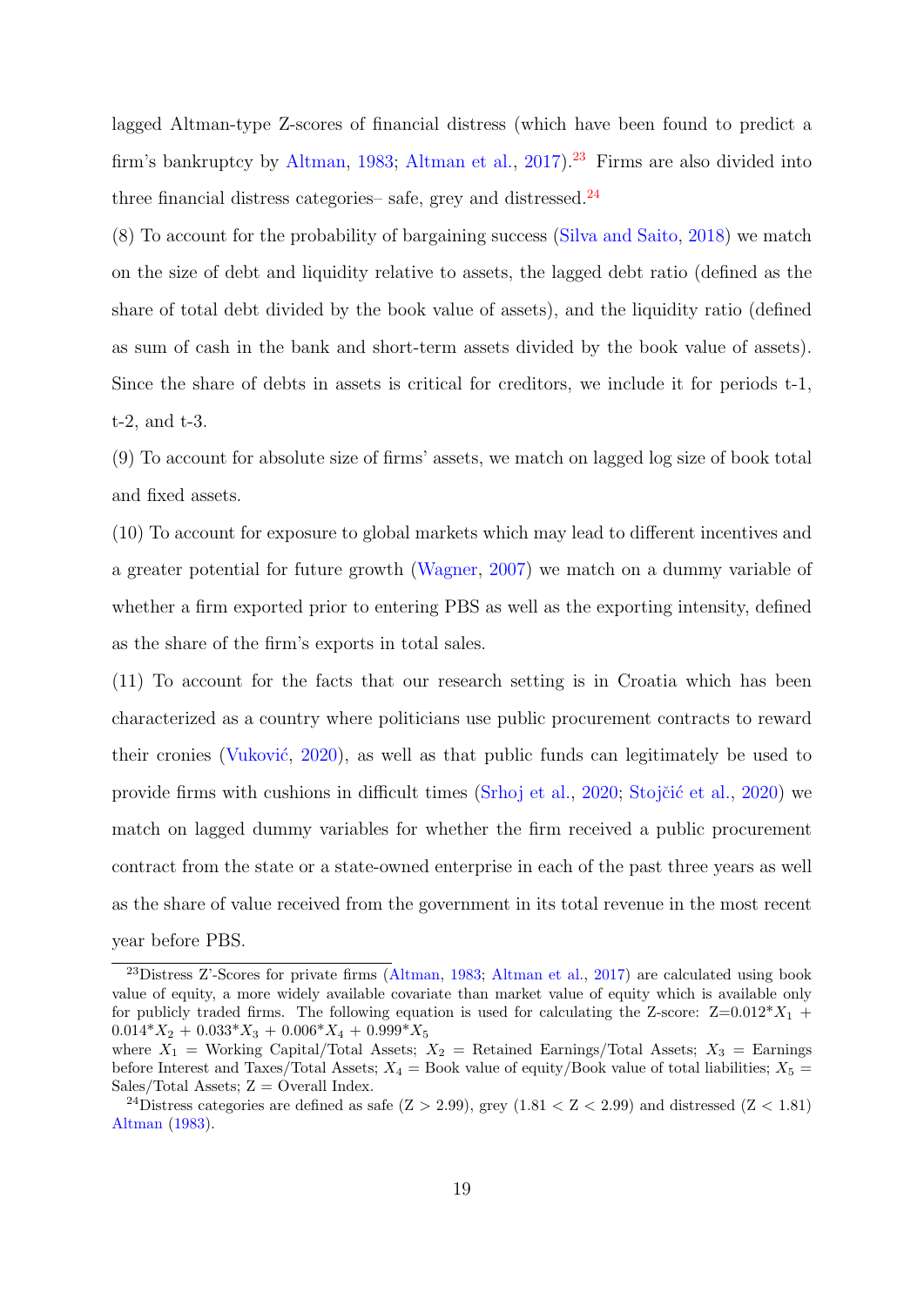(12) To account for severity of operational difficulties, we match on the duration of the last account blockage spell (in days) before to PBS entrance, as well as a categorical variable for the duration of this last account blockage. This categorical variable is composed of nine categories depending on the length of account blockage. <sup>25</sup> As explained in subsection 2.2, entry into the PBS process was most commonly generated by Insolvency 2 (blocked for more than 60 days). Since blocked debtors are not able to repay creditors, a longer duration is likely to reflect more severe operational difficulty, even conditional on current financial problems.

(13) Finally, to account for dynamic factors that can affect the probability of bargaining failure (Silva and Saito, 2018) and firm outcomes we match on aggregated data from debtor-creditor pairs. We include a set of dummy variables for whether a given class of creditors controls the majority of votes as well as if a mixed-class majority controls the majority vote (state majority is the omitted category). In addition, we include the concentration of debt, calculated as the Herfindahl-Hirschman Index of claims across debtor/creditor pairs, the number of creditors, extent of secured debt and a dummy for having a creditor with secured claims.

#### 3.1.2 Econometric specifications

Given that balancing and parallel trends assumptions are satisfied, the impact of bargaining failure on firm survival and performance is estimated by the following equation:

$$
Y_{it} = \alpha + \beta T_i + \sum_{t=-2}^{+3} \gamma_t t_{it} + \sum_{t=-2}^{+3} \delta_{ATTt}(T_i * t_{it}) + X_j^K \zeta_j + \epsilon_{it}
$$
 (1)

where  $Y_{it}$  are the outcome variables for a firm i over the period t (i.e. from t-3 to t+3) for the log of employment, the log of sales or the inverse hyperbolic sine of profits, while it is a dummy of 1 if the firm did not start liquidation process until the year  $t+3$ . T is a dummy variable indication that firm  $i$  entered PBS and did not settle. The  $t$  indicates

<sup>&</sup>lt;sup>25</sup>They can be seen in the Table  $\overline{A}3$  We recognize that the precise break points in the attempt to account for non-linearities are arbitrary but results are not sensitive to alternative choices.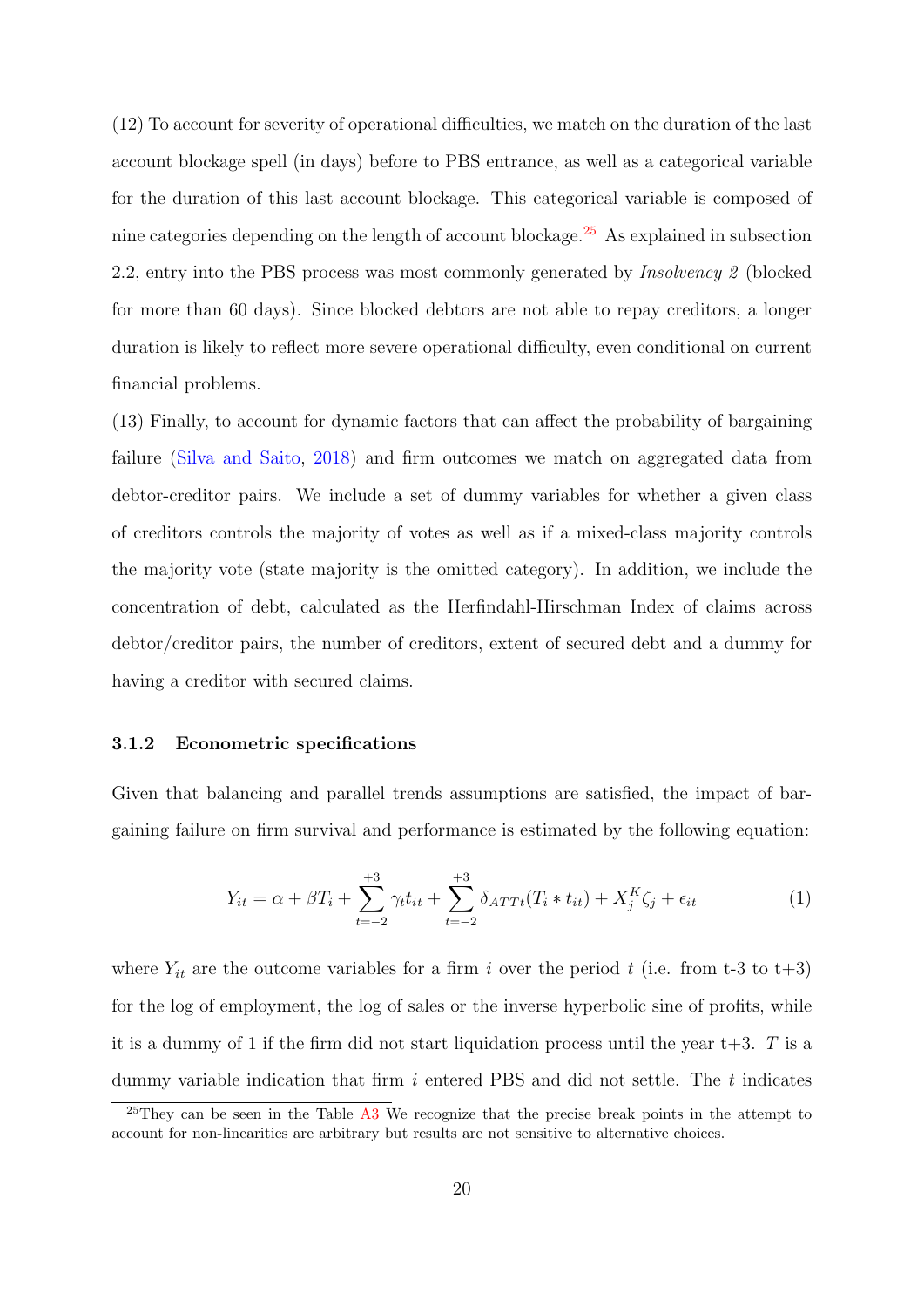years from the year of starting the PBS, i.e. period t=0 indicates the year of the PBS process start, while periods range from  $t-3$  in the pre-PBS period to  $t+3$  in the post-PBS period. The  $X_j^K$  is a vector of control variables in the pre-PBS entrance period, including firm size, firm age and age squared, regional agency in charge, liquidity ratio, the Altman Z-scores of financial variables as defined above and the duration of the last financial blockage, while  $\epsilon_{it}$  is a random, normally-distributed unobserved error term capturing factors that the model omits. Importantly, the  $\delta_{ATT}$  is the *difference-in-differences* estimator, the Average Treatment on the Treated (ATT) effect. We cluster the standard errors at debtor level for the three outcome variables with multiple years of observation for a given firm.

#### 3.2 Data

Data for analysis are drawn from five different sources.

#### 3.2.1 PBS data

PBS data come from records of each FINA branch in charge of the PBS process. These did not have data in machine-readable format, so research assistants collected them manually from official documents. The FINA data include all 4,056 PBS debtor cases from our sample period that provided required documents to FINA, from which 3,186 settled while 870 did not.<sup>26</sup> Each PBS debtor file includes six sections.

(1) Debtor's ID, name, headquarters address and legal representative;.

(2) Relevant commercial court, its address, the responsible judge and the court clerk handling the case.

(3) FINA regional centre where the settlement was carried out, the ID of the settlement council within the centre, the names of the council president, the other two council

<sup>&</sup>lt;sup>26</sup>The settled cases contained 131,333 debtor/creditor pairs, while the unsettled ones contained 52,043 pairs.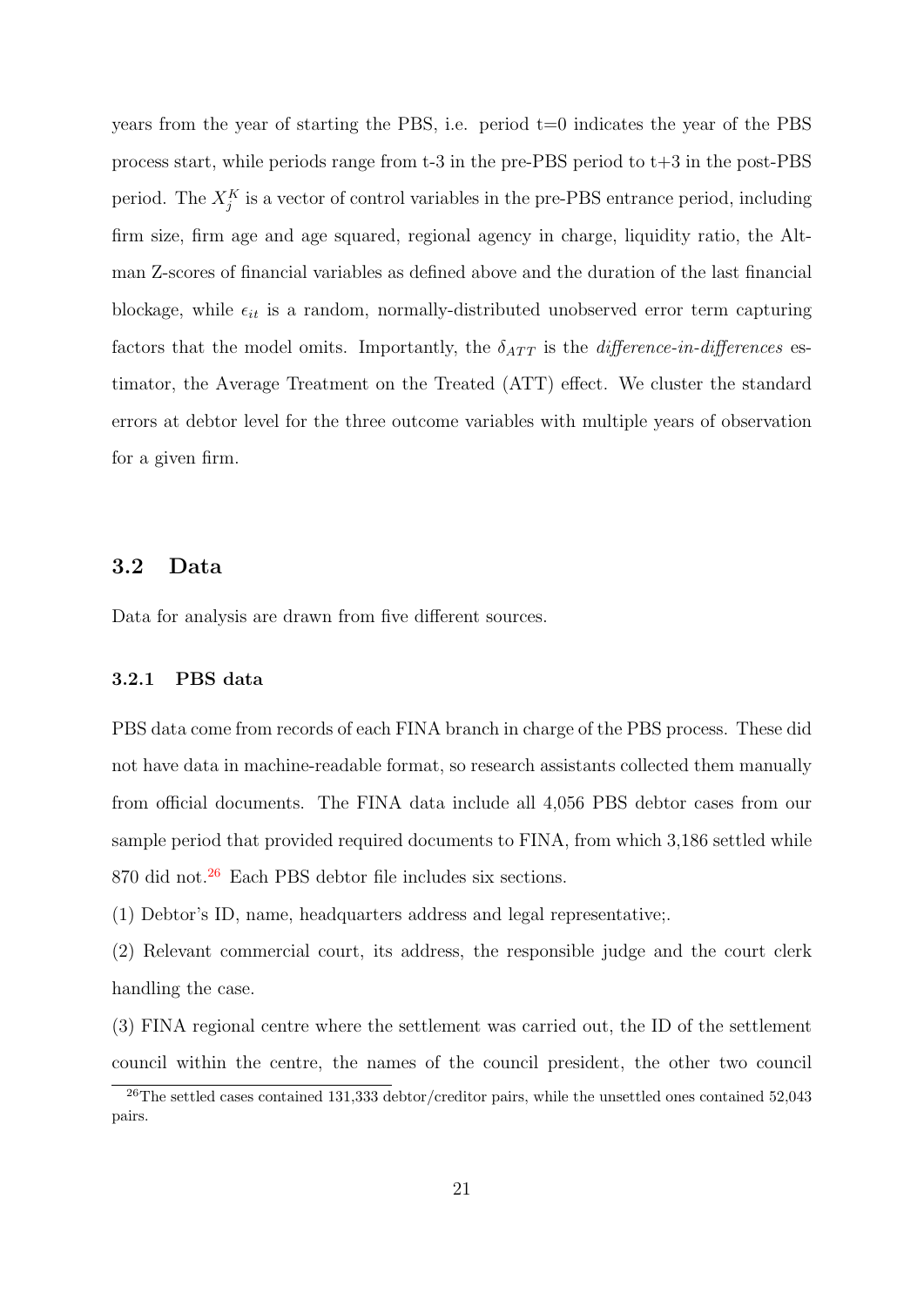members and the PBS trustee.

(4) Date of starting the PBS process, the date of the resolution of the case and the process duration in days.

(5) Data on creditor voting, including the total number of votes where one Croatian kuna of debt owed yields one vote (meaning that the total value of claims outstanding is equal to the total number of creditor votes), the share of claims by creditor class, the total number of votes in favour of the settlement, as well as the number of positive votes from each of the three groups of creditors.

(6) ID of each creditor, amount of each creditor's claims, secured claims and exclusive claims,  $27$  creditor type (more finely defined than voting type to include state, state owned firm, private supplier, financial institution, foreign owned firm,  $^{28}$  NGO or private person), the amount of principal and interest due, the percentages of haircut on the principal and interest proposed, total amount to be repaid, duration within which this amount is to be repaid, grace period allowed before repayment begins, and the amount of claims to be transferred into debtor's ownership shares.

#### 3.2.2 Firms' financial records

Administrative data from the Annual Financial Statements Registry of the Republic of Croatia is comprised of firm-level balance sheets and profit and loss statements from 2009 to 2019. This data set contains a total of 1,223,392 firm-year observations with between 98,768 and 136,628 unique firms each year. Aside from firm ID, year and financial records, the data also includes the geographical location of the firm's headquarters, its age and its 4-digit NACE industry code. It captures firm performance measures in both pre- and post-PBS entrance period.

 $27$ Exclusive claims are rights that enable a creditor to isolate such claim from the overall process. An example would be a car loaned to but not owned by a debtor.

<sup>&</sup>lt;sup>28</sup>To appear in the data an establishment must be directly owned by an foreign entity. Firms that are a subsidiary of a foreign firm but maintain legal status in Croatia and Croatian, not foreign.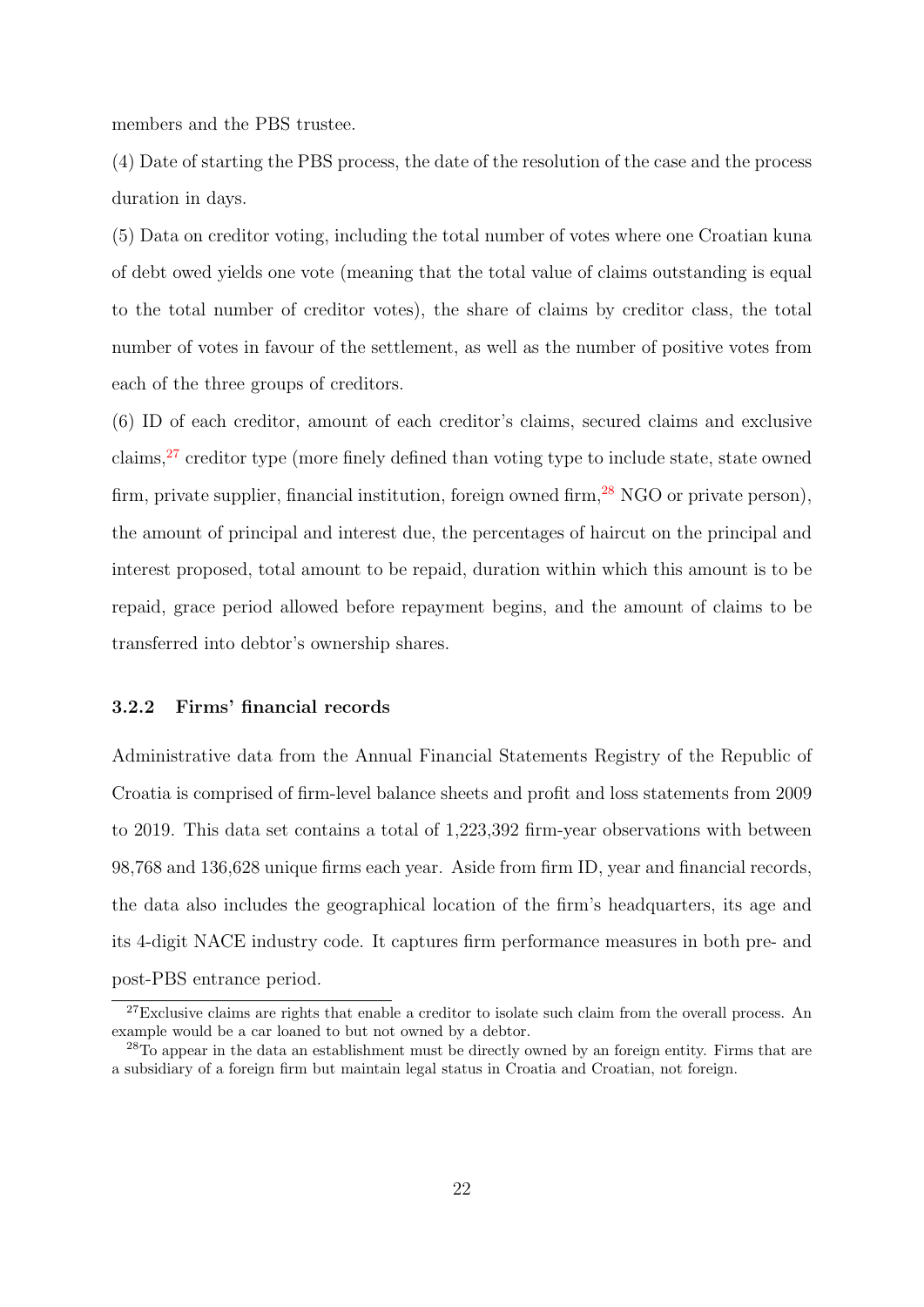#### 3.2.3 Court registry data

The administrative data is augmented by data from the official court register containing 195,733 observations giving firm ID, dates of the firm's entry and exit, and the relevant commercial court. This data enables construction of firm survival measures. We also use information on firm mergers and acquisitions (M&A) in order to define survival as non-liquidation and non-M&A (on firm exit, see Cefis et al., 2021).<sup>29</sup>

## 3.2.4 Account blockages

We collect account blockage data from FINA for each debtor entering PBS. This data includes all account blockage spells of debtors in the period 2003 - 2019, giving firm ID, starting and ending dates, and spell duration.

#### 3.2.5 Public procurement data

Data on public procurement contracts between 2008 and 2019 come from the Official Gazette of the Republic of Croatia (i.e. EOJN). It includes approximately 170,000 contracts and contains the ID of the firm winning the contract, the amount of the contract, date of receiving the contract and the contracting authority.

# 4 Results

### 4.1 Selection into PBS

Between the initiation of the PBS Law (November 2012) and the end of 2016, 4041 firms (including sole proprietorships) entered the PBS process (cf. Table A1 column 1). Almost half (47.9%) of these PBS cases were initiated in 2013, while 2014 saw an additional 28.6%. Figure A1 visually presents the distribution of new debtor cases over

 $^{29}$ Less than 10 debtors were part of M&A processes in the post-PBS entrance period.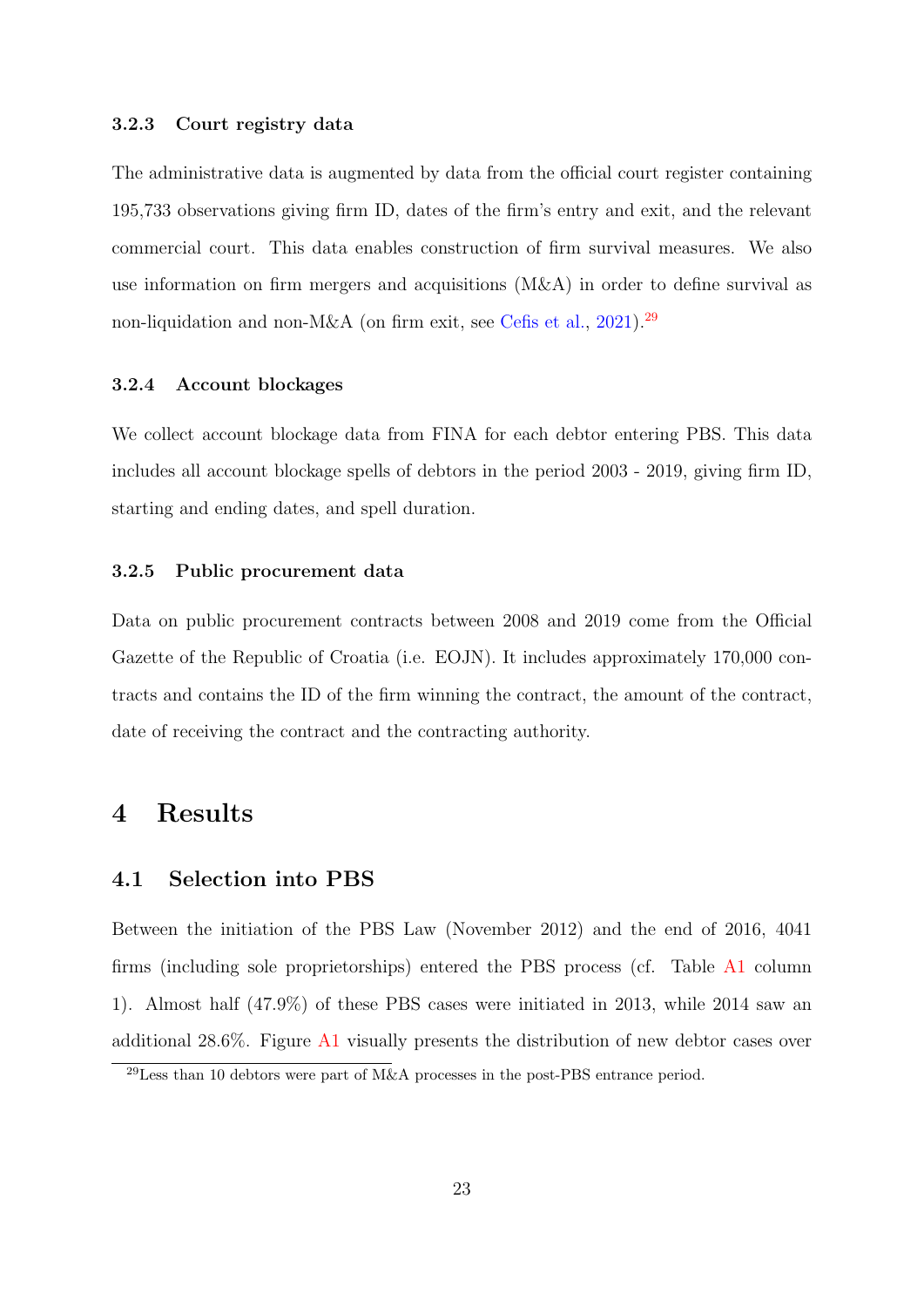the time span 2012 - 2016.<sup>30</sup> The rapid fall-off in the use of PBS reflects both improving economic conditions and removal of the accumulated backlog of troubled firms.

About 27% of debtors did not have an account blockage prior to starting the PBS, 10% had an account blockage of less than 60 days, and 63% 60 days or more. Of these 63%, well over half (38% total blockages) had their account blocked for more than a year prior to starting the PBS process.

In the second half of 2015, the PBS aw was integrated with the bankruptcy law. Subsections 4.4. and 4.4.1. show that results are similar when analyzing cases before and after the law changed seperately.

Table A1 provides insight into the economic magnitude of the liquidity issues. Total debt owed by the 4041 debtors during the 2012 - 2016 period was 92.2 billion kuna (between 13 and 17 billion US dollars depending on the exchange rate). The mean debt size in 2013 was 28 million kuna (approx. 5 million US dollars), falling to 16 million kuna in subsequent years  $(2.3 - 2.5$  million US dollars).<sup>31</sup> To gauge the magnitude of these figures, this cumulative debt in PBS translated to approximately a quarter of annual reported GDP. The average debtor owed money to between 40 and 49 creditors. Table A1, column 6 shows that after merging PBS and firms' financial data, 2441 debtors remained in the sample due to the fact that sole proprietorships did not have to report financial data.

## 4.2 Bargaining failures

Results from a descriptive probit for bargaining failure and an OLS regression for duration of the PBS process are reported in Table A2. A considerable 79% of firms entering the PBS managed to settle, leaving only 21% that experienced bargaining failure. There was a lower probability of bargaining failure and shorter PBS duration for cases with a higher

<sup>&</sup>lt;sup>30</sup>It should be recalled that the PBS law obliged debtors with account blockages greater than 60 days to enter the PBS process. Figure 2 shows the duration of firms' account blockages before starting PBS, both debtors for where bargaining failed and those who settled.

<sup>31</sup>According to the Croatian National Bank, HRK for US dollar middle exchange at 31st December of each year is: 5.73 (2012), 5.55 (2013), 6.30 (2014), 6.99 (2015) and 7.17 (2016).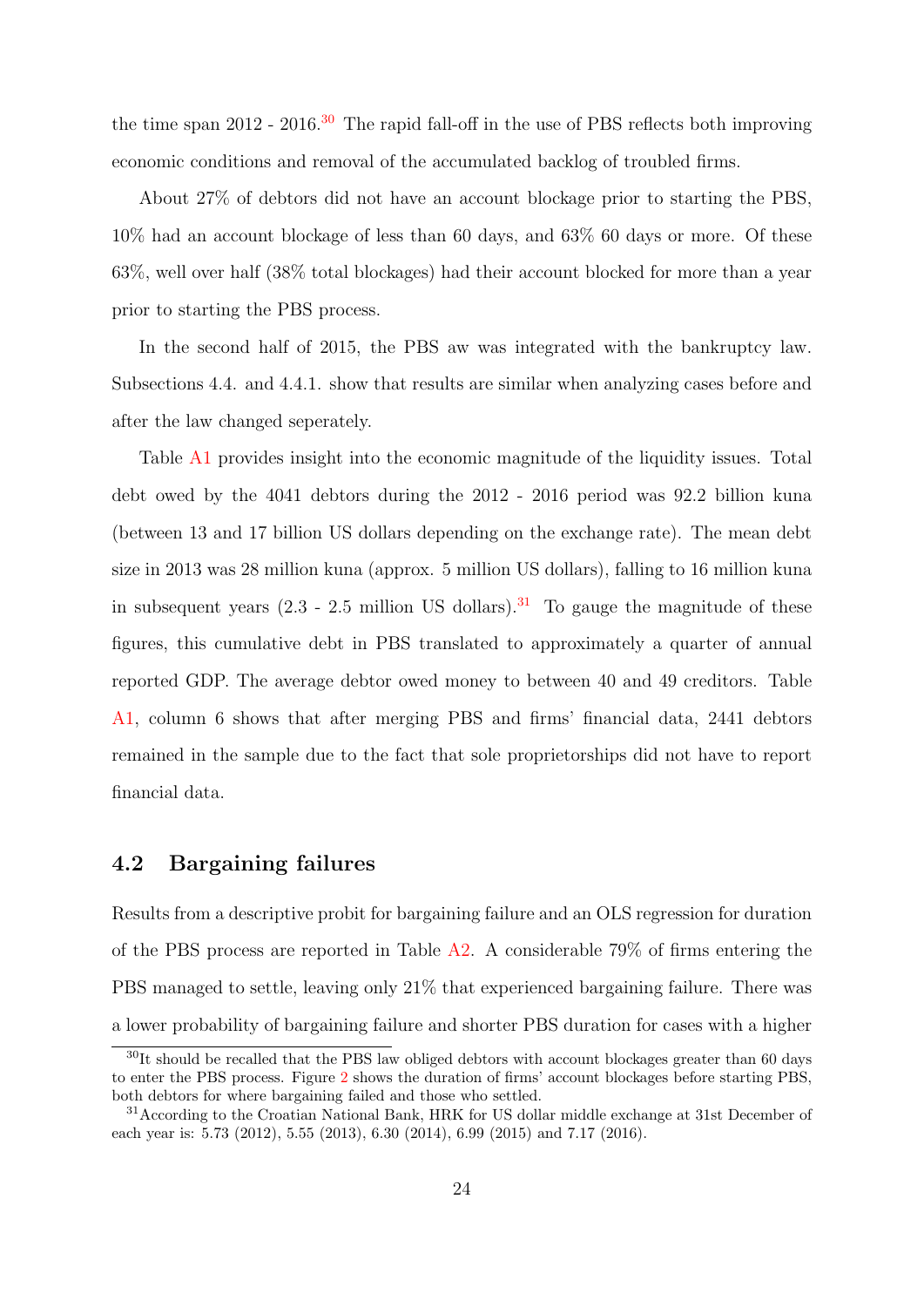concentration of debt. In addition, cases with greater total debt spent longer in the PBS process. Debtor cases run by the FINA centres in Osijek, Rijeka and Split had a lower probability of bargaining failure and a shorter PBS duration compared to cases run by FINA in Zagreb because larger and more complex cases were automatically directed to the central Agency in Zagreb.

Cases after 2013 (when the largest inflow of cases occurred) had a longer PBS duration. Having private suppliers holding a majority of votes decreased the probability of failing to settle compared to cases where the state and/or state-owned enterprises (SOEs) had a majority of votes. PBS cases begun in 2015 and 2016 had a weakly higher probability of bargaining failure than those begun earlier. (significant at  $p<10\%$ ).

Table A3 contains estimates adding a 9-level categorical variable for account blockage duration prior to entering PBS. Results show that debtors with longer periods of blockage have a higher probability of bargaining failure and spend a longer average time in the PBS process.

Critically, in all these descriptive estimates  $R^2$  values are extremely low. Either nonmeasured characteristics are far more important in explaining PBS outcomes or, more probably, there is a very large random component to these outcomes. The inability of a large set of plausibly related factors to explain much of the outcome of the PBS process strongly suggests that such outcomes are unlikely to be significantly explained by additional potentially observable factors. A high degree of randomness in outcomes lends credibility to an analysis of the effect of different PBS outcomes themselves on firm and market results.

## 4.3 Matching results

In order to increase confidence in observed differences in post-bargaining outcomes, settling firms were propensity-score matched with non-settling firms on several debtor and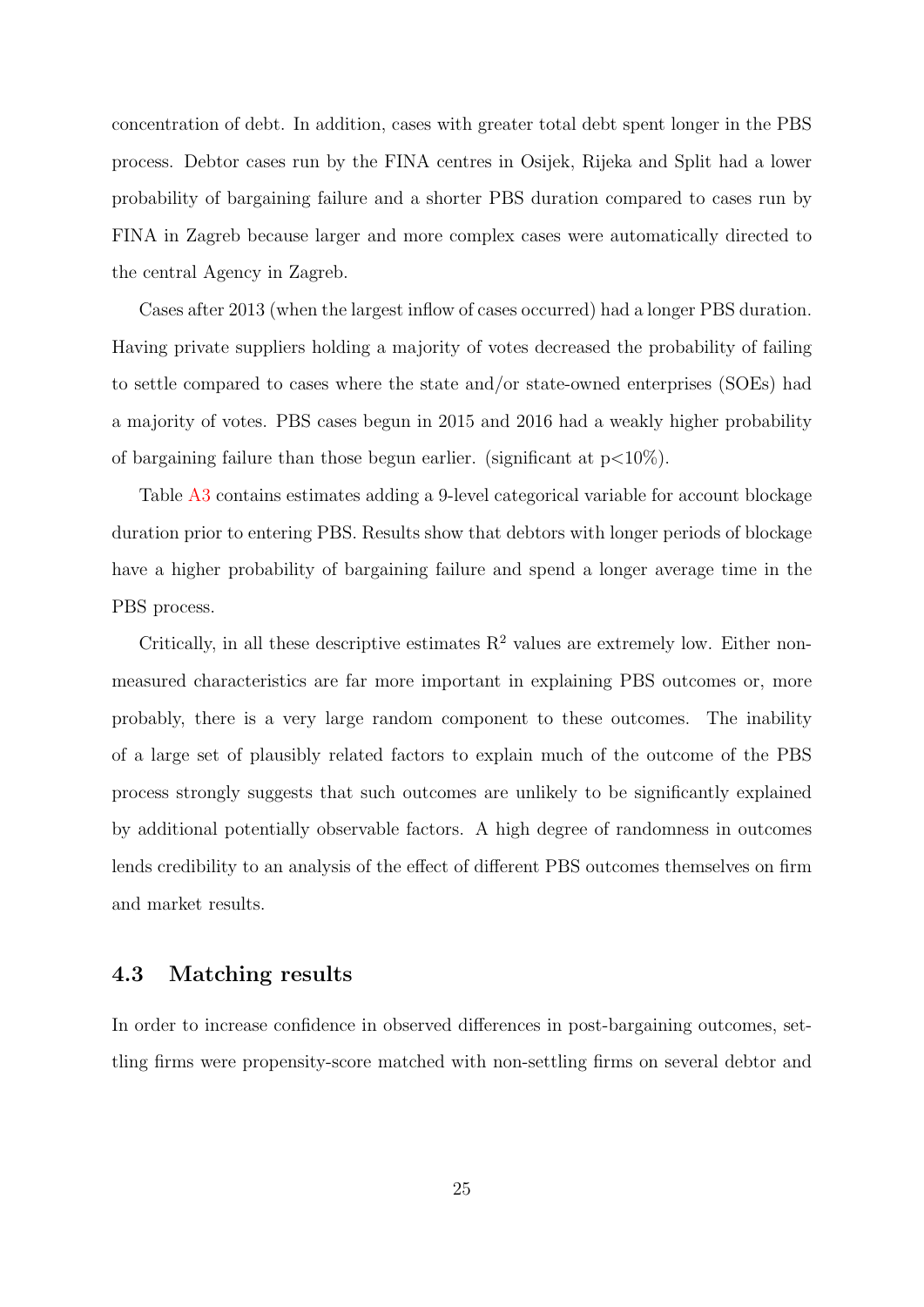creditor characteristics for the three years prior to entering PBS.<sup>32</sup>

Table A4 shows that there are few differences between the industry of firms experiencing failure and those successful in the process. Firms in wholesale and retail trade are slightly less likely to settle, while those in manufacturing are somewhat more likely to settle.

Balancing Table A5 shows that few differences exists between firms that successfully settled under PBS and those whose negotiations failed. It does appear based on lagged profits and Altman Z-scores that firms failing in negotiations were in worse shape prior to entering the PBS process.

After matching, however, there are no meaningful differences between failures and successes. Agency location in Zagreb and Rijeka are the only remaining differences, so these are included in the analysis. All other differences, including industry, are eliminated by matching.<sup>33</sup>

## 4.4 The effect of delay on debtors

Figure 2 clearly shows that, conditional on identical characteristics entering PBS (due to matching), firms able to settle successfully perform better on all outcomes. Panel A establishes that settling firms are significantly more likely to survive, defined as being in business at least three years after the year they began PBS. Three-year survival rates for settling firms are 75% as opposed to 50% for non-settling firms.

<sup>&</sup>lt;sup>32</sup>Resulting in the exclusion of firms less than three years old. Our matched analysis sample consists of 2,032 debtors, among whom 1,572 successfully settled using the PBS mechanism while 462 experienced bargaining failure.

<sup>&</sup>lt;sup>33</sup>Final matched sample  $N_T$ =458 and  $N_C$ =458. There was no bargaining failure in the 1-digit sector Electricity, gas, steam and air conditioning supply so exact matching on NACE 2-digit industries led to fewer matched pairs. Overlap of propensity scores are shown in Online Appendix 2 at: https://tinyurl.com/dwruttfk.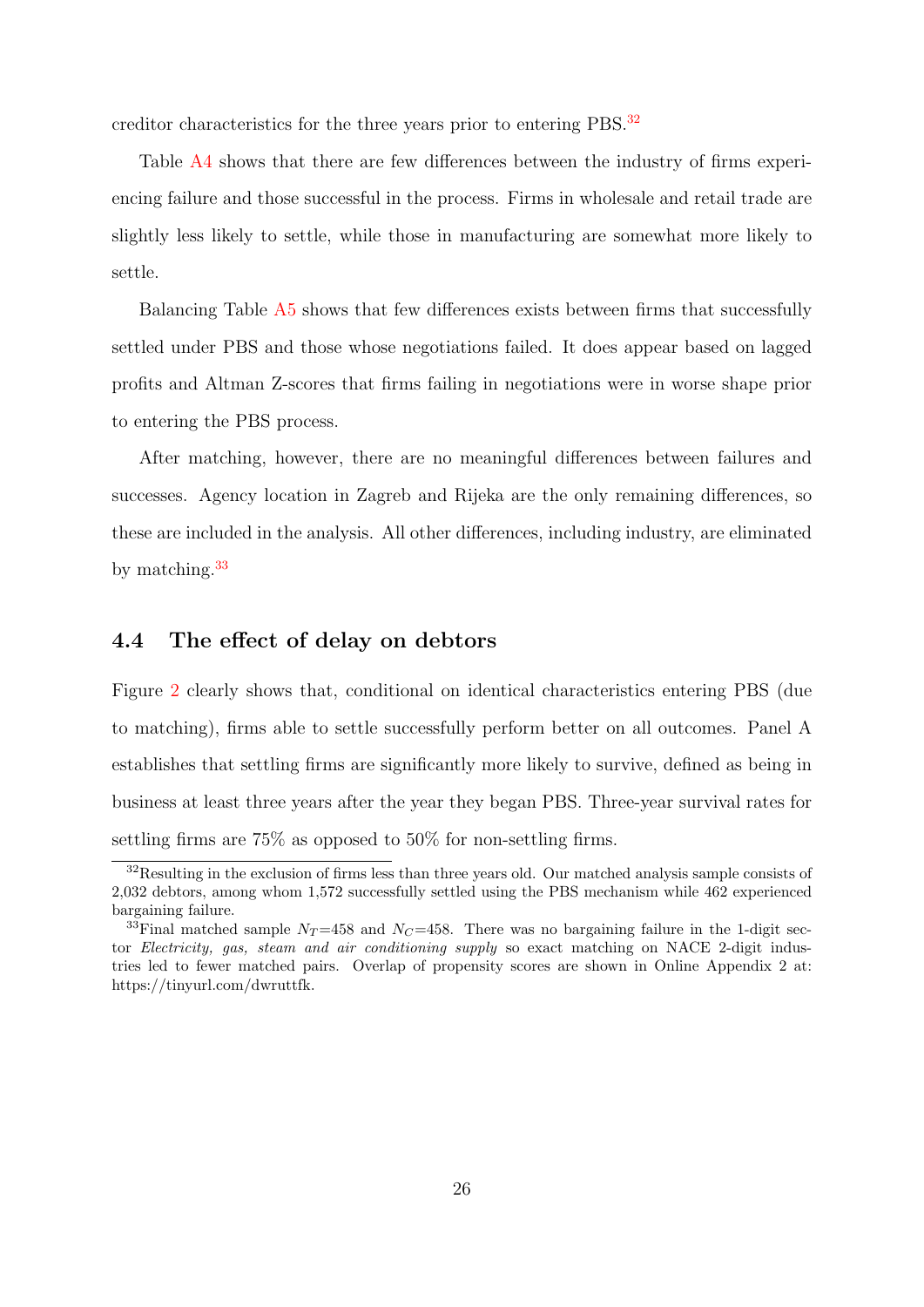

Figure 2: After matching dependent variable behavior of debtors settling and not settling

The unshaded (left-hand) side of the last three panels in Figure 2 clearly establishes that the pre-treatment parallel trends requirement holds for critical outcome variables for debtor firms after matching. The shaded (right-hand) sides in Figure 2 show unequivocally that, conditional on identical observable characteristics due to matching, firms able to settle successfully perform better with respect to all outcomes studied. It is also evident that this positive effect (and its significance) grows substantially as time after entering PBS increases.

To reinforce the obvious visual conclusions in Figure 2, a difference-in-differences model was estimated as in the equation 1 (see subsection 3.1.2.). In the sample of settled debtors ( $n_{settled} = 1572$ ), 26.3% (412) did not survive until the last observed year (2019), a Type I error in the PBS process while among the sample of unsettled debtors  $(n_{notsettled}$  $= 462$ , 48.9% (226) survive until 2019, a Type II error of the PBS process.<sup>34</sup>

Results in Table A6 show that bargaining failure reduces the three-year survival prob-

<sup>34</sup>For more on Type I and Type II error in bankruptcy, see White (1994) and Cepec and Grajzl (2019).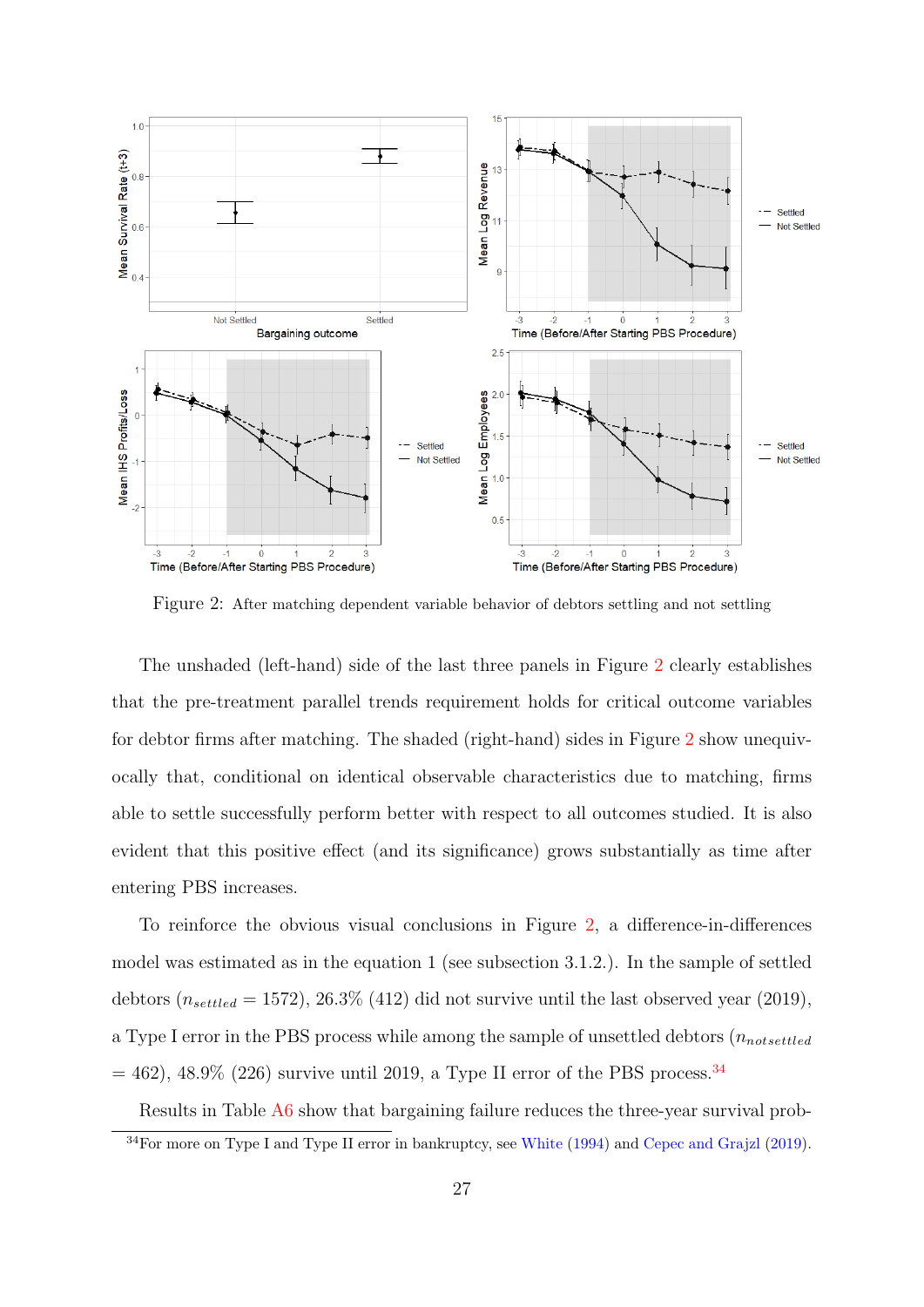ability by an estimated 21.4 percentage points in the full sample, an estimate remarkably similar to the 25 percentage point reduction found comparing means in the matched sample. After controlling for other factors (see the list in the footnote to Table  $A6$ ), the performance of firms that did not settle was substantially worse than those that did. Profits were reduced by 46.5%, employment by 51.8%, and revenue by 91.5% (evaluated at sample means in period after the year of entering PBS). Again, the effects are very similar before and after matching, implying is a low probability that there are any unobservable factors between the two groups of debtors important enough to alter these results in any meaningful way.

#### 4.4.1 Longer term effects of delay for the 2012 - 2014 debtor cohort

The PBS law changed in the second half of 2015 (NN, 78/15), after which PBS remained an option but was more closely integrated within the bankruptcy law, as opposed to being a separate procedure entirely under the control of FINA. Analysis of only those firms entering PBS in 2012 through 2014 removes any possible differences in impact resulting from changes in the law, as well as enabling investigation of effects over a longer time horizon (up to  $t+5$ ). We conducted matching on this subsample to achieve balance, and estimate the effects of delay on survival and firm performance.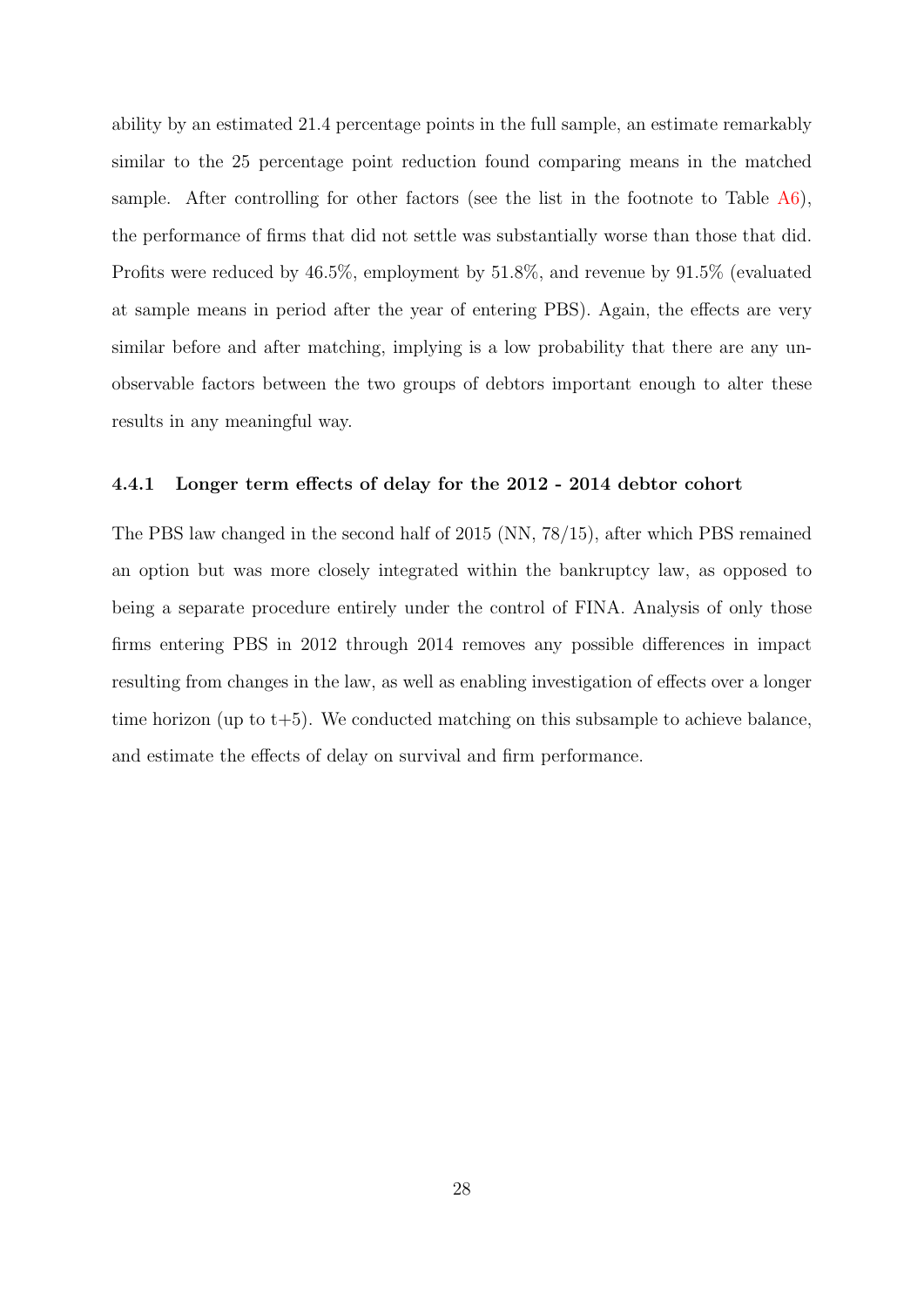

Figure 3: Dependent variables of debtors from the first cohort (2012 - 2014) compared to matched debtors not settling

Results in Figure 3 and Table A7 are very similar to those in our main estimation. The implication is two-fold. Neither the change to the law in 2015 nor the characteristics of the large backlog of cases at its initiation had a discernible effect on the impact of introducing the PBS process.

#### 4.4.2 Heterogeneous effects of delay by debtor size

Like elsewhere in the EU, firms with 9 or fewer employees make up a large share of all firms (89% in Croatia). Such firms are 68.4% of our sample. As mentioned above these micro firms were hardest hit by the recession of 2009 (Kovač et al., 2016; Perić and Vitezić, 2016). Results in Figure 4 and Table  $\overline{AB}$  (using only the matched sample, given the similarities of results in Table A6 and A7) show that the effects of bargaining failure are not driven by small firms. Indeed, as might be expected, bargaining failure shows a stronger negative effect on profits and staffing of firms with 10 or more employees, however, the heterogeneity is small in magnitude.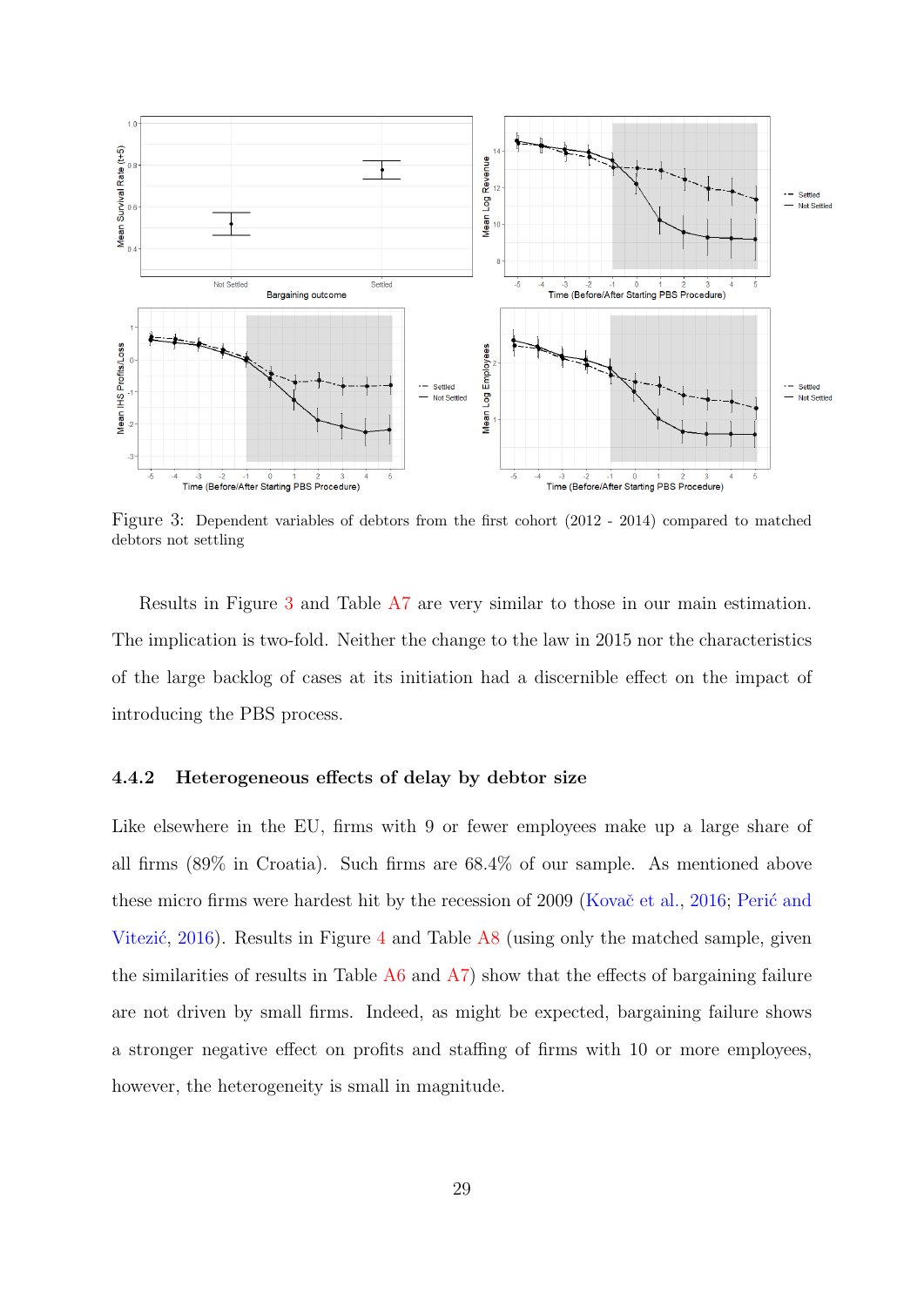

Figure 4: Dependent variables of debtors with 9 or fewer employees (left side) and debtors with 10 or more employees (right side) compared to matched debtors not settling

# 4.4.3 Heterogeneous effects of delay by majority voter type

Are the effects, especially the probability of survival, affected by the type of shareholder with the majority vote? Again, as can be seen in Figures A5, A6, and A7 parallel trends exist for all types of shareholder majorities. This enables estimation of

$$
Y_i = \alpha + \beta T_i + \gamma t_i + \delta (T_i * t_i) + + \nu M V_{iprivate} + \xi M V_{imixed} + \eta (M V_{iprivate} * T_i * t_i) +
$$

$$
\kappa(MV_{imixed}*T_i*t_i)+X_j^K\zeta_j+\epsilon_i(2)
$$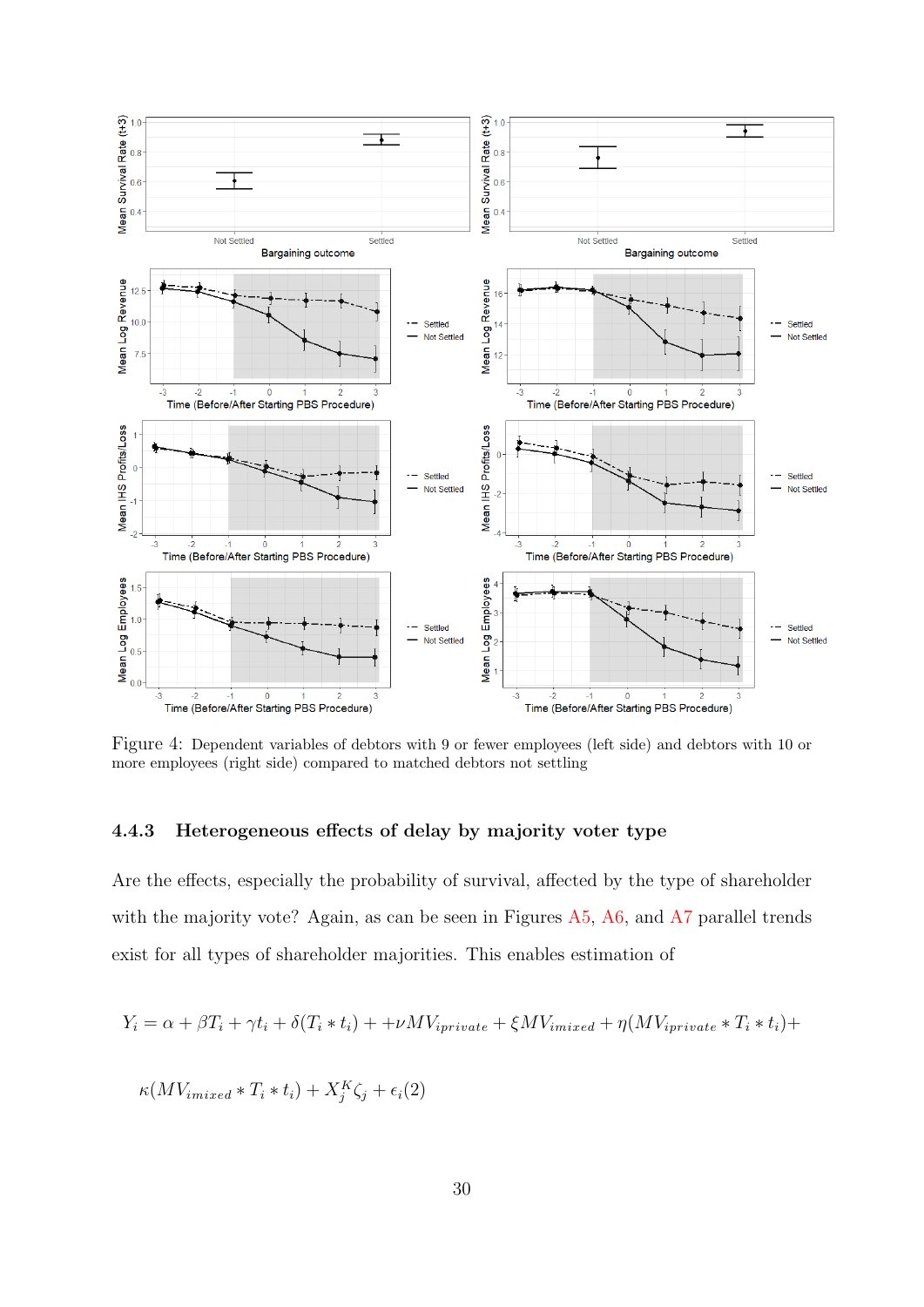where  $t_i$  is dummy indicating the post-PBS entrance period,  $T_i$  is a bargaining failure dummy,  $MV_{istate}$  is a dummy for firms i where the creditor group state and SOE controls a majority of votes,  $MV_{iprivate}$  is a dummy for firms i where the creditor group private firms and/or financial institutions controls a majority vote<sup>35</sup>,  $MV_{inixed}$  is a dummy for firms i, where at least two creditor classes have to agree in order to obtain a majority vote (i.e. no single creditor class controls the majority vote). The  $\eta$ , and  $\kappa$  are the products of  $T_i$ ,  $t_i$  and type of majority voters, where the reference category is  $MV_{istate}$  (state and SOE control majority vote).  $X_j^T$  are the debtor-specific control variables.

Debtors have a higher long-term probability of survival when private firms have a majority of votes compared to situations when state and SOE have the majority vote (Table A9). The costs of failure to settle in terms of survival are roughly half for firms whose debt is mostly in private hands.

Several explanations are possible for this result. One is that private creditors have stronger incentives to continue negotiating and accept haircuts than do state and SOEs. Another is that investors are more focused on financial outcomes in the negotiations than state actors who may have preservation of employment or other non-financial goals. Finally governments may simply be worse managers or worse analysts of the complex issues invovled in reorganization.

## 4.5 Other robustness checks

The results presented above for numerical outcomes include closed firms (i.e., shut-down after emerging from PBS, as opposed to those that failed in PBS). These obviously have values of zero for revenue, profit and employees. Online Appendix 2 (Table 3) shows that the effects of bargaining failure on revenue, profits and jobs conditional on survival resemble those in the main estimation. Results that are reported in Online Appendix 2 (Tables 4-7) show effects of failure to settle in the main estimation are of

<sup>35</sup>Since there were only a few dozen debtor cases where financial institutions have a 66% majority vote, we merged these cases with others where private suppliers have the majority.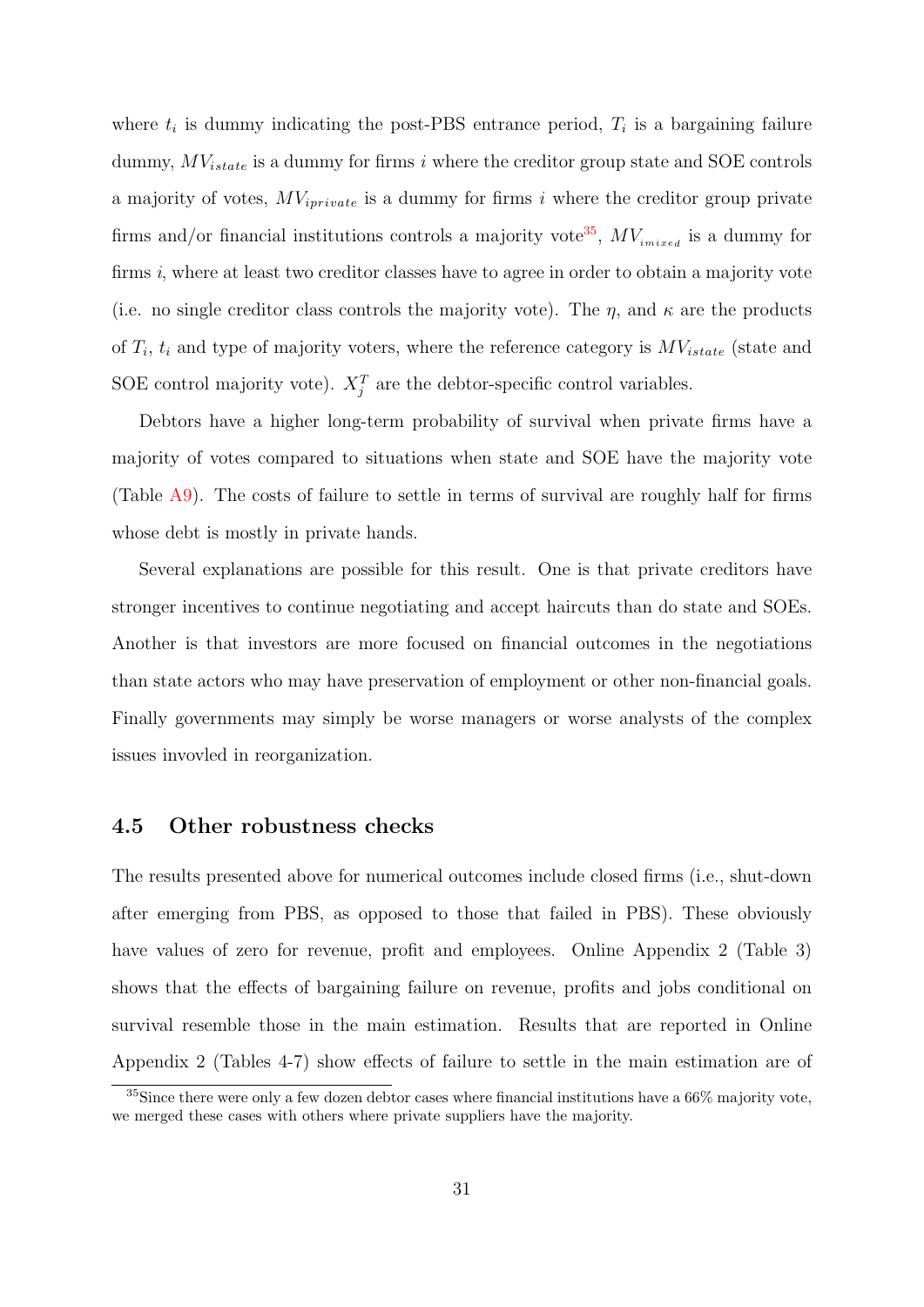similar magnitude to the ones obtained by alternative matching procedures including caliper matching with tight caliper set at 0.2 x standard deviation of the propensity score, Mahalanobis matching, and (one or two) nearest neighbour matching.<sup>36</sup>

# 4.6 Effects on suppliers (creditors)

As we have seen, bargaining failure in the settlement process has strong negative impact on debtors' survival, revenue, profits and jobs. This might impose greater costs on the firm's suppliers as well. To examine the effects on suppliers we estimate the following equation

$$
Y_{it} = \alpha + \beta T_i + \sum_{t=-2}^{+3} \gamma_t t_{it} + \sum_{t=-2}^{+3} \delta_{ATTt}(T_i * t_{it}) + Z_j^T \xi_j + \epsilon_{it}
$$
(3)

where  $t_i$  indicates time from two years prior to PBS entrance to three-years post PBS;  $T_i$ is a dummy for bargaining failure;  $\delta$  is the ATT;  $Z_j^T$  are supplier-specific control variables; and  $\epsilon_i$  are effects unobserved by the econometrician. The  $X_j^T$  vector includes suppliers' liquidity defined as the sum of cash in the bank and short-term assets divided by the total book value of assets. It also includes the size of the liquidity shock defined as the suppliers' total claims registered in the PBS procedure divided suppliers' cash in bank at the end of the last year. We cluster the standard errors at supplier level.

Both unmatched (suppliers to all firms entering PBS) and matched (only suppliers nested within the matched debtors) are analyzed. Figure A8 and Table A10 show effects for settled and unsettled PBS cases. The pre-treatment parallel trends assumption appears to hold (Figure  $\mathbf{A}8$ ).<sup>37</sup> It is clear that supplier profit falls immediately when one of their customers enters PBS but this impact is not different for suppliers to customers who do and do not settle (Table A10). To the extent that there are any effects, they are concentrated among very small suppliers (who may be highly dependent on firms in PBS) This can be seen in both Figure 5, Table A10, robustness checks in Online Appendix 2

<sup>36</sup>In addition, Online Appendix 2 Tables 4-7 also provide results of placebo tests which support our main estimation.

<sup>37</sup>Online Appendix 2 (at https://tinyurl.com/dwruttfk) shows descriptive statistics of the settled and not settled supplier nested samples.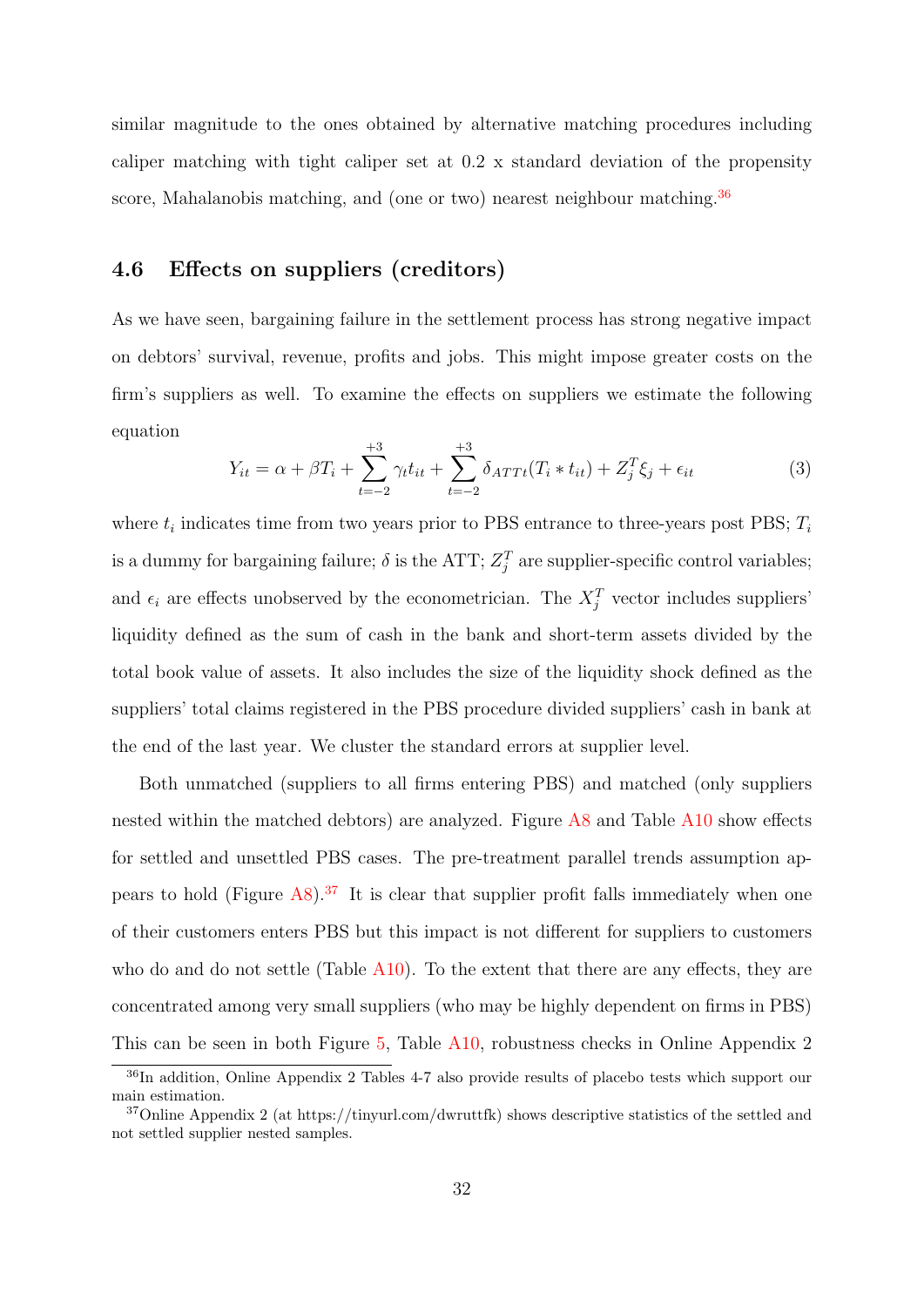Table 8).



Figure 5: The dependent variables of settled and non-settled suppliers before and after entering PBS: micro suppliers nested in the matched debtor sample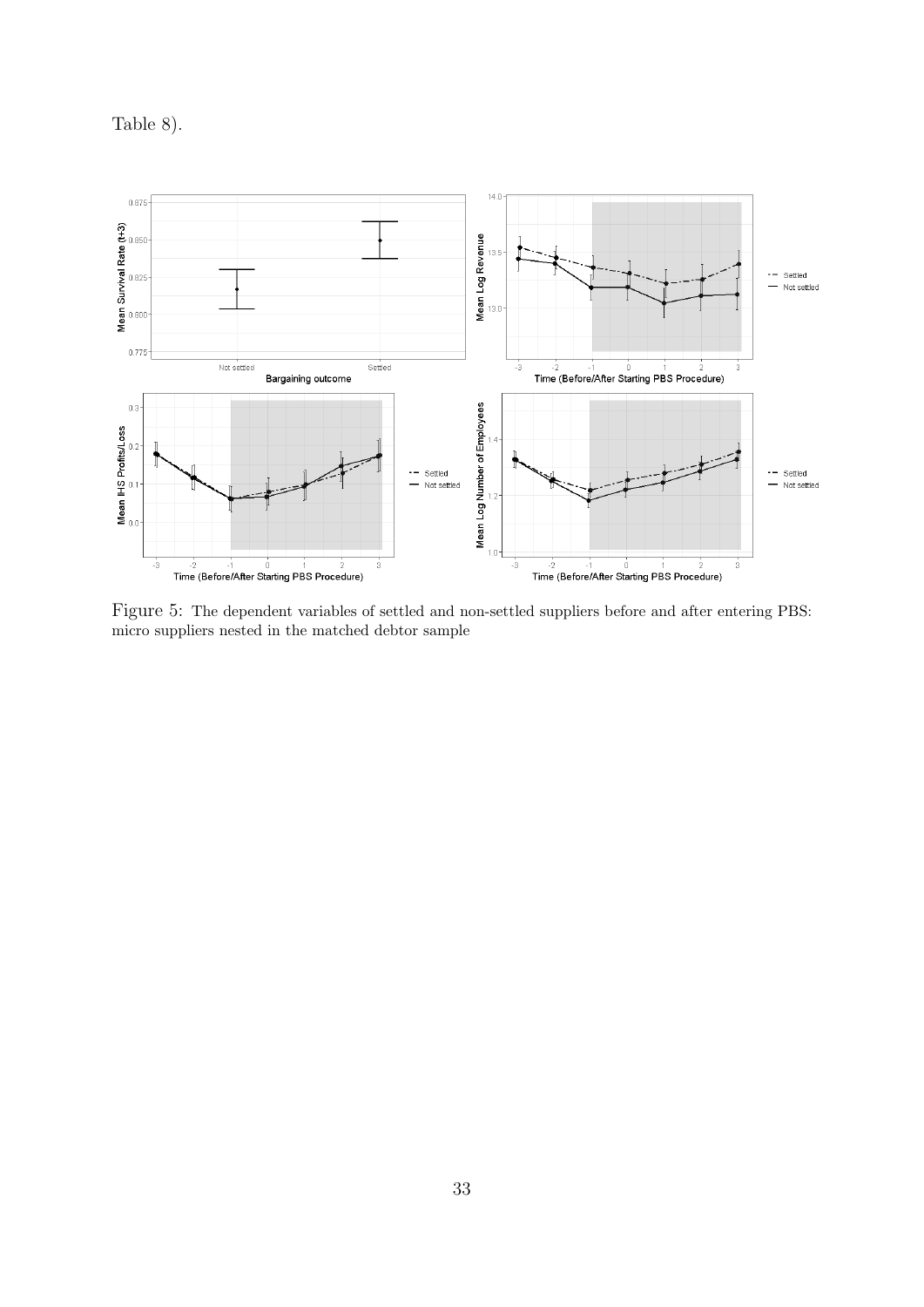# 5 Conclusion

While there are some non-trivial differences between the pre- and post-PBS environments,<sup>38</sup> the fundamental options were remarkably similar. Before the introduction of PBS, debtors and creditors could settle before entering the court system, while after its adoption they also could fail to settle and end up in bankruptcy court. The massive change in the proportion settling or going to court strongly suggests that a simple change in the default option can have a substantial impact.

In summary, what do we learn from analysis? Several conclusions can be reached.

- PBS resulted in substantially greater firm survival rates.
- This is true in both the short and medium (up to five years) term.
- Time to resolution for the three quarters of firms who successfully settle in PBS is less than a third as long as for those who did not settle under PBS or for all firms in the pre-PBS system.
- These results hold for observationally identical firms that do and do not settle.
- While filtering failures may exist, they are unlikely to drive these results. If sorting on unobservables were perfect, the results would imply that the system before implementation of PBS resulted in significantly more excess closures. They would also imply that the share of long-term viable firms that enter the bankruptcy process (including PBS) was substantially greater in Croatia than in every other developed economy.
- The more rapid resolution for ultimately viable firms under PBS means that these firms can make effective business decisions to optimize operations and undertake investments much sooner than would otherwise be possible.

<sup>38</sup>Particularly with respect to voting formulae for creditor acceptance of a reorganization plan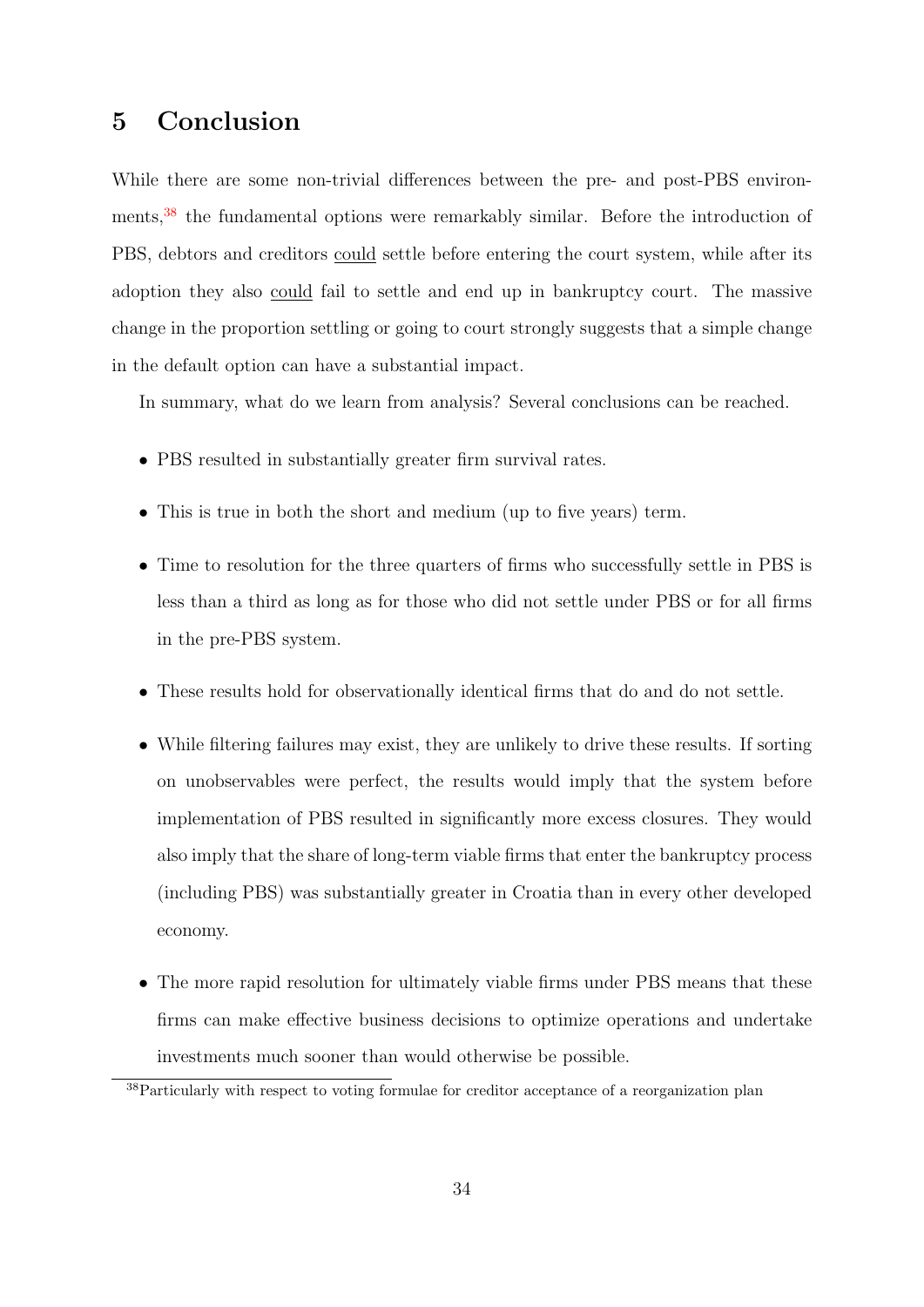- Even though some firms that settle in PBS eventually fail, there are several advantages over having them all fail simultaneously. Some firms that survive would obviously fail because of errors at the time of PBS, but by no means all failures will be due to this effect. Others may fail because of subsequent unanticipated events, such as entry of a new competitor, or simple bad luck. Among the advantages of delaying failure of even eventual "mistakes" are:
	- spreading out disruptions over time, enabling better management of adjustments, especially of workers;
	- delaying expenditures on things like unemployment compensation at times of unusual budget pressure such as the great recession or COVID-19 crisis;
	- basing outcomes on realizations rather than expectations, thereby reducing "mistakes" of excess failure due to bad predictions and the fact that some firms with negative projected net present values will end up with a positive draw from the outcome distribution.
- To the extent that suppliers are harmed by failures in the PBS process, any such effect is solely among very small suppliers, thus suggesting that mitigation efforts would entail relatively small costs.

On the other hand there are some things we do not (yet) know.

- What is the impact of fewer bankruptcies on the balance between long–run "scars" on workers and capital, versus gains from creative destruction?<sup>39</sup>
- Similarly, would the increased survival of relatively inefficient but marginally viable firms reduce the net benefit (productivity improvement from capital and worker reallocation minus transaction costs) from forced closure?

<sup>&</sup>lt;sup>39</sup>For a subtle but persuasive discussion of the importance of creative destruction and the role of the state and its institutions in supporting it, see Aghion et al. (2021)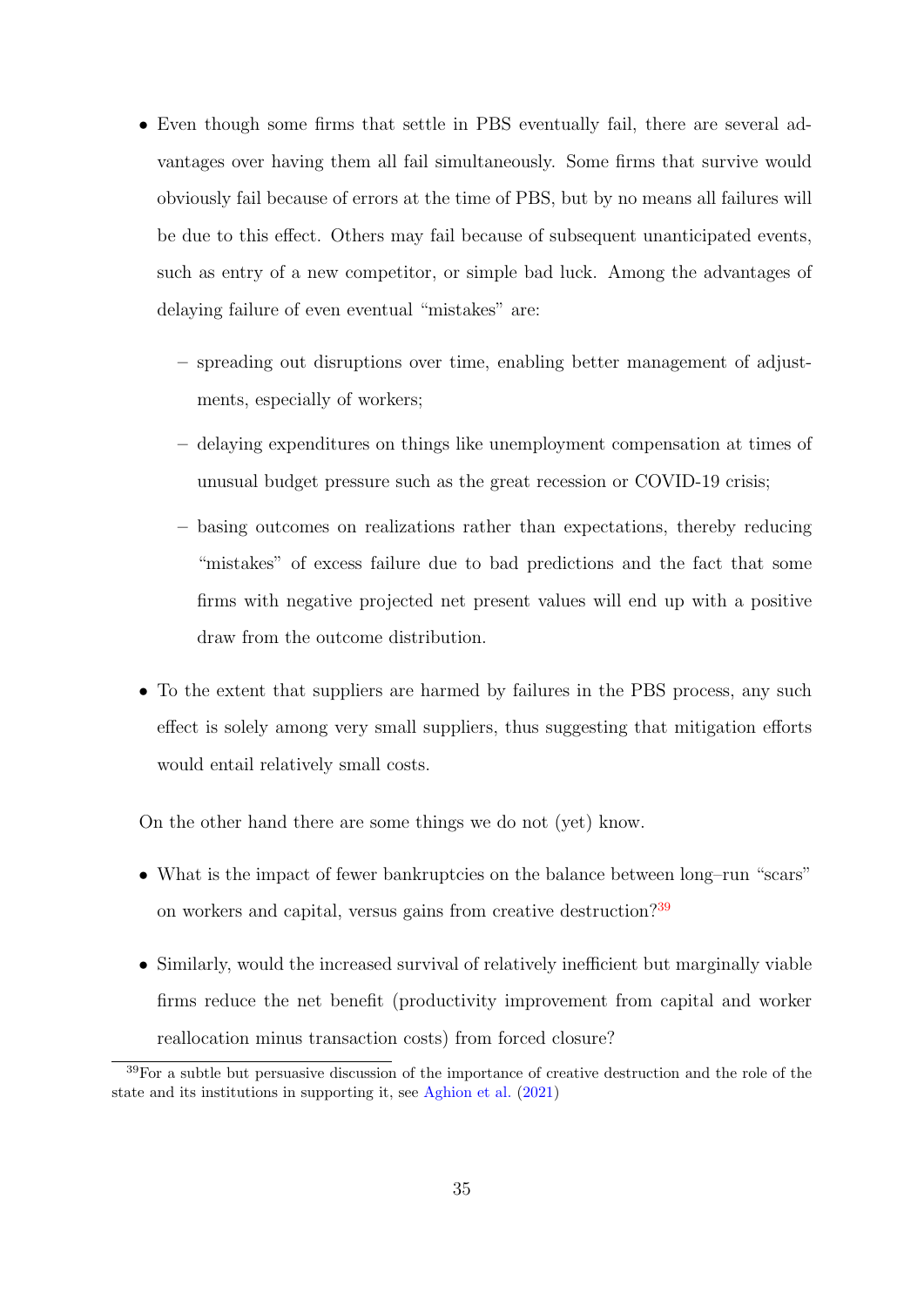Societal effects, however, are much less clear. Courts have the ability to reflect costs and benefits to others who are not a party to the agreement (consumers, alternative producers, etc.). Indeed, the classic argument for why bankruptcy should exist is the role played by releasing capital and labor to more efficient uses. On the one hand, Bernstein, Colonnelli and Iverson (2019) show long-run utilization of assets from liquidated firms is lower when compared to reorganized firms, and the lower utilization is concentrated in markets with fewer potential users or in areas with lower access to finance. On the other hand, recent work by Ma et al. (2021) tracks innovative bankrupt firms that reorganize, and shows that due to secured debts they sell more of their core innovations, which then diffuse more slowly in the economy. Finally, Araujo et al. (2021) find that wages increase for workers who change to alternative jobs after bankruptcies, implying that these workers achieve higher productivity, suggesting that unless search and other costs are very high, bankruptcy improves social welfare. $40$  If so, and PBS reduces or delays reallocation of labor and capital to higher productivity uses, then higher survival rates may be welfare reducing. The optimal way of encouraging creative destruction is a much bigger issue than we can address here.

Despite these open issues, our findings clearly show that framing effects involving relatively small legal changes can have substantial impact on economic outcomes. Müge et al. (2017) lists 13 characteristics of insolvency regimes that reduce the negative impact of "zombie" firms in delaying efficiency-enhancing restructuring of labor and capital. Of these, at least 5 are mitigated by the PBS process in Croatia.

- Reducing time to discharge from insolvency.
- Providing and early warning mechanism and pre-insolvency regime.
- Creating an ability for creditors to initiate restructuring.
- Preventing a minority of creditors from blocking a restructuring plan.

<sup>&</sup>lt;sup>40</sup>For more discussion on job displacement, wage losses, lost firm wage premiums, worker productivity depreciations and transferability of skills, see Fackler et al. (2021); Yi et al. (2017).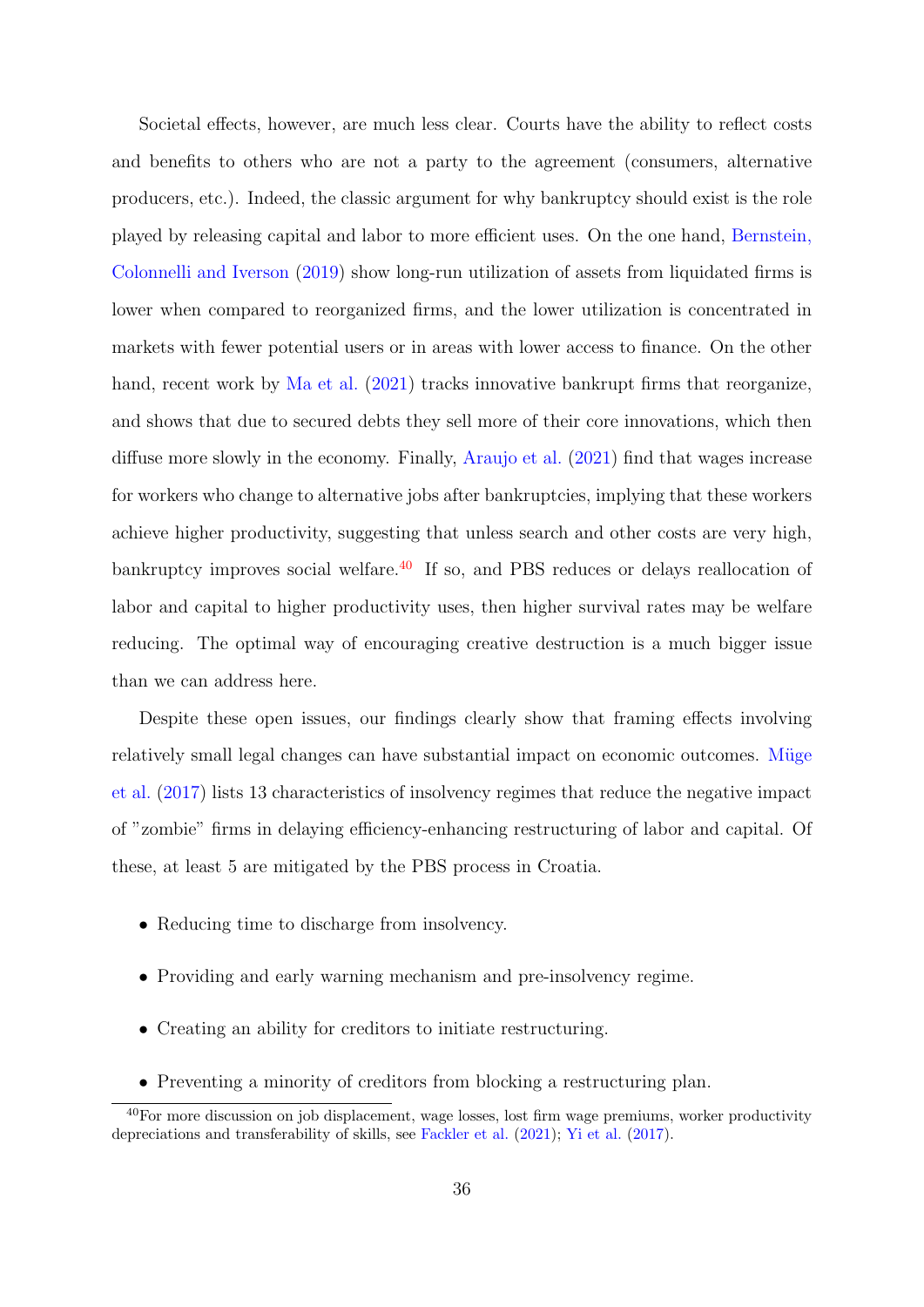• Requiring a low degree of court involvement.

It is clear, then, that formalizing an out-of-court process, as was done in Croatia, ought to have significant efficiency advantages and is an option well worth consideration by other countries worried about the efficiency of their system for dealing with insolvent firms.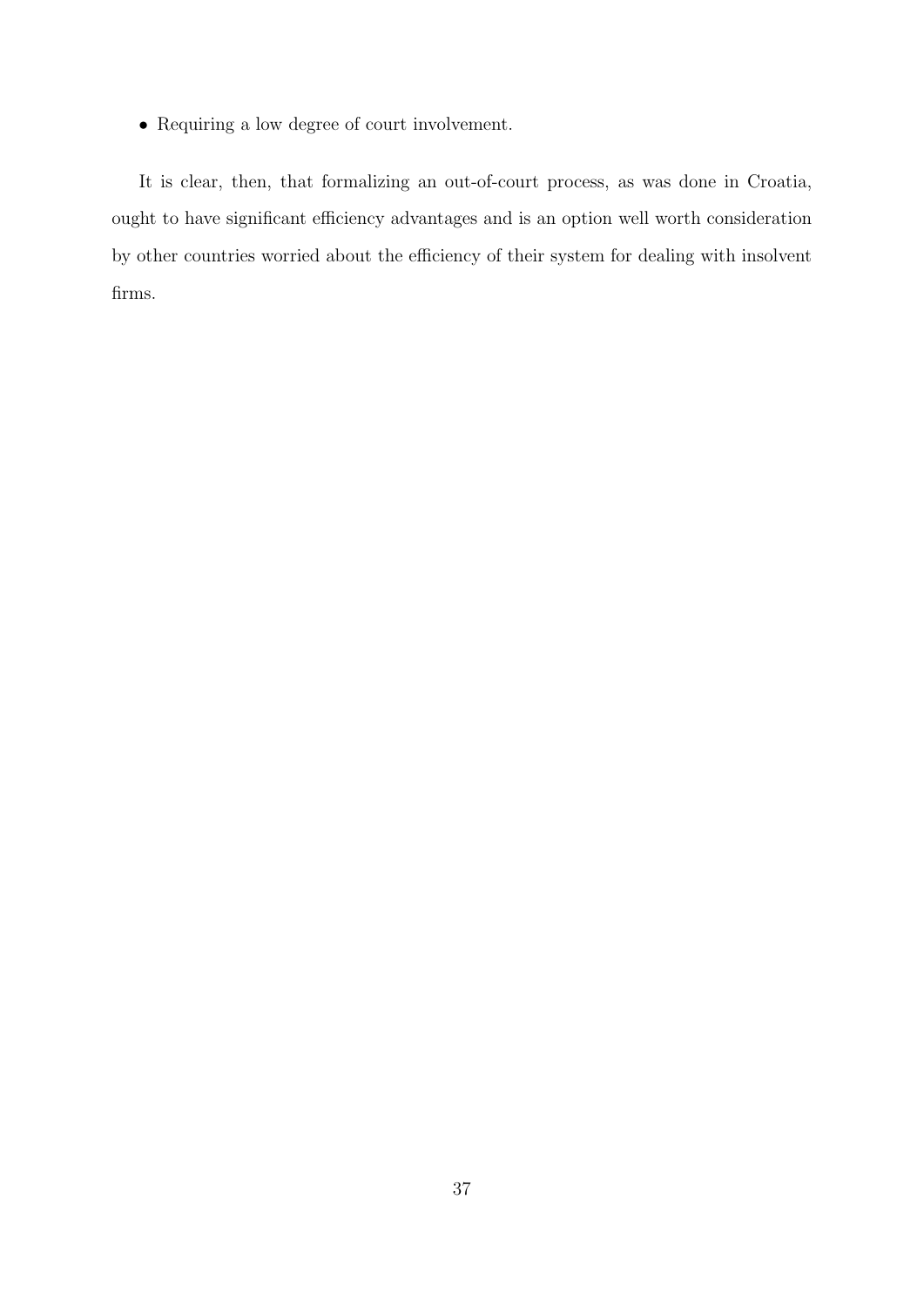# References

- Aghion, P., Antonin, C. and Bunel, S. (2021), The Power of Creative Destruction, The Belknap Press of Harvard University Press, Cambridge.
- Agrawal, A., Gonzalez-Uribe, J. and Martinez-Correa, J. (2020), 'Measuring the ex-ante incentive effects of bankruptcy reorganization procedures'.
- Altman, E. (1983), Corporate financial Distress: a complete guide to predicting, avoiding, and dealing with bankruptcy, Wiley, New York.
- Altman, E. I. (1984), 'A further empirical investigation of the bankruptcy cost question', The Journal of Finance  $39(4)$ , 1067–1089.
- Altman, E. I. and Hotchkiss, E. (2010), Corporate financial distress and bankruptcy: Predict and avoid bankruptcy, analyze and invest in distressed debt, Vol. 289, John Wiley & Sons.
- Altman, E. I., Iwanicz-Drozdowska, M., Laitinen, E. K. and Suvas, A. (2017), 'Financial Distress Prediction in an International Context: A Review and Empirical Analysis of Altman's Z-Score Model', Journal of International Financial Management and Accounting .
- Antill, S. and Grenadier, S. R. (2019), 'Optimal capital structure and bankruptcy choice: Dynamic bargaining versus liquidation', Journal of Financial Economics 133(1), 198–224.
- Araujo, A., Ferreira, R., Lagaras, S., Moraes, F., Ponticelli, J. and Tsoutsoura, M. (2021), The Labor Effects of Pro-Labor Bias in Bankruptcy.
- Armour, J. and Cumming, D. (2008), 'Bankruptcy law and entrepreneurship', American Law and Economics Review  $10(2)$ , 303-350.
- Battiston, S., Gatti, D. D., Gallegati, M., Greenwald, B. and Stiglitz, J. E. (2007), 'Credit chains and bankruptcy propagation in production networks', Journal of Economic *Dynamics and Control* **31**(6), 2061–2084.
- Benmelech, E., Bergman, N., Milanez, A. and Mukharlyamov, V. (2019), 'The agglomeration of bankruptcy', The Review of Financial Studies 32(7), 2541–2586.
- Bernstein, S., Colonnelli, E., Giroud, X. and Iverson, B. (2019), 'Bankruptcy spillovers', Journal of Financial Economics 133(3), 608–633.
- Bernstein, S., Colonnelli, E. and Iverson, B. (2019), 'Asset allocation in bankruptcy', The Journal of Finance  $74(1)$ , 5-53.
- Bloom, N. (2007), 'Uncertainty and the dynamics of r&d', American Economic Review  $97(2)$ , 250-255.
- Bolton, P. and Scharfstein, D. S. (1996), 'Optimal debt structure and the number of creditors', Journal of Political Economy 104(1), 1–25.
- Bradley, M. and Rosenzweig, M. (1992), 'The untenable case for chapter 11', Yale Law Journal pp. 1043–1095.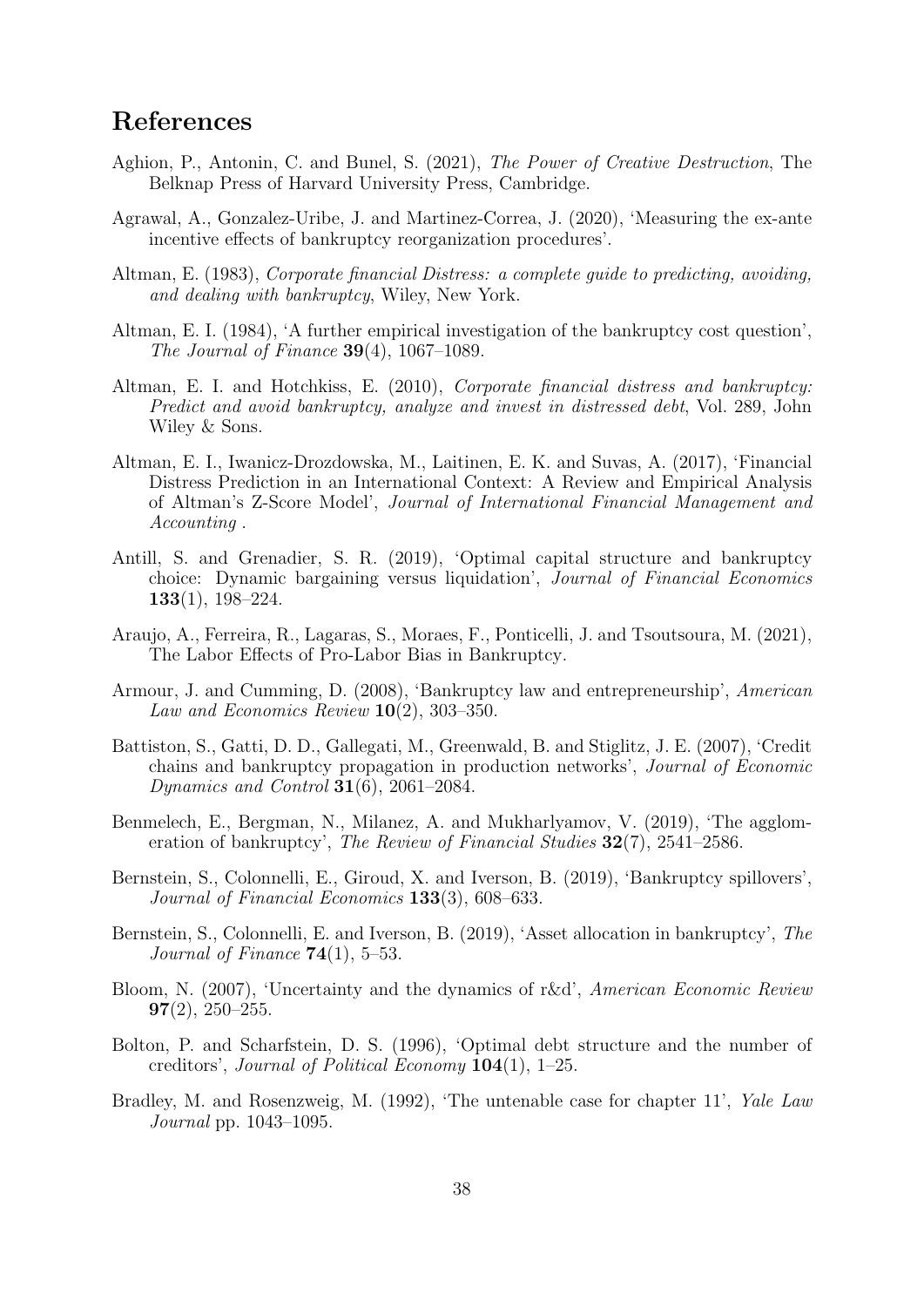- Branch, B. (2002), 'The costs of bankruptcy: A review', International Review of Financial Analysis 11(1), 39–57.
- Bris, A., Welch, I. and Zhu, N. (2006), 'The costs of bankruptcy: Chapter 7 liquidation versus chapter 11 reorganization', The Journal of Finance 61(3), 1253–1303.
- Broadie, M., Chernov, M. and Sundaresan, S. (2007), 'Optimal debt and equity values in the presence of chapter 7 and chapter 11', The Journal of Finance 62(3), 1341–1377.
- Brouwer, M. (2006), 'Reorganization in us and european bankruptcy law', European Journal of Law and Economics  $22(1)$ , 5–20.
- Cefis, E., Bettinelli, C., Coad, A. and Marsili, O. (2021), 'Understanding firm exit: a systematic literature review', Small Business Economics pp. 1–24.
- Cepec, J. and Grajzl, P. (2019), 'Measuring the effectiveness of bankruptcy institutions: filtering failures in slovenian financial reorganizations', Journal of Institutional Economics **15**(3), 553–567.
- Chabé-Ferret, S. (2017), 'Should we combine difference in differences with conditioning on pre-treatment outcomes?'.
- Coad, A. (2018), 'Firm age: a survey', Journal of Evolutionary Economics 28(1), 13–43.
- Damaraju, N. L., Barney, J. B. and Dess, G. G. (2020), 'Do stringent bankruptcy laws always deter entrepreneurial activities? a study of cultural influences', Entrepreneurship Theory and Practice pp. 1–22.
- Davydenko, S. A. and Franks, J. R. (2008), 'Do bankruptcy codes matter? a study of defaults in france, germany, and the uk', The Journal of Finance 63(2), 565–608.
- Fackler, D., Mueller, S. and Stegmaier, J. (2021), 'Explaining wage losses after job displacement: Employer size and lost firm wage premiums', Journal of the European Economic Association .
- Filer, R. K. and Golbe, D. L. (2003), 'Debt, operating margin, and investment in workplace safety', The Journal of Industrial Economics 51(3), 359–381.
- Franks, J. R. and Torous, W. N. (1989), 'An empirical investigation of us firms in reorganization', The Journal of Finance  $44(3)$ , 747–769.
- Gilson, S. C., John, K. and Lang, L. H. (1990), 'Troubled debt restructurings: An empirical study of private reorganization of firms in default', Journal of Financial Economics  $27(2)$ , 315–353.
- Hotchkiss, E. S. (1995), 'Postbankruptcy performance and management turnover', The Journal of Finance  $50(1)$ , 3-21.
- Iverson, B. (2018), 'Get in line: Chapter 11 restructuring in crowded bankruptcy courts', Management Science 64(11), 5370–5394.
- Janda, K. and Rakicova, A. (2014), Corporate Bankruptcies in Czech Republic, Slovakia, Croatia and Serbia, MPRA Paper 54109, University Library of Munich, Germany. URL: https://ideas.repec.org/p/pra/mprapa/54109.html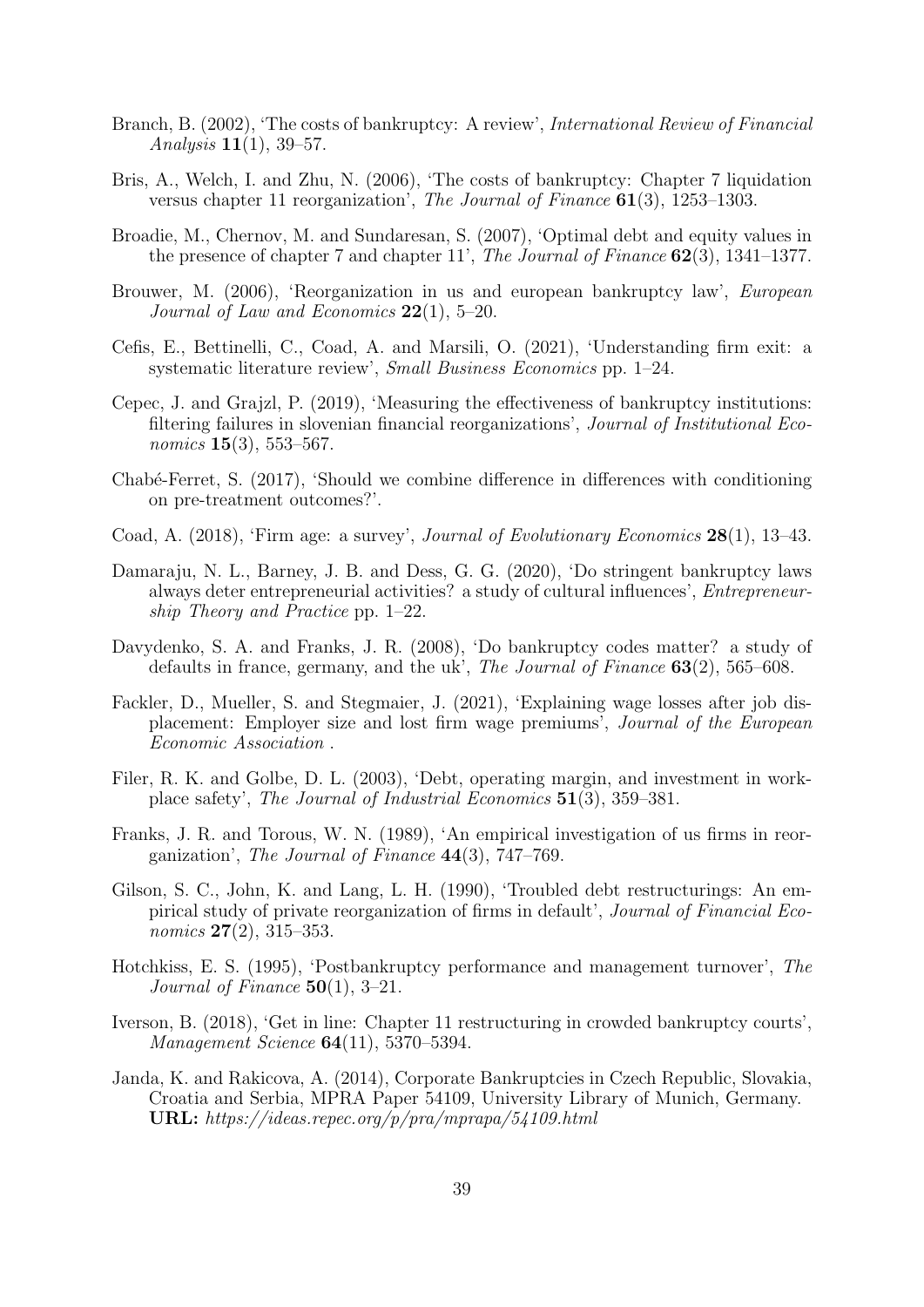- Kalay, A., Singhal, R. and Tashijan, E. (2007), 'Is chapter 11 costly?', *Journal of Finan*cial Economics 84(3), 772–796.
- Kovač, D., Vuković, V., Kleut, N. and Podobnik, B. (2016), 'To Invest or Not to Invest, That Is the Question: Analysis of Firm Behavior under Anticipated Shocks', PLOS ONE **11**(8).
- Lang, L. H. and Stulz, R. (1992), 'Contagion and competitive intra-industry effects of bankruptcy announcements: An empirical analysis', Journal of Financial Economics  $32(1), 45-60.$
- Lee, S.-H., Yamakawa, Y., Peng, M. W. and Barney, J. B. (2011), 'How do bankruptcy laws affect entrepreneurship development around the world?', Journal of Business *Venturing*  $26(5)$ , 505–520.
- LoPucki, L. M. and Doherty, J. W. (2004), 'The determinants of professional fees in large bankruptcy reorganization cases', Journal of Empirical Legal Studies 1(1), 111–141.
- LoPucki, L. M. and Whitford, W. C. (1992), 'Patterns in the bankruptcy reorganization of large publicly held companies', Cornell L. Rev. 78, 597.
- Ma, S., Tong, J. T. and Wang, W. (2021), Bankrupt innovative firms, Technical report, National Bureau of Economic Research.
- McKenzie, D. (2017), 'Identifying and spurring high-growth entrepreneurship: Experimental evidence from a business plan competition', American Economic Review .
- Müge, A. M., Andrews, D. and Millot, V. (2017), Insolvency regimes, zombie firms and capital reallocation, Working Papers No 1399 54109, OECD Economics Department. URL: https://dx.doi.org/10.1787/5a16beda-en
- Napoli Coordes, L. (2015), 'The Geography of Bankruptcy', Vanderbilt Law Review .

.

- Parikh, S. D. (2013), 'Modern Forum Shopping in Bankruptcy', Connecticut Law Review
- Perić, M. and Vitezić, V. (2016), 'Impact of global economic crisis on firm growth', Small *Business Economics* 46(1), 1–12.
- Ponticelli, J. and Alencar, L. S. (2016), 'Court enforcement, bank loans, and firm investment: evidence from a bankruptcy reform in brazil', The Quarterly Journal of Economics 131(3), 1365–1413.
- Puga, D. (2010), 'The magnitude and causes of agglomeration economies', Journal of *Regional Science*  $50(1)$ , 203-219.
- Rubin, D. B. (1973), 'The Use of Matched Sampling and Regression Adjustment to Remove Bias in Observational Studies', Biometrics 29(1), 185–203.
- Sajter, D. (2008), 'Ekonomski aspekti stečaja i restrukturiranja u stečaju', *Ekonom*ski fakultet Osijek, raspoloˇzivo na: *https://bib.irb.hr/datoteka/377526.Sajter\_ Disertacija.pdf* (02.07. 2017.) .
- Sajter, D. (2014), 'Efficiency of croatian commercial courts in processing bankruptcy cases', Ekonomski pregled: mjesečnik Hrvatskog društva ekonomista Zagreb  $65(2), 155.$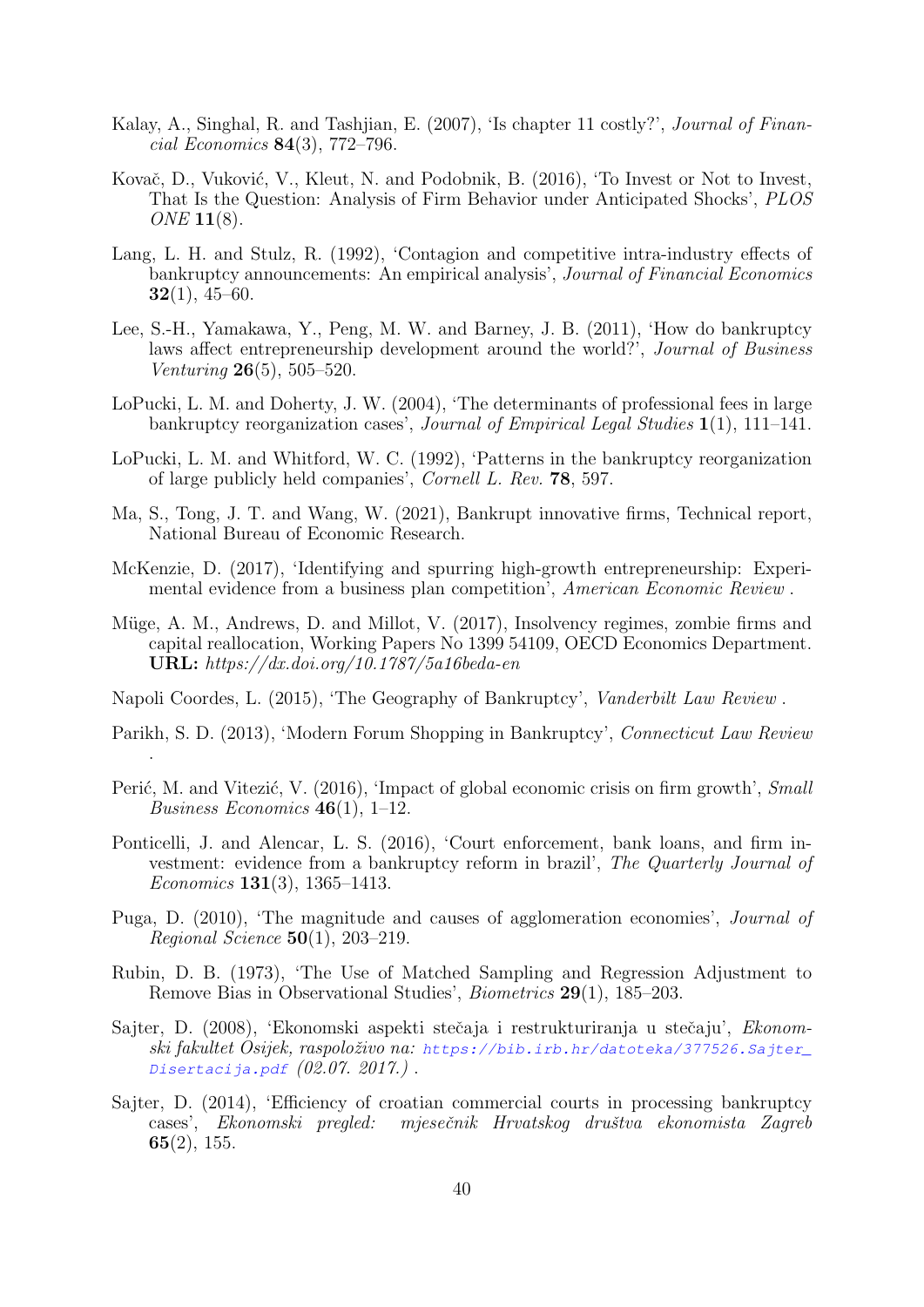- Senbet, L. W. and Wang, T. Y. (2010), 'Corporate financial distress and bankruptcy: A survey', Foundations and trends in finance  $5(4)$ .
- Silva, V. A. B. and Saito, R. (2018), 'Corporate restructuring: empirical evidence on the approval of the reorganization plan',  $RAUSP$  Management Journal  $53(1)$ , 49–62.
- Silva, V. A. B. and Saito, R. (2020), 'Corporate financial distress and reorganization: A survey of theoretical and empirical contributions', Revista Brasileira de Gestão de  $Negócios 22, 401–420.$
- Srhoj, S., Lapinski, M. and Walde, J. (2020), 'Impact evaluation of business development grants on sme performance', Small Business Economics pp. 1–17.
- Srhoj, S., Škrinjarić, B. and Radas, S. (2021), 'Bidding against the odds? the impact evaluation of grants for young micro and small firms during the recession', Small Business Economics p. 83–103.
- Srhoj, S. and Zilić, I.  $(2021)$ , 'Fine... i'll do it myself: Lessons from self-employment grants in a long recession period', IZA Journal of Labor Policy  $10(6)$ , 1–31.
- Stiglitz, J. E. (2001), 'Bankruptcy laws: Basic economic principles', Resolution of Financial Distress: An International Perspective on the Design of Bankruptcy Laws, ed. by Stijn Claessens, Simeon Djankov, and Ashoka Mody, WBI Development Studies (Washington: World Bank) pp. 1–23.
- Stojčić, N., Srhoj, S. and Coad, A. (2020), 'Innovation procurement as capabilitybuilding: Evaluating innovation policies in eight central and eastern european countries', European Economic Review 121, 103330.
- Thorburn, K. S. (2000), 'Bankruptcy auctions: costs, debt recovery, and firm survival', Journal of Financial Economics 58(3), 337–368.
- Vuković, V. (2020), 'Corruption and re-election: how much can politicians steal before getting punished?', Journal of Comparative Economics 48(1), 124–143.
- Wagner, J. (2007), 'Exports and productivity: A survey of the evidence from firm-level data', *World Economy* **30**(1), 60–82.
- White, M. J. (1984), 'Reorganization."', Handbook of Modern Finance edited by Dennis Logue, Boston: Warren, Gorhman & Lamont pp. 477–487.
- White, M. J. (1989), 'The corporate bankruptcy decision', *Journal of Economic Perspec*tives 3(2), 129–151.
- White, M. J. (1994), 'The costs of corporate bankruptcy: A us-european comparison',  $In$ Corporate Bankruptcy: Economic and Legal Perspectives, J. Bhandari and L. Weiss (eds). Cambridge, U.K.: Cambridge University Press .
- Yi, M., Mueller, S. and Stegmaier, J. (2017), 'Transferability of skills across sectors and heterogeneous displacement costs', American Economic Review 107(5), 332–36.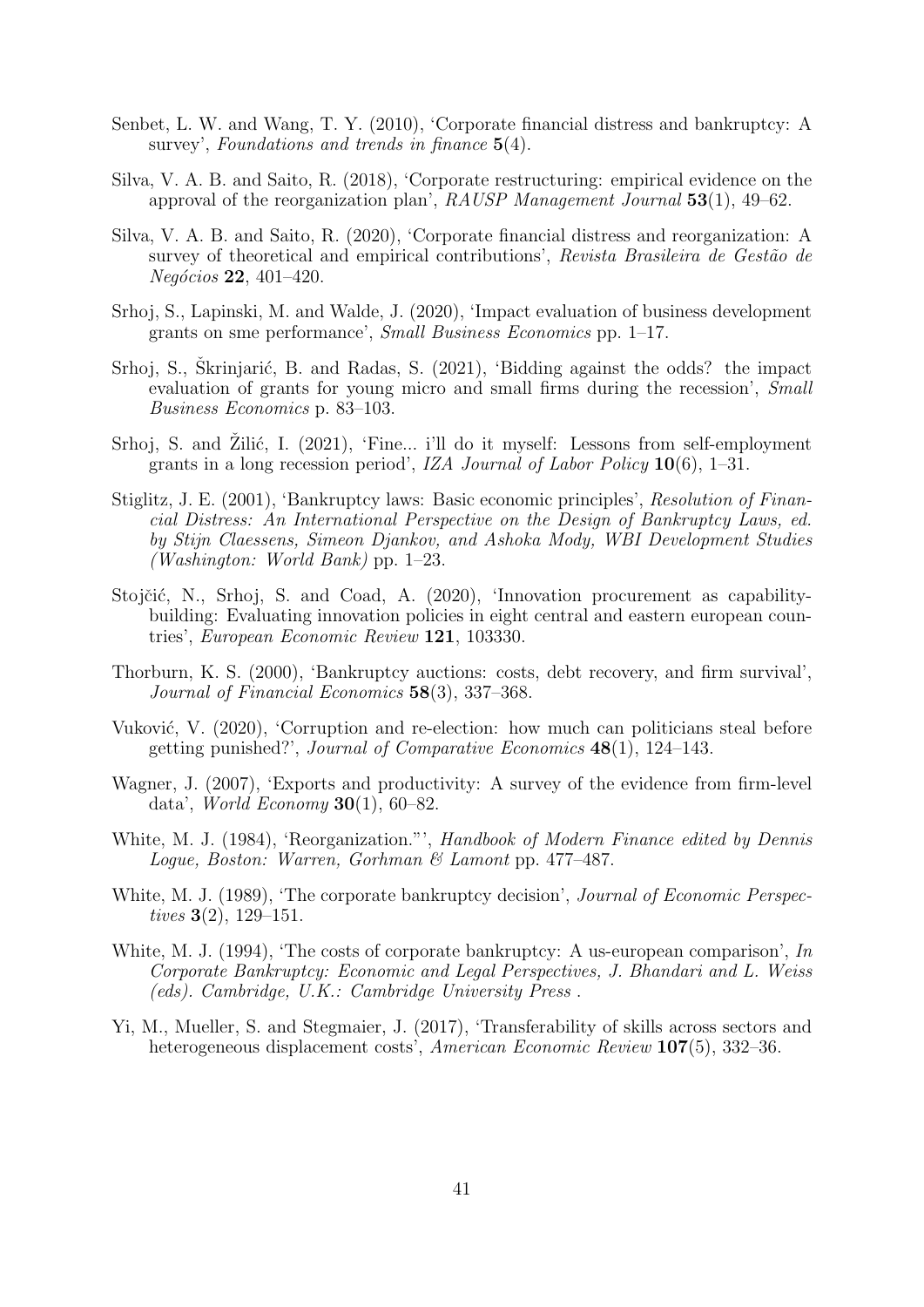# Appendix



Figure A1: Time distribution of the starts of the PBS procedure 2012 - 2016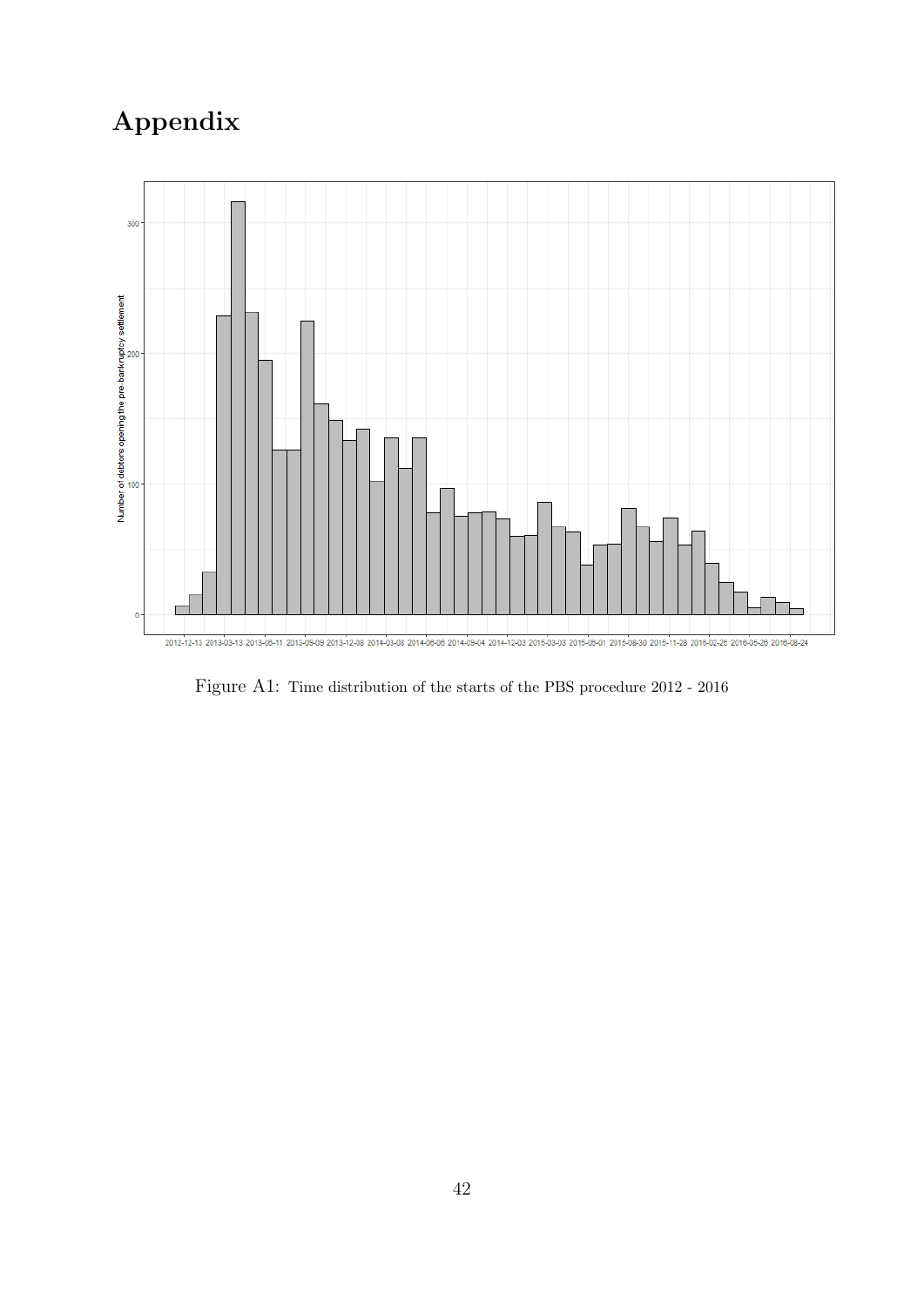

Figure A2: Share of debtor (A) and supplier (B) firms employment in total municipality/city private sector employment (first cohort of 2013)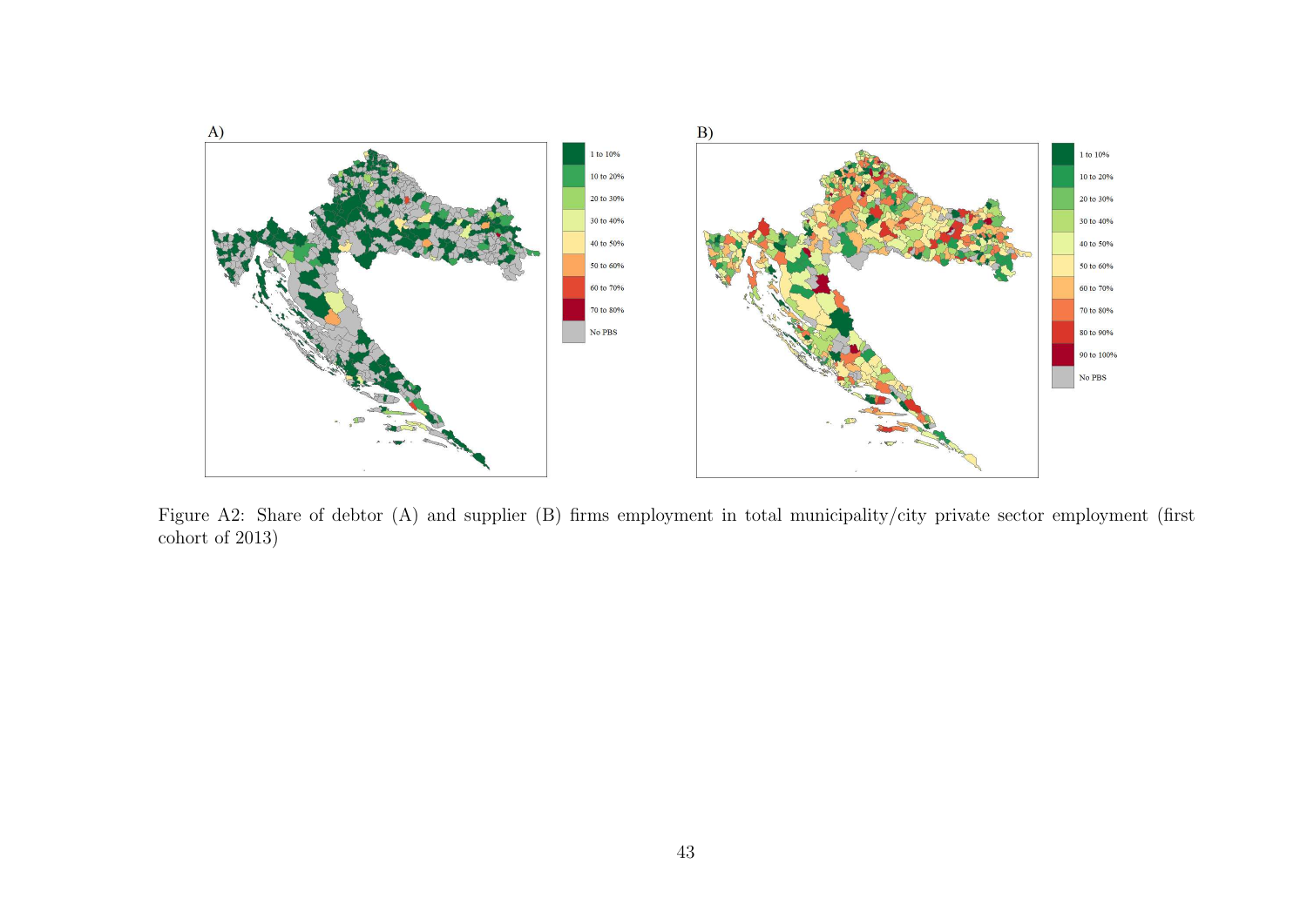

Figure A3: Duration of the debtors' account blockage prior to starting the PBS process (in days), all debtors (A) and conditional on having account blockage (B)

Note: The B graph, value zero shows debtors that had account blocked one day or

longer.



Figure A4: PBS process duration distribution by settled and non-settled debtor cases Note: Bargaining success cases last on average 329 days, and 252 days at the median. Bargaining failure cases last on average 391 days, and 215 days at the median.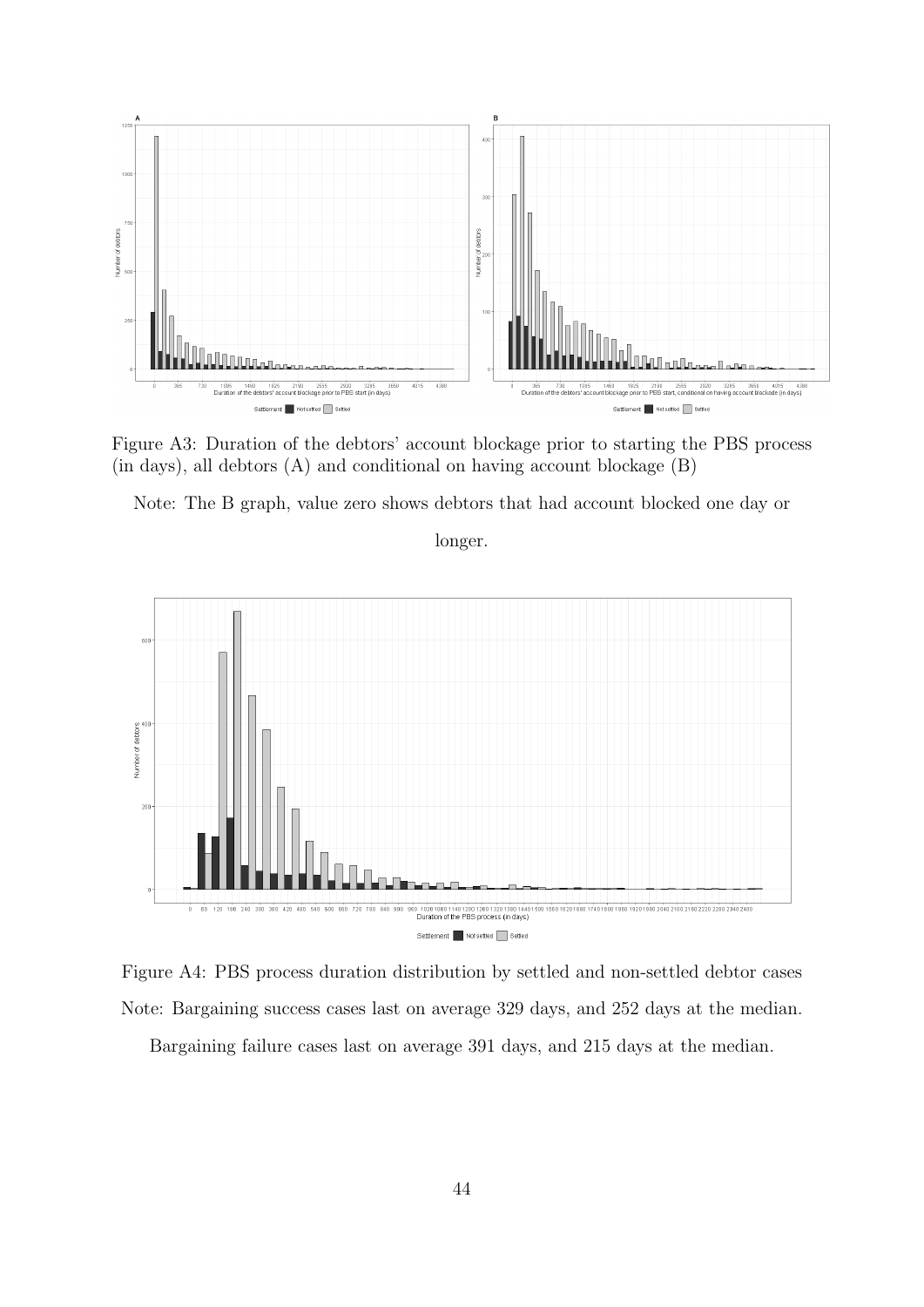

Figure A5: Dependent variable behavior of debtors with private firms/financial institutions majority vote: settled and not settled



Figure A6: Dependent variable behavior of debtors with state/state owned firms majority vote: settled and not settled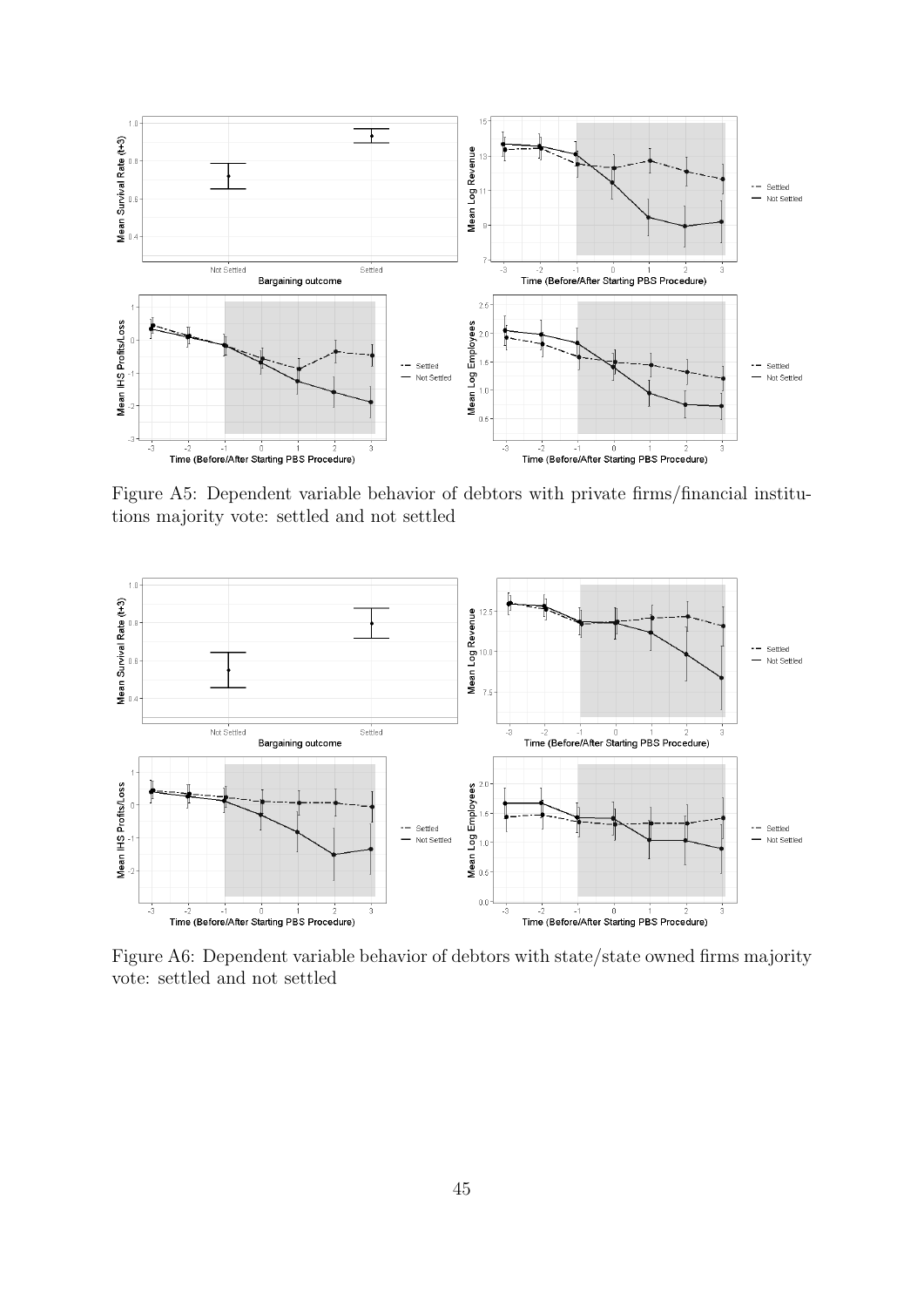

Figure A7: Dependent variable behavior of debtors with mixed majority vote: settled and not settled



Figure A8: The dependent variables of settled and non-settled suppliers before and after entering PBS: suppliers nested in the matched debtor sample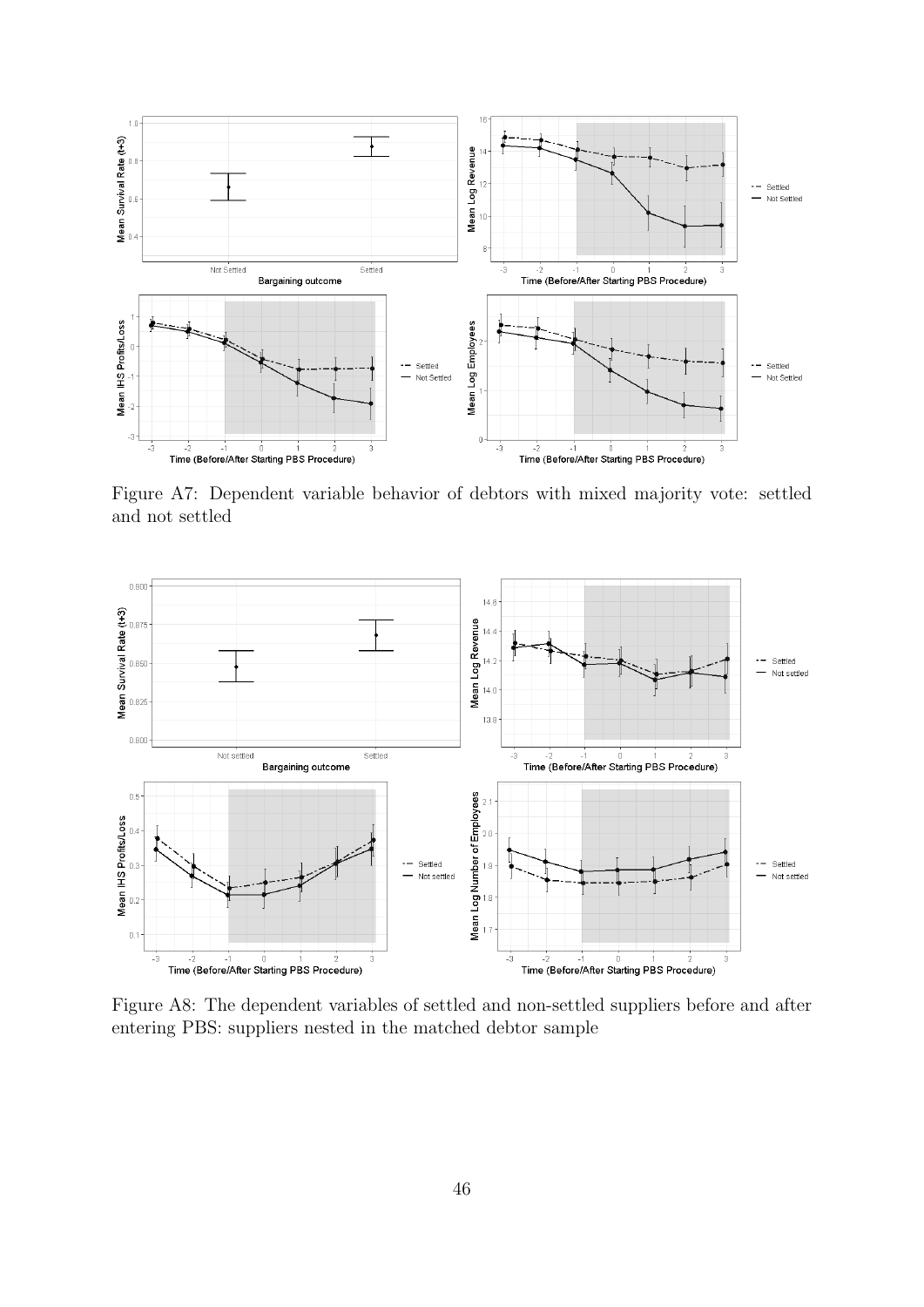

Figure A9: The dependent variables of settled and non-settled suppliers before and after entering PBS: larger suppliers nested in the matched debtor sample

|               | Full    |       |      |           |                   | Merged |       |       |       |
|---------------|---------|-------|------|-----------|-------------------|--------|-------|-------|-------|
| Year          | Debtors | Debt  | Mean | No. of    | Mean no. Debtors  |        | Debt  | Mean  | Jobs  |
|               | count   | sum   | debt | creditors | creditors         | count  | sum   | debt  |       |
|               | (1)     | (2)   | (3)  | (4)       | $\left( 5\right)$ | (6)    | (7)   | (8)   | (9)   |
| 2012          | 10      | 4910  | 491  | 3076      | 308               | 10     | 4910  | 491.0 | 2921  |
| 2013          | 1936    | 53574 | 28   | 91217     | 47                | 1164   | 51173 | 44.5  | 33037 |
| 2014          | 1157    | 18180 | 16   | 46333     | 40                | 674    | 13432 | 20.2  | 14693 |
| 2015          | 743     | 11915 | 16   | 36105     | 49                | 470    | 8306  | 17.7  | 7392  |
| 2016          | 195     | 3707  | 19   | 6618      | 34                | 123    | 3455  | 28.3  | 376   |
| Total $ 4041$ |         | 92286 |      | 183349    |                   | 2441   | 81276 |       | 58419 |

Table A1: Descriptive information on debtors

Note: Monetary values (columns 2, 3, 7, and 8) are in million kuna (HRK).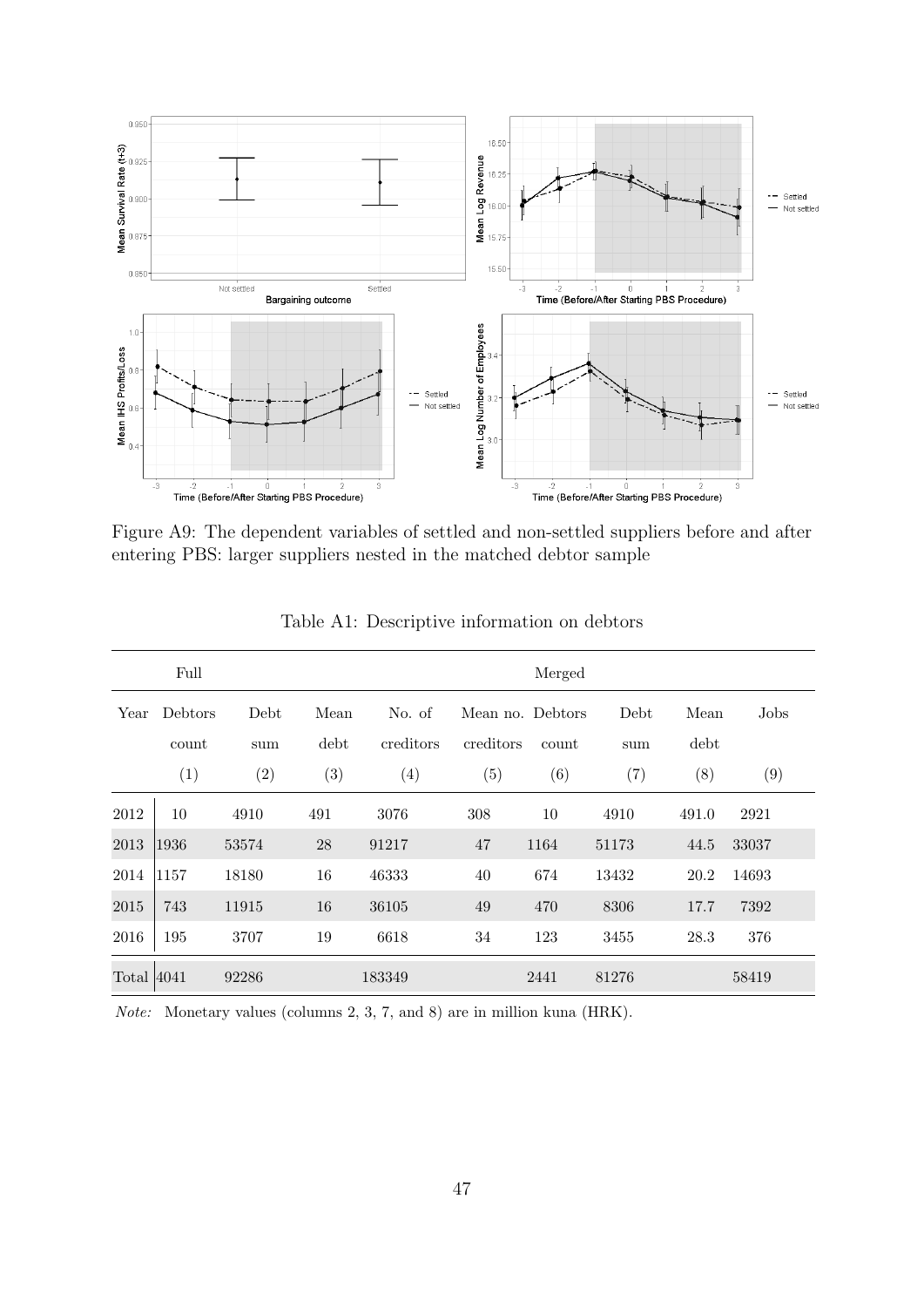Table A2: Models for selection into bargaining failure and duration of the bargaining process

|                                           |                    |         | Dependent variable:           |                   |  |
|-------------------------------------------|--------------------|---------|-------------------------------|-------------------|--|
|                                           | Bargaining failure |         | Bargaining duration (in days) |                   |  |
|                                           | probit             |         |                               | <b>OLS</b>        |  |
|                                           | (1)                |         | (2)                           |                   |  |
| Log Herfindahl-Hirschman Index            | $-0.051***$        | (0.016) | $-26.849**$                   | (11.929)          |  |
| Log Number of Creditors                   | 0.006              | (0.009) | 0.040                         | (6.510)           |  |
| Have Secured Creditor                     | $-0.033*$          | (0.017) | 14.488                        | (13.488)          |  |
| Log Total Claims                          | 0.008              | (0.006) | $23.659***$                   | (4.474)           |  |
| Majority Creditor: Suppliers (ref: State) | $-0.071***$        | (0.019) | 6.232                         | (16.009)          |  |
| Majority Creditor: Financial Institutions | $-0.043$           | (0.026) | $-0.976$                      | (22.364)          |  |
| Majority Creditor: Mixed                  | $-0.032$           | (0.020) | $-10.475$                     | (15.268)          |  |
| Agency Center Osijek (ref: Zagreb)        | $-0.067***$        | (0.016) | $-158.197***$                 | (13.947)          |  |
| Agency Center Rijeka                      | $-0.069***$        | (0.018) | $-33.271**$                   | (16.034)          |  |
| Agency Center Split                       | $-0.075***$        | (0.018) | $-22.680*$                    | (13.556)          |  |
| Agency Center Zagreb Exec.                | $-0.045*$          | (0.022) | 19.150                        | (18.522)          |  |
| Year $2012$ (ref: 2013)                   | $-0.111$           | (0.070) | $-215.737**$                  | (88.618)          |  |
| Year $2014$                               | 0.007              | (0.015) | 32.146***                     | (10.669)          |  |
| Year 2015                                 | $0.031*$           | (0.019) | $52.758***$                   | (12.755)          |  |
| Year $2016$                               | $0.064**$          | (0.034) | 44.310**                      | (22.108)          |  |
| Constant                                  |                    |         | 240.717**                     | (116.785)         |  |
| Observations                              | 3871               |         | 3871                          |                   |  |
| Mean dep. var.                            | 0.206              |         | 343.518                       |                   |  |
| (McFadden) $R^2$                          | 0.021              |         |                               | 0.128             |  |
| (ML) Adjusted $\mathbb{R}^2$              | 0.020<br>0.125     |         |                               |                   |  |
| Log Likelihood                            | $-1800.718$        |         |                               |                   |  |
| Akaike Inf. Crit.                         | 3635.436           |         |                               |                   |  |
| Residual Std. Error                       |                    |         | 277.461                       | $(df = 3854)$     |  |
| F Statistic                               |                    |         | 35.427***                     | $(df = 16; 3854)$ |  |

Notes: Significant at  $1\%$ <sup>\*\*\*</sup>,  $5\%$ <sup>\*\*</sup>, and  $10\%$ <sup>\*</sup>. First column provides marginal effects for a probit regression.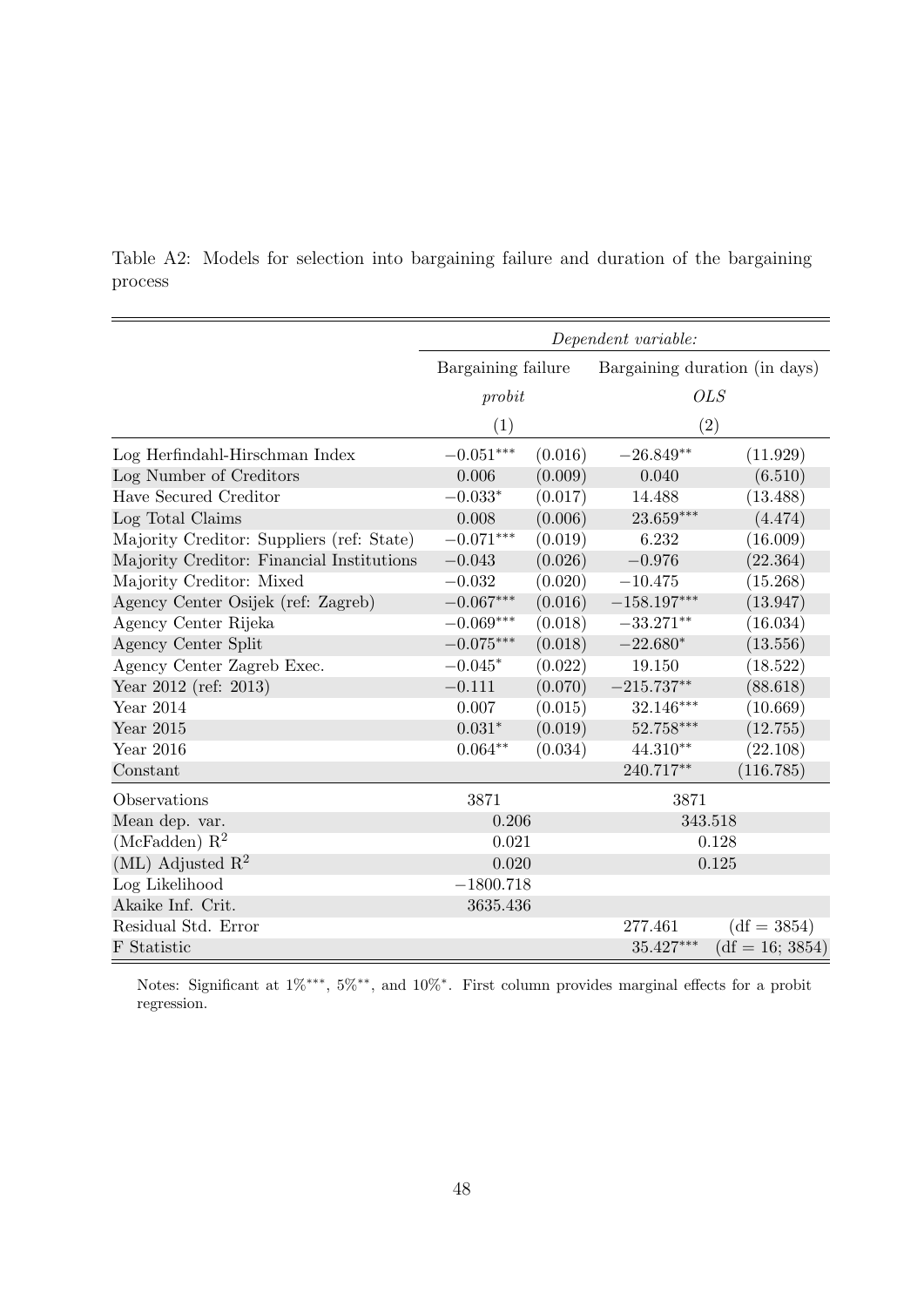|                                  |                    |         | Dependent variable: |                               |
|----------------------------------|--------------------|---------|---------------------|-------------------------------|
|                                  | Bargaining failure |         |                     | Bargaining duration (in days) |
|                                  | probit             |         |                     | <b>OLS</b>                    |
|                                  | (1)                |         |                     | $\left( 2\right)$             |
| Account blocked up to 7 days     | 0.030              | (0.042) | 45.488              | (28.117)                      |
| Account blocked 8 - 59 days      | 0.028              | (0.028) | $34.678*$           | (18.872)                      |
| Account blocked 60 - 120 days    | 0.007              | (0.029) | 12.679              | (19.772)                      |
| Account blocked 121 - 365 days   | $0.045**$          | (0.024) | 10.417              | (13.753)                      |
| Account blocked 366 - 730 days   | $0.059^{***}\,$    | (0.024) | 27.699*             | (15.364)                      |
| Account blocked 731 - 1095 days  | $0.058**$          | (0.028) | 46.382***           | (17.810)                      |
| Account blocked 1096 - 1460 days | 0.028              | (0.031) | 23.097              | (20.364)                      |
| Account blocked above 1460 days  | $0.052**$          | (0.026) | $35.950**$          | (16.595)                      |
| Constant                         | 0.352              | (0.612) | 229.249*            | (117.212)                     |
| Observations                     | 3871               |         | 3871                |                               |
| Mean dep. var.                   | 0.206              |         |                     | 343.518                       |
| (McFadden) $R^2$                 | 0.025              |         |                     | 0.131                         |
| $(ML)$ Adjusted $R2$             | 0.023              |         |                     | 0.126                         |
| Log Likelihood                   | $-1794.744$        |         |                     |                               |
| Akaike Inf. Crit.                | 3639.488           |         |                     |                               |
| Residual Std. Error              |                    |         | 277.302             | $(df = 3846)$                 |
| F Statistic                      |                    |         | 24.163***           | $(df = 24; 3846)$             |

Table A3: Inclusion of account blockage information in the models for selection into bargaining failure and duration of the bargaining process

Notes: Significant at  $1\%$ <sup>\*\*\*</sup>, 5%<sup>\*\*</sup>, and  $10\%$ <sup>\*</sup>. Reference category is no account blockage (0 days). All models include control variables: log Herfindahl-Hirschman Index, log number of creditors, a dummy for having a secured creditor, log total claims, majority voter (state, suppliers, financial institutions and mixed majority), regional FINA in charge (Zagreb, Split, Osijek, Rijeka and Executive Agency in Zagreb), year of opening the PBS process. First column provides marginal effects for a probit regression.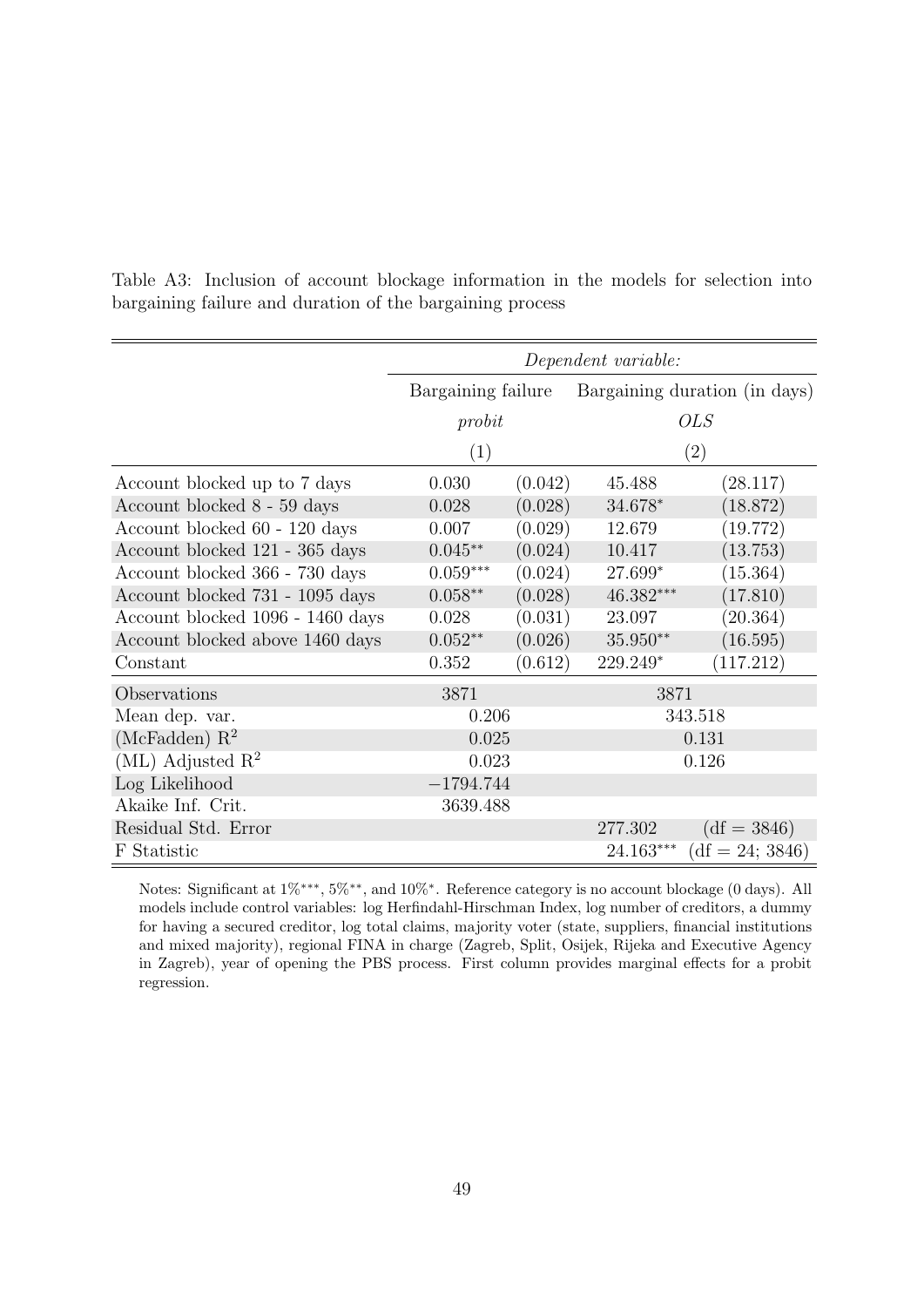| Industry                                                               |         |        | Bargaining Share $(\%)$ Bargaining Share $(\%)$ |            |
|------------------------------------------------------------------------|---------|--------|-------------------------------------------------|------------|
| NACE 1-digit                                                           | success |        | failure                                         |            |
|                                                                        | (1)     | (2)    | (3)                                             | (4)        |
| Agriculture, forestry and fishing                                      | 76      | 4.83   | 18                                              | 3.90       |
| Mining and quarrying                                                   | 11      | 0.70   | $\overline{0}$                                  | $0.00*$    |
| Manufacturing                                                          | 330     | 20.99  | 81                                              | $17.53*$   |
| Electricity, gas, steam and<br>air conditioning supply                 | 3       | 0.19   | $\Omega$                                        | 0.00       |
| Water supply, sewerage, waste management<br>and remediation activities | 14      | 0.89   | $\overline{5}$                                  | 1.08       |
| Construction                                                           | 323     | 20.55  | 94                                              | 20.35      |
| Wholesale and retail trade; repair of                                  | 328     | 20.87  | 123                                             | $26.62***$ |
| motor vehicles and motorcycles                                         |         |        |                                                 |            |
| Transportation and storage                                             | 56      | 3.56   | 13                                              | 2.81       |
| Accommodation and food service activities                              | 106     | 6.74   | 40                                              | 8.66       |
| Information and communication                                          | 42      | 2.67   | 9                                               | 1.95       |
| Financial and insurance activities                                     | 1       | 0.06   | $\overline{2}$                                  | $0.43*$    |
| Real estate activities                                                 | 54      | 3.44   | 11                                              | 2.38       |
| Professional, scientific and technical activities                      | 128     | 8.14   | 35                                              | 7.58       |
| Administrative and support service activities                          | 44      | 2.80   | 17                                              | 3.68       |
| Education                                                              | 18      | 1.15   | 3                                               | 0.65       |
| Human health and social work activities                                | 8       | 0.51   | $\overline{2}$                                  | 0.43       |
| Arts, entertainment and recreation                                     | 11      | 0.70   | 5                                               | 1.08       |
| Other service activities                                               | 19      | 1.21   | $\overline{4}$                                  | 0.87       |
| Total                                                                  | 1572    | 100.00 | 462                                             | 100.00     |

Table A4: Industry distribution: PBS debtors with bargaining failure and success

Notes: Stars in the fourth column represent significance levels from the t-test for difference in means. Significant at  $1\%***$ ,  $5\%**$ , and  $10\%*$ .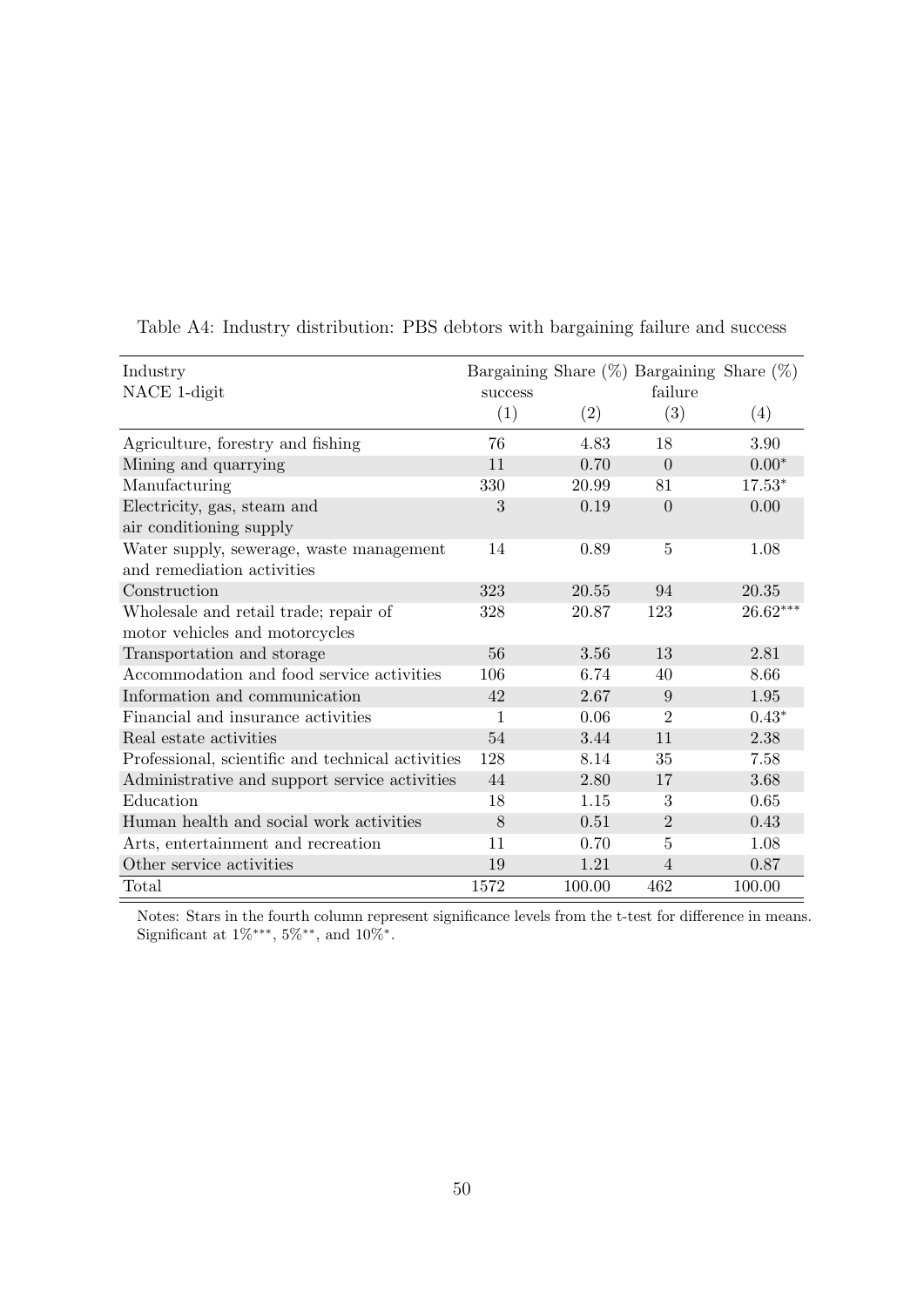|                          | <b>Before</b>                | Matching                             |             |         | After                        | Matching                            |          |         |                      |
|--------------------------|------------------------------|--------------------------------------|-------------|---------|------------------------------|-------------------------------------|----------|---------|----------------------|
|                          | Mean<br>Failure<br>$(n=462)$ | Mean<br><b>Success</b><br>$(n=1572)$ | Diff.       | p-value | Mean<br>Failure<br>$(n=458)$ | Mean<br><b>Success</b><br>$(n=458)$ | Diff.    | p-value | St.Bias<br>Reduction |
| No account blockage (AB) | 0.262                        | 0.324                                | $-0.062**$  | 0.011   | 0.258                        | 0.269                               | $-0.011$ | 0.708   | 81.832               |
| $AB$ 1-7 days            | 0.028                        | 0.031                                | $-0.003$    | 0.753   | 0.028                        | 0.026                               | 0.002    | 0.840   | 20.515               |
| $AB$ 8-59 days           | 0.084                        | 0.068                                | 0.016       | 0.239   | 0.083                        | 0.087                               |          | 0.813   | 74.219               |
| AB $60-120$ days         | 0.054                        | 0.063                                | $-0.009$    | 0.501   | 0.055                        | 0.061                               | $-0.007$ | 0.672   | 22.716               |
| AB 121-365 days          | 0.210                        | $0.195\,$                            | $0.015\,$   | 0.473   | 0.212                        | 0.212                               | 0.000    | 1.000   | 100.000              |
| AB 366-730 days          | 0.145                        | 0.127                                | 0.019       | 0.299   | 0.146                        | 0.144                               | 0.002    | 0.925   | 88.545               |
| AB 731-1095 days         | 0.082                        | 0.080                                | 0.002       | 0.894   | 0.083                        | 0.083                               | 0.000    | 1.000   | 100.000              |
| AB 1096-1460 days        | 0.050                        | 0.049                                | 0.000       | 0.969   | 0.050                        | 0.046                               | 0.004    | 0.758   | $-889.648$           |
| $AB$ 1461+ days          | 0.084                        | 0.063                                | 0.021       | 0.112   | 0.085                        | 0.072                               | 0.013    | 0.462   | 39.906               |
| Last blockage duration   | 438.788                      | 381.750                              | $57.038*$   | 0.063   | 442.546                      | 409.520                             | 33.026   | 0.407   | 42.681               |
| Log sales $(t-1)$        | 12.959                       | 13.188                               | $-0.229$    | 0.303   | 12.943                       | 12.913                              | 0.030    | 0.921   | 87.644               |
| Log sales $(t-2)$        | 13.629                       | 13.577                               | 0.052       | 0.802   | 13.617                       | 13.705                              | $-0.088$ | 0.727   | $-74.188$            |
| Log sales $(t-3)$        | 13.762                       | 13.750                               | 0.012       | 0.955   | 13.751                       | 13.849                              | $-0.098$ | 0.695   | $-773.187$           |
| IHS profits $(t-1)$      | $-0.629$                     | $-0.369$                             | $-0.260***$ | 0.002   | $-0.630$                     | $-0.591$                            | $-0.039$ | 0.730   | 85.478               |
| IHS profits $(t-2)$      | $-0.374$                     | $-0.140$                             | $-0.234***$ | 0.004   | $-0.386$                     | $-0.334$                            | $-0.052$ | 0.620   | 77.970               |
| IHS profits $(t-3)$      | $-0.174$                     | 0.038                                | $-0.211***$ | 0.006   | $-0.186$                     | $-0.125$                            | $-0.061$ | 0.543   | 71.373               |
| Log employment $(t-1)$   | 1.785                        | 1.765                                | 0.020       | 0.802   | 1.780                        | 1.697                               | 0.083    | 0.404   | $-320.599$           |
| Log employment $(t-2)$   | 1.947                        | 1.931                                | 0.016       | 0.840   | 1.942                        | 1.901                               | 0.041    |         | $0.687 -153.037$     |
| Log employment $(t-3)$   | 2.020                        | 2.045                                | $-0.026$    | 0.754   | 2.013                        | 1.966                               | 0.047    | 0.646   | $-86.826$            |
| Log total debt $(t-1)$   | 15.300                       | 15.134                               | 0.165       | 0.123   | 15.296                       | 15.179                              | 0.117    | 0.385   | 28.898               |

Table A5: Balancing property: before and after matching (continued)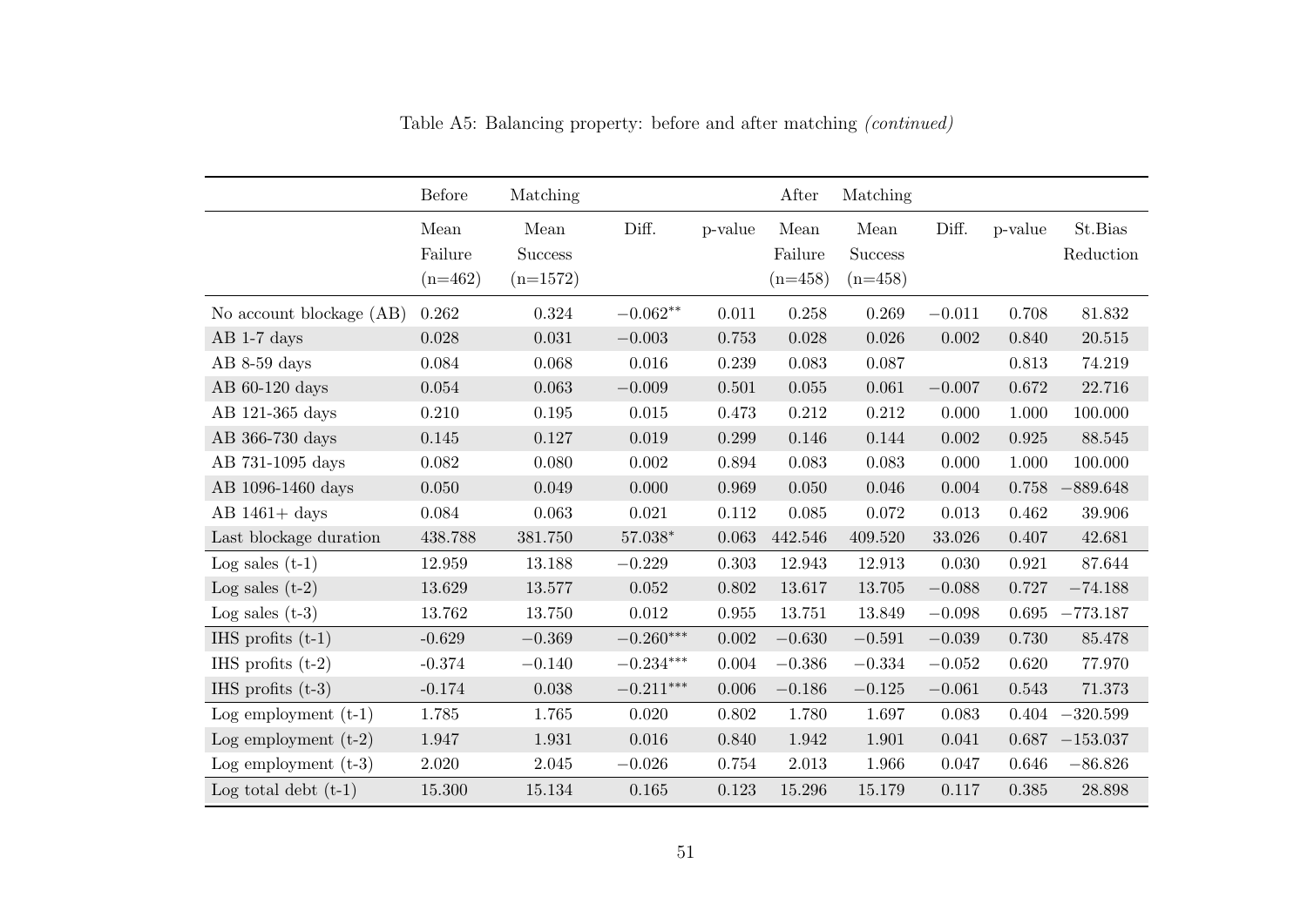|                               | <b>Before</b>                | Matching                             |           |         | After                        | Matching                            |          |             |                      |
|-------------------------------|------------------------------|--------------------------------------|-----------|---------|------------------------------|-------------------------------------|----------|-------------|----------------------|
|                               | Mean<br>Failure<br>$(n=462)$ | Mean<br><b>Success</b><br>$(n=1572)$ | Diff.     | p-value | Mean<br>Failure<br>$(n=458)$ | Mean<br><b>Success</b><br>$(n=458)$ | Diff.    | p-value     | St.Bias<br>Reduction |
| Log total assets $(t-1)$      | 15.162                       | 15.092                               | 0.069     | 0.555   | 15.161                       | 15.045                              | 0.117    | 0.443       | $-67.218$            |
| Log fixed assets $(t-1)$      | 12.546                       | 12.903                               | $-0.357$  | 0.158   | 12.540                       | 12.347                              | 0.192    | 0.567       | 48.167               |
| Debt ratio $(t-1)$            | 1.381                        | 1.285                                | $0.096*$  | 0.084   | 1.375                        | 1.415                               | $-0.040$ | 0.594       | 60.543               |
| Debt ratio $(t-2)$            | 1.172                        | 1.113                                | 0.059     | 0.204   | 1.168                        | 1.178                               | $-0.010$ | 0.866       | 83.058               |
| Debt ratio $(t-3)$            | 1.046                        | 1.029                                | 0.017     | 0.681   | 1.043                        | 1.049                               | $-0.005$ | 0.917       | 67.652               |
| Liquidity ratio $(t-1)$       | 0.625                        | 0.566                                | $0.059*$  | 0.002   | 0.624                        | 0.642                               | $-0.017$ | 0.489       | 71.067               |
| Public contract $(t-1)$       | 0.056                        | 0.054                                | 0.003     | 0.834   | 0.055                        | 0.052                               | 0.002    | 0.883       | 12.011               |
| Public contract $(t-2)$       | 0.050                        | 0.051                                | $-0.001$  | 0.944   | 0.048                        | 0.046                               | 0.002    | 0.876       | $-175.650$           |
| Public contract $(t-3)$       | $0.045\,$                    | $0.045\,$                            | 0.001     | 0.960   | 0.044                        | $0.046\,$                           | $-0.002$ | 0.873       | $-301.339$           |
| Share of public sales $(t-1)$ | 0.019                        | 0.012                                | 0.007     | 0.144   | 0.019                        | 0.016                               | 0.003    | 0.633       | 54.963               |
| Exporter dummy $(t-1)$        | $0.154\,$                    | 0.171                                | $-0.017$  | 0.386   | 0.153                        | 0.151                               | 0.002    | 0.927       | 86.887               |
| Exporting share $(t-1)$       | 0.042                        | 0.040                                | 0.001     | 0.863   | 0.042                        | 0.042                               | 0.000    | 0.983       | 84.883               |
| $Z-Score(t-1)$                | $-0.775$                     | $-0.439$                             | $-0.336*$ | 0.058   | $-0.780$                     | $-0.729$                            | $-0.051$ | 0.838       | 85.866               |
| Distress Zone dummy           | 0.892                        | 0.898                                | $-0.006$  | 0.721   | 0.891                        | 0.889                               | 0.002    | 0.916       | 62.851               |
| Grey Zone dummy               | 0.076                        | 0.066                                | 0.010     | 0.454   | 0.076                        | 0.079                               | $-0.002$ | $\,0.902\,$ | 79.023               |
| Safe Zone dummy               | 0.032                        | 0.037                                | $-0.004$  | 0.668   | 0.033                        | 0.033                               | 0.000    | 1.000       | 100.000              |
| Micro firm dummy              | 0.690                        | 0.681                                | 0.009     | 0.707   | 0.690                        | 0.694                               | $-0.004$ | 0.886       | 52.609               |
| Small firm dummy              | 0.188                        | 0.221                                | $-0.033$  | 0.127   | 0.190                        | 0.214                               | $-0.024$ | 0.366       | 27.043               |
| Medium firm dummy             | 0.097                        | 0.082                                | 0.016     | 0.284   | 0.098                        | 0.079                               | 0.020    | 0.295       | $-24.961$            |
| Large firm dummy              | $\,0.024\,$                  | $0.016\,$                            | 0.008     | 0.251   | 0.022                        | 0.013                               | 0.009    | 0.314       | $-16.153$            |

Table A5: Balancing property: before and after matching (continued)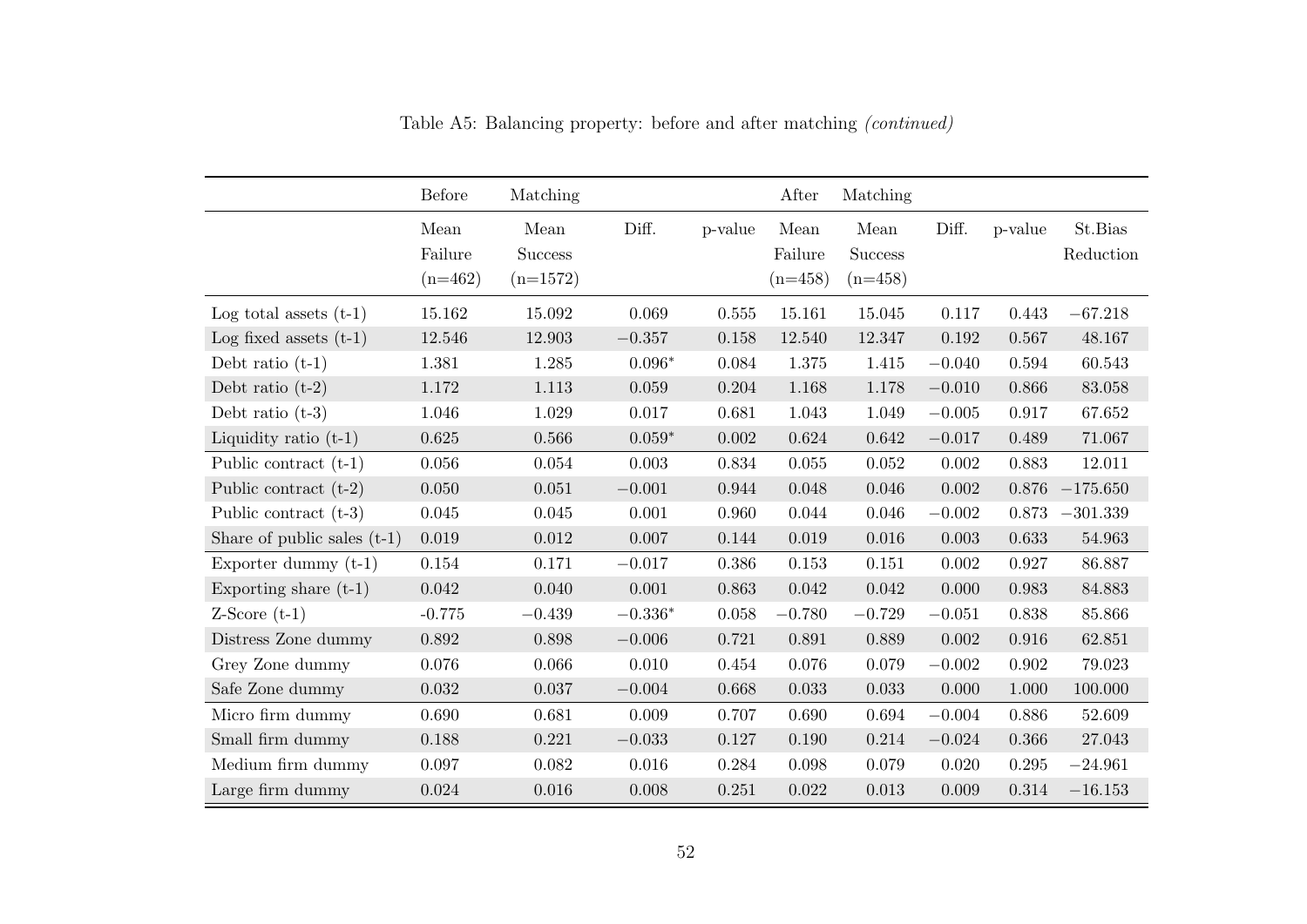|                  | Before                       | Matching                             |          |         | After                        | Matching                            |          |         |                      |
|------------------|------------------------------|--------------------------------------|----------|---------|------------------------------|-------------------------------------|----------|---------|----------------------|
|                  | Mean<br>Failure<br>$(n=462)$ | Mean<br><b>Success</b><br>$(n=1572)$ | Diff.    | p-value | Mean<br>Failure<br>$(n=458)$ | Mean<br><b>Success</b><br>$(n=458)$ | Diff.    | p-value | St.Bias<br>Reduction |
| Firm age         | 12.818                       | 13.248                               | $-0.430$ | 0.194   | 12.843                       | 12.941                              | $-0.098$ | 0.814   | 77.229               |
| Firm age squared | 204.550                      | 214.293                              | $-9.743$ | 0.281   | 205.092                      | 206.915                             | $-1.823$ | 0.872   | 81.214               |

Table A5: Balancing property: before and after matching (continued)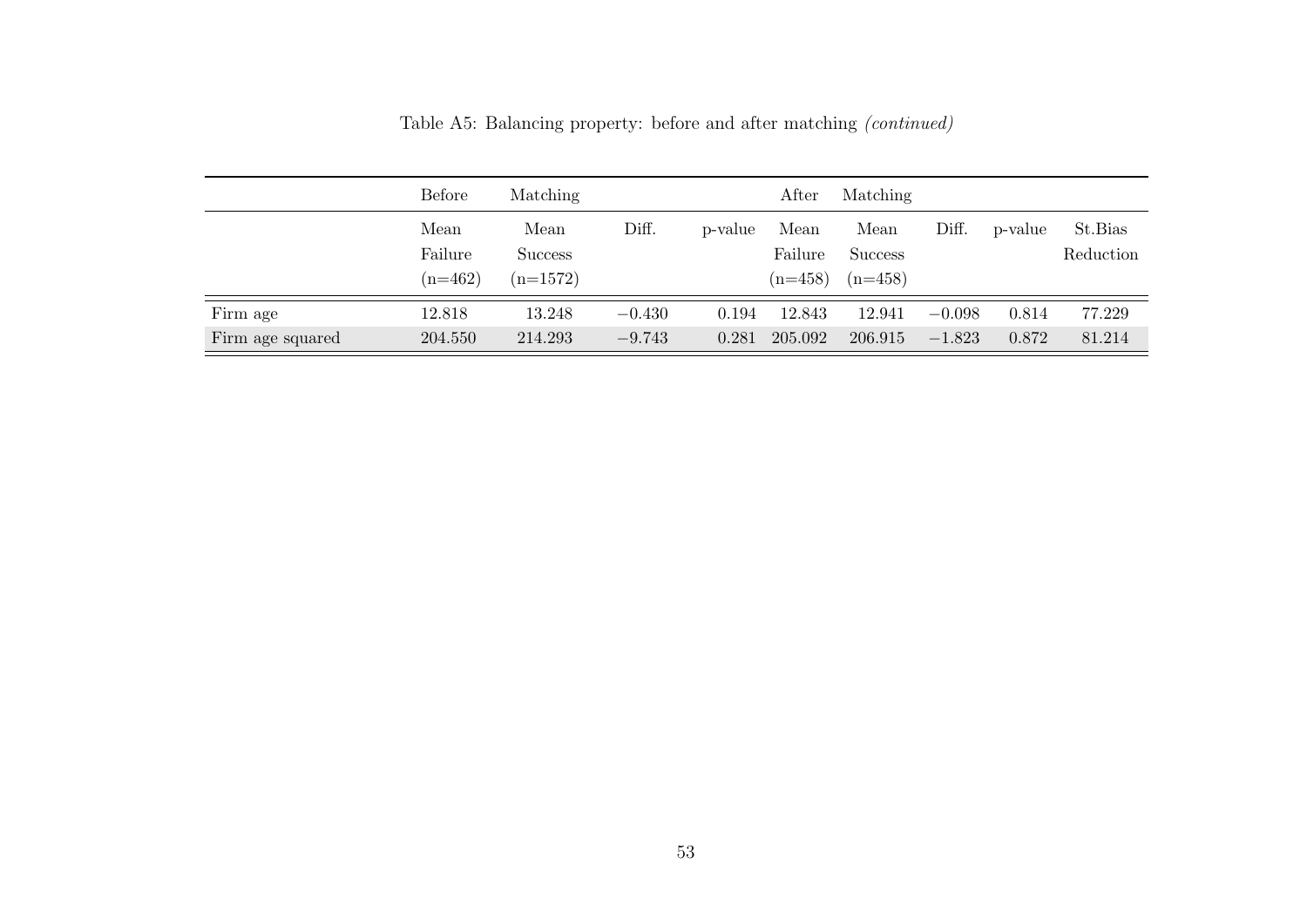|                          | <b>Before</b>                | Matching                             |             |         | After                        | Matching                            |          |         |                      |
|--------------------------|------------------------------|--------------------------------------|-------------|---------|------------------------------|-------------------------------------|----------|---------|----------------------|
|                          | Mean<br>Failure<br>$(n=462)$ | Mean<br><b>Success</b><br>$(n=1572)$ | Diff.       | p-value | Mean<br>Failure<br>$(n=458)$ | Mean<br><b>Success</b><br>$(n=458)$ | Diff.    | p-value | St.Bias<br>Reduction |
| Agency Zagreb            | 0.457                        | 0.373                                | $0.084***$  | 0.001   | 0.459                        | 0.443                               | 0.015    | 0.642   | 82.090               |
| Agency Split             | 0.108                        | 0.137                                | $-0.029$    | 0.104   | 0.105                        | 0.118                               | $-0.013$ | 0.529   | 52.982               |
| Agency Rijeka            | 0.050                        | 0.080                                | $-0.030**$  | 0.030   | 0.050                        | 0.050                               | 0.000    | 1.000   | 100.000              |
| Agency Osijek            | 0.069                        | 0.114                                | $-0.045***$ | 0.005   | 0.070                        | 0.081                               | $-0.011$ | 0.532   | 73.666               |
| Executive Agency Zagreb  | 0.316                        | 0.296                                | 0.020       | 0.410   | 0.317                        | 0.308                               | 0.009    | 0.776   | 56.603               |
| Maj. voter Financ. Inst. | 0.082                        | 0.081                                | 0.001       | 0.929   | 0.083                        | 0.092                               | $-0.009$ | 0.640   | $-556.481$           |
| Maj. voter State and SOE | 0.245                        | 0.205                                | $0.040*$    | 0.068   | 0.247                        | 0.225                               | 0.022    | 0.437   | 45.921               |
| Maj. voter Suppliers     | 0.301                        | 0.339                                | $-0.038$    | 0.125   | 0.297                        | 0.319                               | $-0.022$ | 0.475   | 42.238               |
| Mixed majority           | 0.372                        | 0.375                                | $-0.003$    | 0.913   | 0.373                        | 0.365                               | 0.009    | 0.784   | $-214.330$           |
| Log HHI                  | 8.072                        | 8.140                                | $-0.068**$  | 0.044   | 8.077                        | 8.115                               | $-0.038$ | 0.382   | 45.412               |
| Log number of creditors  | 3.417                        | 3.342                                | 0.075       | 0.256   | 3.408                        | 3.339                               | 0.068    | 0.397   | 7.711                |
| Secured creditor dummy   | 0.251                        | 0.245                                | 0.006       | 0.804   | 0.249                        | 0.238                               | 0.011    | 0.701   | $-93.817$            |
| Secured claims share     | 0.125                        | 0.109                                | 0.016       | 0.251   | 0.125                        | 0.122                               | 0.002    | 0.904   | 86.473               |

Table A5: Balancing property: before and after matching (continued)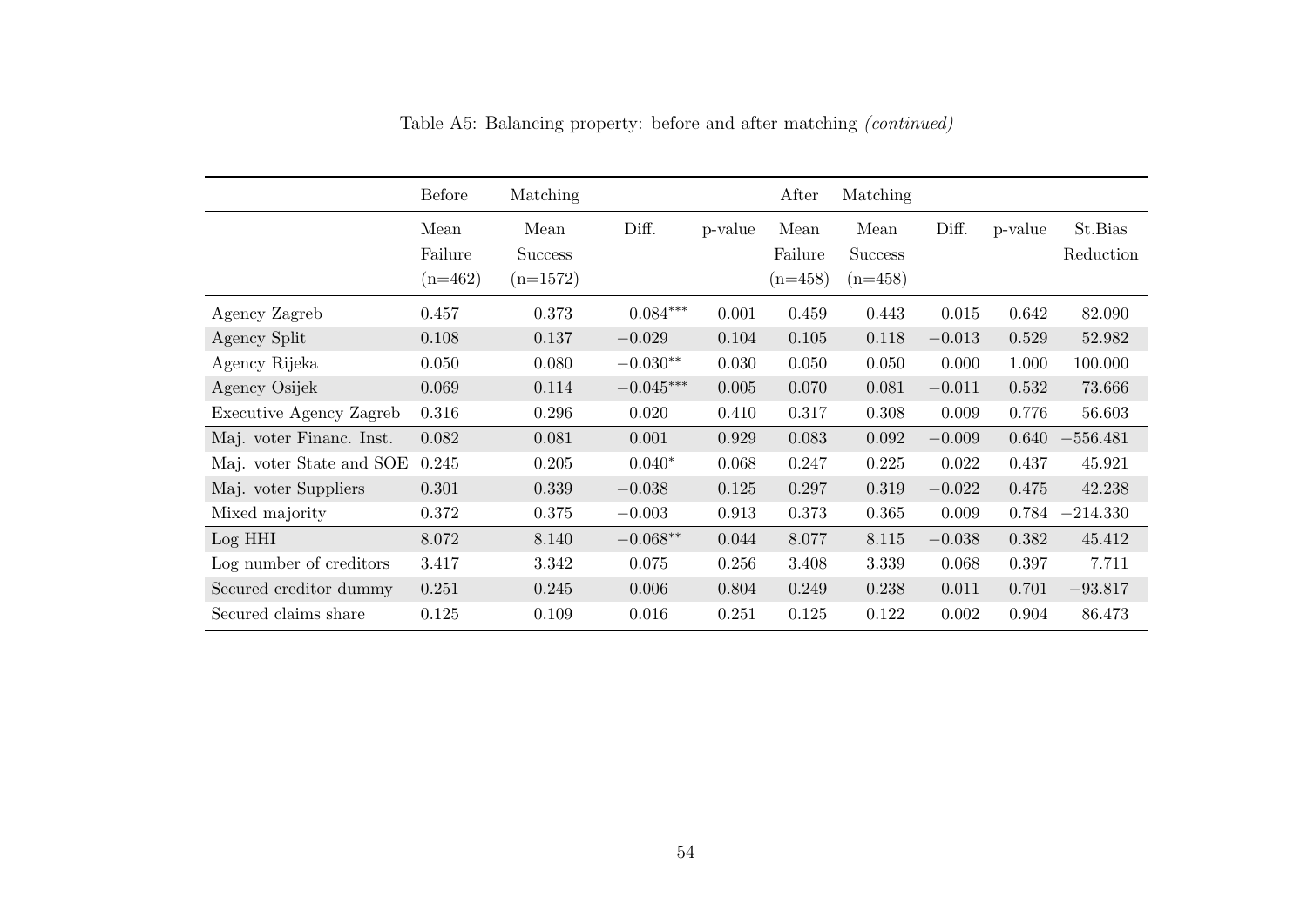|                              | Survive                |                        | Log Revenue            |                        | <b>IHS</b> Profits     |                        | Log Employees          |                        |
|------------------------------|------------------------|------------------------|------------------------|------------------------|------------------------|------------------------|------------------------|------------------------|
|                              | Unmatched              | Matched                | Unmatched              | Matched                | Unmatched              | Matched                | Unmatched              | Matched                |
|                              | (1)                    | (2)                    | (3)                    | (4)                    | (5)                    | (6)                    | (7)                    | (8)                    |
| Bargaining Failure           | $-0.234***$<br>(0.018) | $-0.229***$<br>(0.026) |                        |                        |                        |                        |                        |                        |
| Barg. Fail. $x$ Time $(t-2)$ |                        |                        | 0.040<br>(0.154)       | 0.010<br>(0.183)       | $-0.017$<br>(0.036)    | 0.017<br>(0.045)       | 0.042<br>(0.042)       | $-0.006$<br>(0.049)    |
| Barg. Fail. $x$ Time $(t-1)$ |                        |                        | $-0.241$<br>(0.214)    | 0.127<br>(0.259)       | $-0.046$<br>(0.063)    | 0.037<br>(0.079)       | 0.046<br>(0.050)       | 0.037<br>(0.059)       |
| Barg. Fail. $x$ Time $(t)$   |                        |                        | $-0.996***$<br>(0.253) | $-0.733**$<br>(0.297)  | $-0.080$<br>(0.088)    | $-0.081$<br>(0.105)    | $-0.237***$<br>(0.068) | $-0.258***$<br>(0.079) |
| Barg. Fail. x Time $(t+1)$   |                        |                        | $-3.179***$<br>(0.318) | $-3.013***$<br>(0.361) | $-0.275**$<br>(0.107)  | $-0.290**$<br>(0.127)  | $-0.641***$<br>(0.087) | $-0.648***$<br>(0.097) |
| Barg. Fail. x Time $(t+2)$   |                        |                        | $-3.761***$<br>(0.351) | $-3.583***$<br>(0.402) | $-0.625***$<br>(0.127) | $-0.721***$<br>(0.150) | $-0.843***$<br>(0.100) | $-0.909***$<br>(0.110) |
| Barg. Fail. x Time $(t+3)$   |                        |                        | $-3.632***$<br>(0.391) | $-3.662***$<br>(0.445) | $-0.623***$<br>(0.137) | $-0.756***$<br>(0.159) | $-0.906***$<br>(0.111) | $-0.957***$<br>(0.123) |
| N                            | 2043                   | 916                    | 12470                  | 5359                   | 12470                  | 5359                   | 12470                  | 5359                   |
| Mean dep. var.               | 0.839                  | 0.767                  | 12.858                 | 12.550                 | $-0.011$               | $-0.230$               | 1.680                  | 1.589                  |
| $\mathrm{R}^2$               | 0.149                  | 0.182                  | 0.656                  | 0.646                  | 0.779                  | 0.811                  | 0.802                  | 0.782                  |
| Adjusted $\mathbb{R}^2$      | 0.142                  | 0.167                  | 0.433                  | 0.371                  | 0.636                  | 0.665                  | 0.673                  | 0.613                  |
| Residual Std. Error          | 0.340                  | 0.386                  | 3.351                  | 3.744                  | 1.151                  | 1.186                  | 0.864                  | 0.931                  |

Table A6: OLS and matching results of bargaining failure on debtors' survival, revenue, profits and jobs

Notes: Significant at 1%<sup>\*\*\*</sup>, 5%<sup>\*\*</sup>, and 10%<sup>\*</sup>. All models include control variables: year dummies, firm size (micro, small, medium and large firm), firm age and age squared, regional FINA in charge (Zagreb, Split, Osijek, Rijeka and Executive Agency in Zagreb), liquidity ratio and Z-Score in year prior to opening the PBS process, and the length of the last account blockage up to 30 days prior to opening the PBS process. Models 3-8 have clustered standard errors at debtor-level. Reference level in models 3-8 is Bargaining failure x Time (t-3). Time is defined as the year(s) since the year of opening the PBS procedure.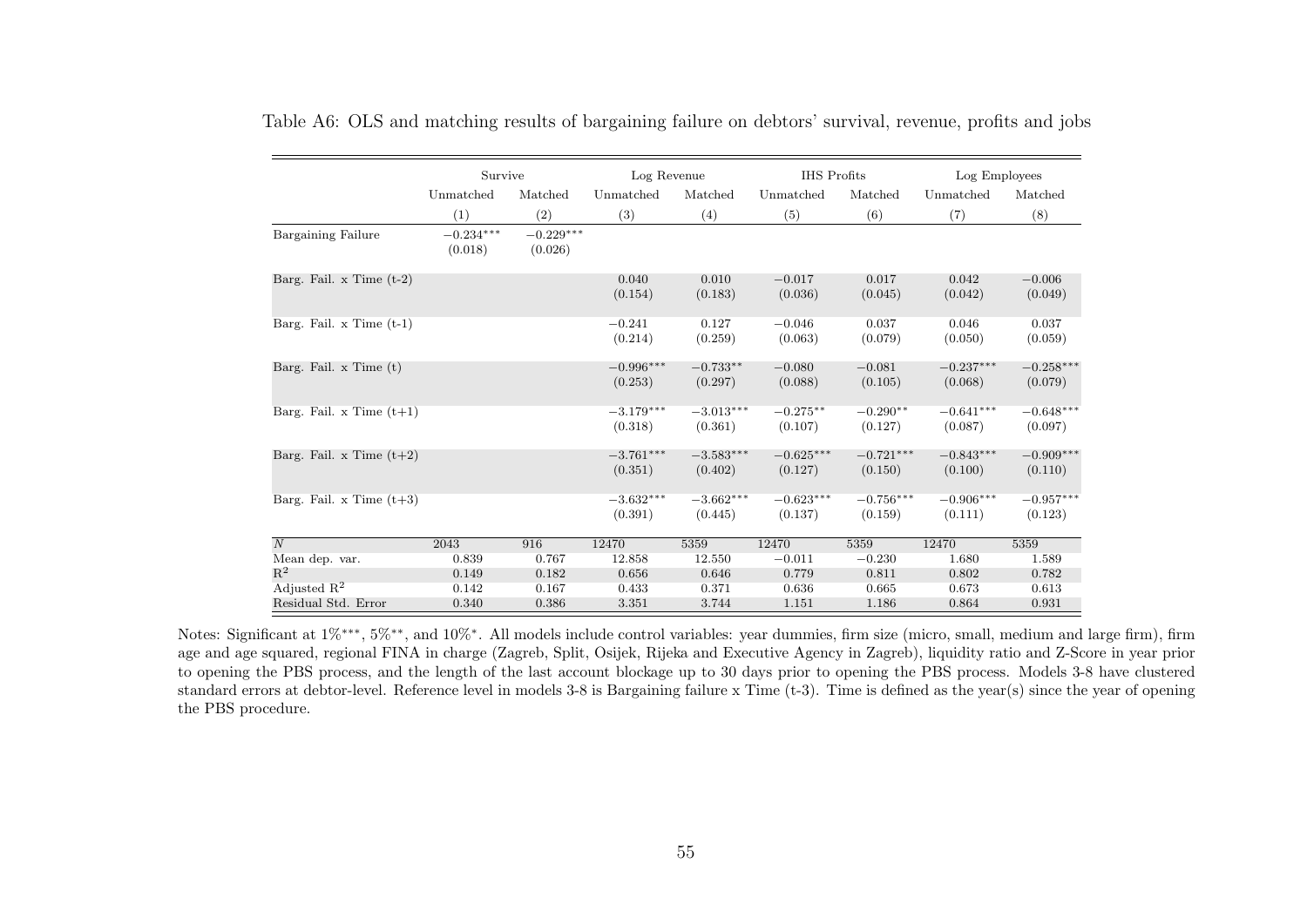Table A7: OLS and matching results of bargaining failure on debtors' survival, revenue, profits and jobs: PBS procedures starting 2012-2014

|                              | Survive                |                        | Log Revenue            |                        | IHS Profits            |                        | Log Employees          |                        |
|------------------------------|------------------------|------------------------|------------------------|------------------------|------------------------|------------------------|------------------------|------------------------|
|                              | Unmatched              | Matched                | Unmatched              | Matched                | Unmatched              | Matched                | Unmatched              | Matched                |
|                              | (1)                    | (2)                    | (3)                    | (4)                    | (5)                    | (6)                    | (7)                    | (8)                    |
| Bargaining Failure           | $-0.249***$<br>(0.027) | $-0.257***$<br>(0.033) |                        |                        |                        |                        |                        |                        |
| Barg. Fail. x Time $(t-4)$   |                        |                        | $-0.074$<br>(0.196)    | $-0.045$<br>(0.228)    | $-0.112**$<br>(0.044)  | $-0.029$<br>(0.053)    | $-0.071$<br>(0.057)    | $-0.024$<br>(0.067)    |
| Barg. Fail. $x$ Time $(t-3)$ |                        |                        | $-0.009$<br>(0.208)    | 0.257<br>(0.260)       | $-0.122*$<br>(0.064)   | 0.025<br>(0.077)       | $-0.093$<br>(0.070)    | 0.002<br>(0.083)       |
| Barg. Fail. $x$ Time $(t-2)$ |                        |                        | $-0.002$<br>(0.234)    | 0.314<br>(0.292)       | $-0.136*$<br>(0.078)   | 0.013<br>(0.100)       | $-0.055$<br>(0.075)    | 0.045<br>(0.091)       |
| Barg. Fail. $x$ Time $(t-1)$ |                        |                        | $-0.185$<br>(0.260)    | 0.410<br>(0.324)       | $-0.133$<br>(0.097)    | 0.006<br>(0.122)       | $-0.062$<br>(0.082)    | 0.077<br>(0.102)       |
| Barg. Fail. $x$ Time $(t)$   |                        |                        | $-1.188***$<br>(0.316) | $-0.936**$<br>(0.369)  | $-0.216*$<br>(0.129)   | $-0.095$<br>(0.157)    | $-0.386***$<br>(0.095) | $-0.243**$<br>(0.114)  |
| Barg. Fail. x Time $(t+1)$   |                        |                        | $-3.233***$<br>(0.398) | $-3.026***$<br>(0.448) | $-0.481***$<br>(0.155) | $-0.368**$<br>(0.183)  | $-0.860***$<br>(0.110) | $-0.751***$<br>(0.126) |
| Barg. Fail. x Time $(t+2)$   |                        |                        | $-3.789***$<br>(0.437) | $-3.417***$<br>(0.498) | $-0.938***$<br>(0.178) | $-0.827***$<br>(0.205) | $-1.129***$<br>(0.124) | $-0.950***$<br>(0.144) |
| Barg. Fail. x Time $(t+3)$   |                        |                        | $-3.949***$<br>(0.518) | $-3.539***$<br>(0.606) | $-0.934***$<br>(0.189) | $-0.806***$<br>(0.218) | $-1.170***$<br>(0.139) | $-0.998***$<br>(0.162) |
| Barg. Fail. x Time $(t+4)$   |                        |                        | $-3.505***$<br>(0.544) | $-3.387***$<br>(0.647) | $-1.063***$<br>(0.199) | $-0.990***$<br>(0.235) | $-1.062***$<br>(0.145) | $-0.959***$<br>(0.171) |
| Barg. Fail. x Time $(t+5)$   |                        |                        | $-3.375***$<br>(0.575) | $-3.077***$<br>(0.676) | $-1.020***$<br>(0.217) | $-0.986***$<br>(0.252) | $-1.002***$<br>(0.157) | $-0.861***$<br>(0.183) |
| $\overline{N}$               | 1550                   | 680                    | 13974                  | 5856                   | 13974                  | 5856                   | 13974                  | 5856                   |
| $R^2$                        | 0.156                  | 0.230                  | 0.587                  | 0.587                  | 0.682                  | 0.747                  | 0.739                  | 0.714                  |
| Adjusted $\mathbb{R}^2$      | 0.148                  | 0.213                  | 0.433                  | 0.405                  | 0.563                  | 0.634                  | 0.642                  | 0.588                  |
| Residual Std. Error          | 0.434                  | 0.424                  | 3.276                  | 3.656                  | 1.309                  | 1.271                  | 0.946                  | 0.995                  |

Notes: Significant at 1%<sup>\*\*\*</sup>, 5%<sup>\*\*</sup>, and 10%<sup>\*</sup>. All models include control variables: year dummies, firm size (micro, small, medium and large firm), firm age and age squared, regional FINA in charge (Zagreb, Split, Osijek, Rijeka and Executive Agency in Zagreb), liquidity ratio and Z-Score in year prior to opening the PBS process, and the length of the last account blockage up to 30 days prior to opening the PBS process. Models 3-8 have clustered standard errors at debtor-level. Reference level in models 3-8 is Bargaining failure x Time (t-5). Time is defined as the year(s) since the year of opening the PBS procedure.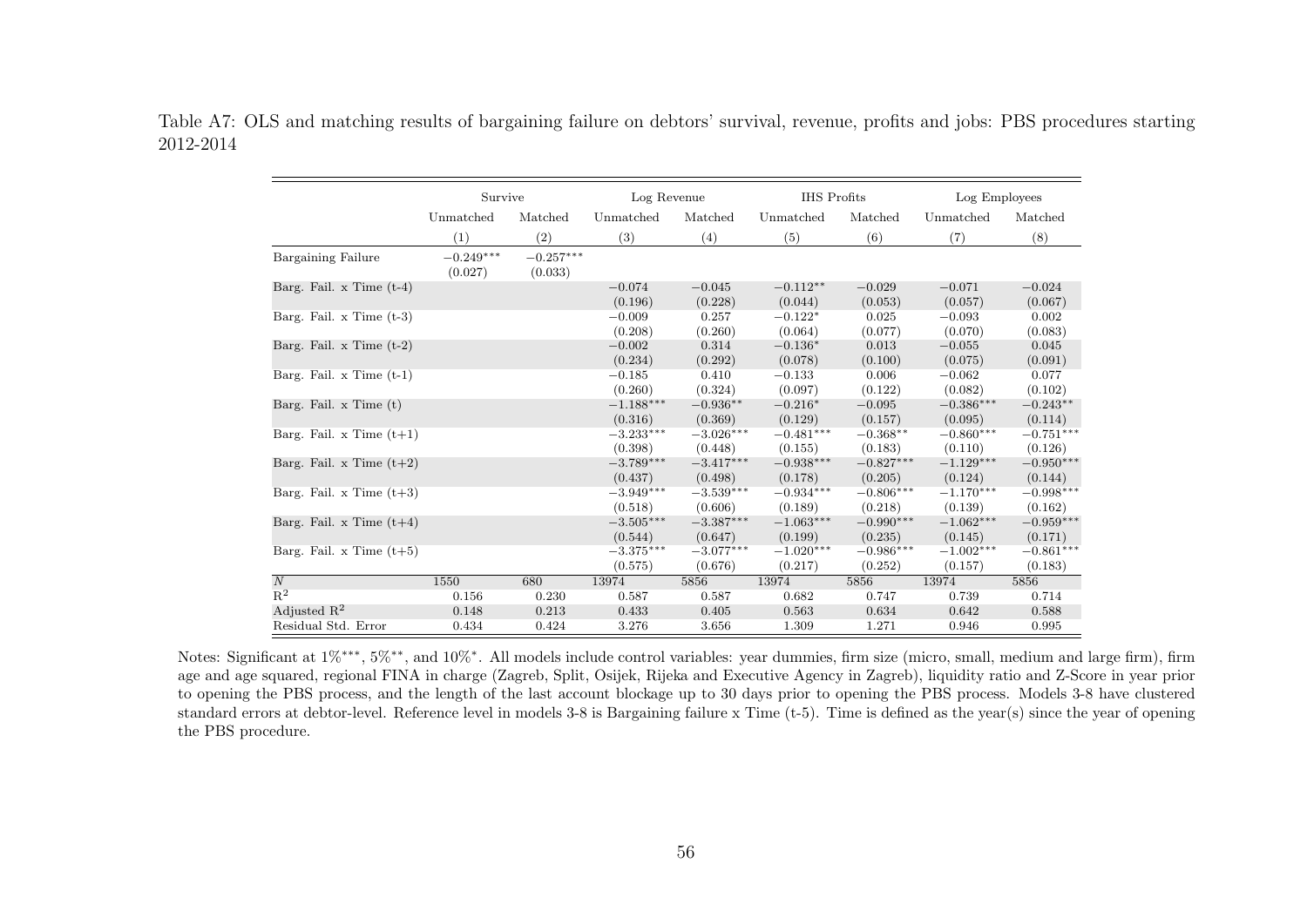|                                    | Survive                |                        | Log Revenue            |                        | <b>IHS</b> Profits     |                       | Log Employees          |                        |
|------------------------------------|------------------------|------------------------|------------------------|------------------------|------------------------|-----------------------|------------------------|------------------------|
| Number of employees:               | $1-9$                  | $10+$                  | $1-9$                  | $10+$                  | $1-9$                  | $10+$                 | $1-9$                  | $10+$                  |
|                                    | (1)                    | (2)                    | (3)                    | (4)                    | (5)                    | (6)                   | (7)                    | (8)                    |
| DID Effect                         | $-0.249***$<br>(0.032) | $-0.183***$<br>(0.039) |                        |                        |                        |                       |                        |                        |
| Barg. Fail. x Time $(t-2)$         |                        |                        | $-0.007$<br>(0.269)    | 0.065<br>(0.166)       | 0.028<br>(0.052)       | $-0.023$<br>(0.112)   | 0.089<br>(0.064)       | $-0.003$<br>(0.095)    |
| Barg. Fail. $x$ Time $(t-1)$       |                        |                        | $-0.056$<br>(0.372)    | $-0.046$<br>(0.230)    | 0.060<br>(0.080)       | $-0.026$<br>(0.186)   | 0.089<br>(0.075)       | 0.006<br>(0.113)       |
| Barg. Fail. $x$ Time $(t)$         |                        |                        | $-0.926**$<br>(0.435)  | $-0.721**$<br>(0.292)  | 0.047<br>(0.099)       | $-0.025$<br>(0.278)   | $-0.069$<br>(0.093)    | $-0.599***$<br>(0.168) |
| Barg. Fail. x Time $(t+1)$         |                        |                        | $-3.160***$<br>(0.517) | $-2.731***$<br>(0.425) | $-0.032$<br>(0.115)    | $-0.445$<br>(0.312)   | $-0.253**$<br>(0.108)  | $-1.364***$<br>(0.197) |
| Barg. Fail. x Time $(t+2)$         |                        |                        | $-3.856***$<br>(0.561) | $-3.359***$<br>(0.503) | $-0.376***$<br>(0.141) | $-0.766**$<br>(0.353) | $-0.355***$<br>(0.118) | $-1.638***$<br>(0.205) |
| Barg. Fail. x Time $(t+3)$         |                        |                        | $-3.643***$<br>(0.631) | $-3.388***$<br>(0.584) | $-0.410***$<br>(0.150) | $-0.763**$<br>(0.370) | $-0.405***$<br>(0.125) | $-1.680***$<br>(0.224) |
| $\overline{N}$                     | 636                    | 286                    | 3684                   | 1749                   | 3684                   | 1749                  | 3684                   | 1749                   |
| $R^2$                              | 0.178                  | 0.194                  | 0.573                  | 0.620                  | 0.837                  | 0.777                 | 0.560                  | 0.759                  |
| Adjusted $\mathbb{R}^2$            | 0.161                  | 0.155                  | 0.205                  | 0.347                  | 0.697                  | 0.616                 | 0.180                  | 0.585                  |
| Residual Std. Error<br>F Statistic | 0.403<br>$10.394***$   | 0.326<br>$5.028***$    | 4.421                  | 2.551                  | 0.886                  | 1.741                 | 0.815                  | 1.072                  |

Table A8: Heterogeneous effects of bargaining failure: firms 1-9 and 10 and more employees

Notes: Significant at 1%<sup>\*\*\*</sup>, 5%<sup>\*\*</sup>, and 10%<sup>\*</sup>. All models include control variables: year dummies, firm age and age squared, regional FINA in charge (Zagreb, Split, Osijek, Rijeka and Executive Agency in Zagreb), liquidity ratio and Z-Score in year prior to opening the PBS process, and the length of the last account blockage up to 30 days prior to opening the PBS process. Models 3-8 have clustered standard errors at debtor-level. Reference level in models 3-8 is Bargaining failure x Time (t-3). Time is defined as the year(s) since the year of opening the PBS procedure.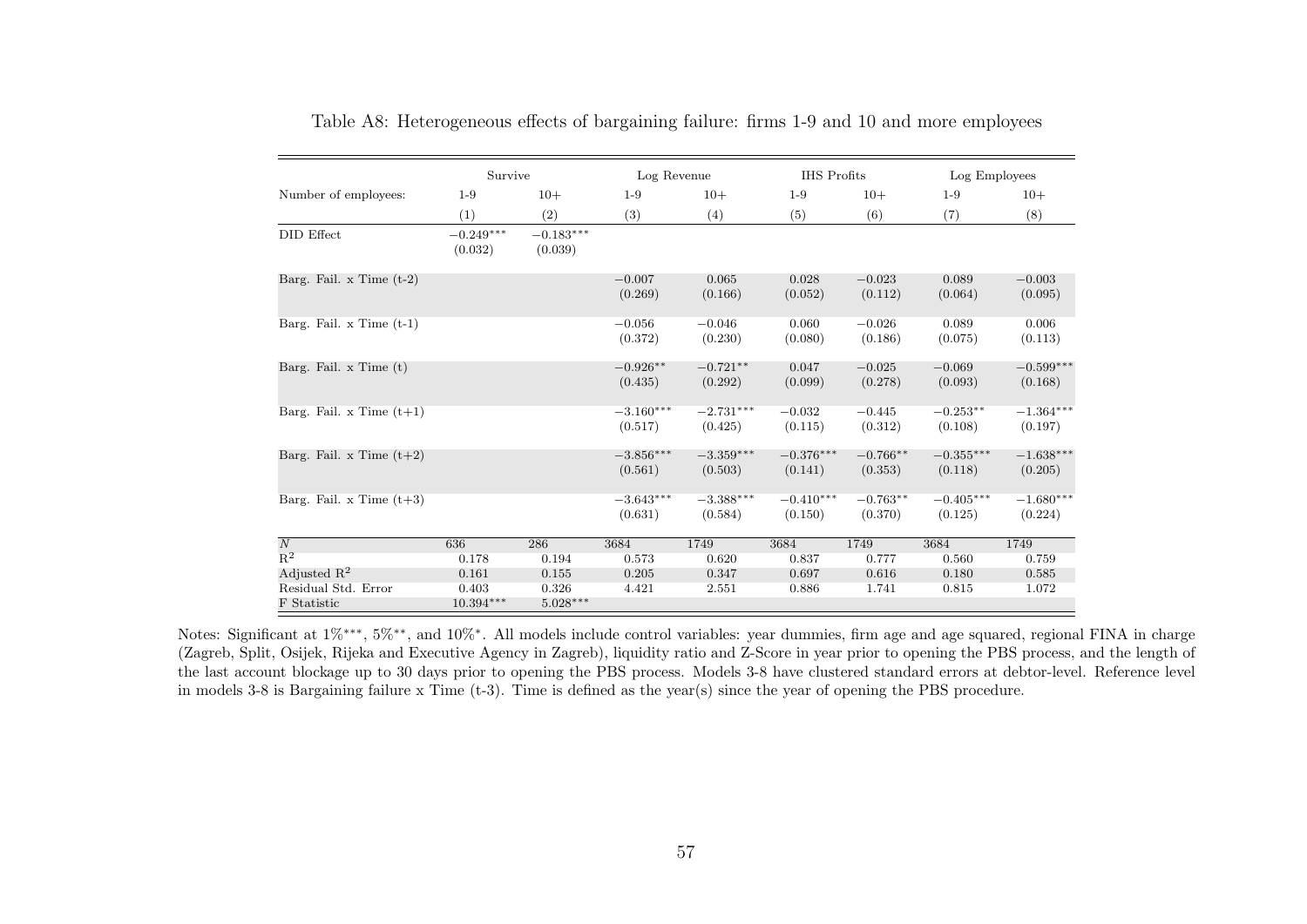|                                       | Survive     |                   |             | Log Revenue IHS Profits Log Employees |
|---------------------------------------|-------------|-------------------|-------------|---------------------------------------|
|                                       | (1)         | $\left( 2\right)$ | (3)         | (4)                                   |
| Barg. Fail.                           | $-0.301***$ |                   |             |                                       |
|                                       | (0.060)     |                   |             |                                       |
| Barg. Fail. x Private Majority        | $0.144*$    |                   |             |                                       |
|                                       | (0.076)     |                   |             |                                       |
| Barg. Fail. x Mixed Majority          | 0.030       |                   |             |                                       |
|                                       | (0.077)     |                   |             |                                       |
| Barg. Fail. x Post                    |             | $-1.877***$       | $-0.493***$ | $-0.554***$                           |
|                                       |             | (0.507)           | (0.148)     | (0.149)                               |
| Barg. Fail. x Private Majority x Post |             | $-1.044$          | $-0.081$    | $-0.125$                              |
|                                       |             | (0.650)           | (0.230)     | (0.190)                               |
| Barg. Fail. x Mixed Majority x Post   |             | $-0.378$          | 0.149       | $-0.096$                              |
|                                       |             | (0.611)           | (0.253)     | (0.199)                               |
| N                                     | 916         | 5359              | 5359        | 5359                                  |
| $\mathrm{R}^2$                        | 0.218       | 0.623             | 0.785       | 0.762                                 |
| Adjusted $\mathbb{R}^2$               | 0.200       | 0.331             | 0.619       | 0.577                                 |
| Residual Std. Error                   | 0.438       | 3.861             | 1.265       | 0.973                                 |
| F Statistic                           | $12.452***$ |                   |             |                                       |

Table A9: Triple difference of bargaining failure with respect to vote majority on debtors' survival, performance and jobs

Notes: Significant at 1%∗∗∗, 5%∗∗, and 10%<sup>∗</sup> . Reference category: State Majority. All models include control variables: firm size (micro, small, medium and large firm), firm age and age squared, regional FINA in charge (Zagreb, Split, Osijek, Rijeka and Executive Agency in Zagreb), liquidity ratio and Z-Score in year prior to opening the PBS process, and the length of the last account blockage up to 30 days prior to opening the PBS process. Models 2-4 have clustered standard errors at debtor-level.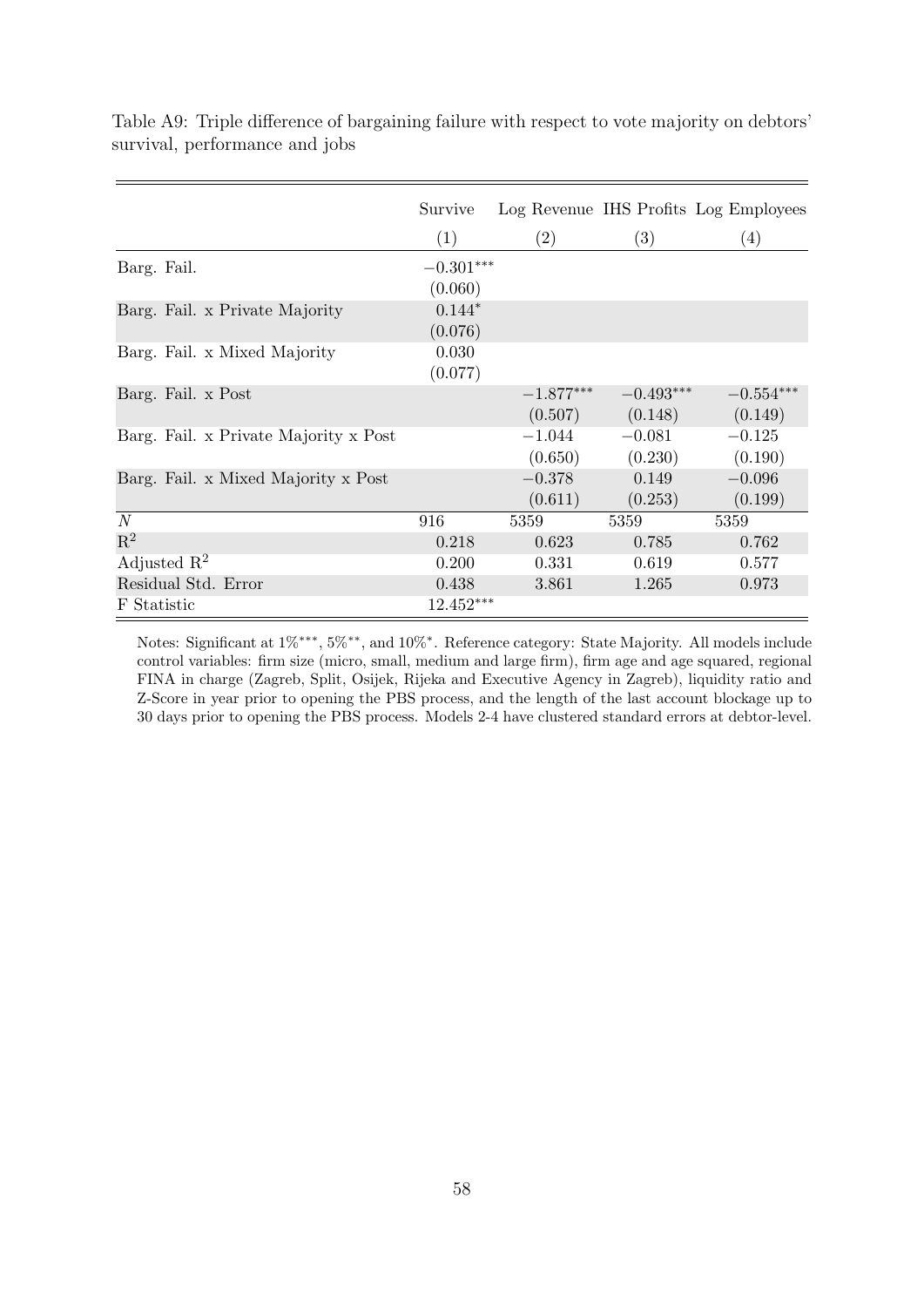|                              | Survive                |                      | Log Revenue           |                       | IHS Profits         |                     | Log Employees       |                      |
|------------------------------|------------------------|----------------------|-----------------------|-----------------------|---------------------|---------------------|---------------------|----------------------|
|                              | Full                   | Nested               | Full                  | Nested                | Full                | Nested              | Full                | Nested               |
|                              | (1)                    | (2)                  | (3)                   | (4)                   | (5)                 | (6)                 | (7)                 | (8)                  |
| Bargaining Failure           | $-0.023***$<br>(0.008) | $-0.012*$<br>(0.007) |                       |                       |                     |                     |                     |                      |
| Barg. Fail. x Time $(t-2)$   |                        |                      | $0.161***$<br>(0.058) | 0.081<br>(0.051)      | 0.004<br>(0.010)    | 0.004<br>(0.012)    | 0.016<br>(0.015)    | 0.010<br>(0.015)     |
| Barg. Fail. $x$ Time $(t-1)$ |                        |                      | 0.052<br>(0.072)      | $-0.027$<br>(0.062)   | $-0.006$<br>(0.015) | 0.008<br>(0.017)    | 0.001<br>(0.018)    | $-0.010$<br>(0.017)  |
| Barg. Fail. x Time (t)       |                        |                      | 0.051<br>(0.081)      | $-0.017$<br>(0.069)   | $-0.005$<br>(0.019) | $-0.002$<br>(0.021) | $-0.013$<br>(0.021) | $-0.014$<br>(0.020)  |
| Barg. Fail. x Time $(t+1)$   |                        |                      | $-0.019$<br>(0.089)   | $-0.075$<br>(0.077)   | 0.001<br>(0.021)    | $-0.003$<br>(0.024) | $-0.019$<br>(0.023) | $-0.028$<br>(0.023)  |
| Barg. Fail. x Time $(t+2)$   |                        |                      | $-0.032$<br>(0.091)   | $-0.088$<br>(0.080)   | $-0.003$<br>(0.023) | $-0.002$<br>(0.026) | $-0.024$<br>(0.024) | $-0.028$<br>(0.024)  |
| Barg. Fail. x Time $(t+3)$   |                        |                      | $-0.100$<br>(0.096)   | $-0.180**$<br>(0.083) | $-0.008$<br>(0.026) | $-0.005$<br>(0.029) | $-0.023$<br>(0.025) | $-0.041*$<br>(0.025) |
| $\overline{N}$               | 14397                  | 9283                 | 91485                 | 59612                 | 91485               | 59612               | 91485               | 59612                |
| $R^2$                        | 0.129                  | 0.141                | 0.690                 | 0.708                 | 0.857               | 0.851               | 0.842               | 0.849                |
| Adjusted $\mathbb{R}^2$      | 0.122                  | 0.130                | 0.631                 | 0.653                 | 0.830               | 0.823               | 0.812               | 0.821                |
| Residual Std. Error          | 0.344                  | 0.326                | 1.983                 | 1.868                 | 0.484               | 0.558               | 0.522               | 0.541                |
| F Statistic                  | $18.129***$            | $13.184***$          |                       |                       |                     |                     |                     |                      |

Table A10: Unmatched and matched results of bargaining failure on suppliers' survival, revenue, profits and jobs

Notes: Significant at 1%<sup>\*\*\*</sup>, 5%<sup>\*\*</sup>, and 10%<sup>\*</sup>. All models include supplier-level control variables: NACE 2-digit sector fixed effects, county fixed effects, year fixed effects, firm age and age squared, Altman Z-Score, liquidity ratio and liquidity shock in year prior to opening the PBS process. Models 3-8 have clustered standard errors at supplier-level. Reference level in models 3-8 is Bargaining failure x Time (t-3). Time is defined as the year(s) since the year of opening the PBS procedure.